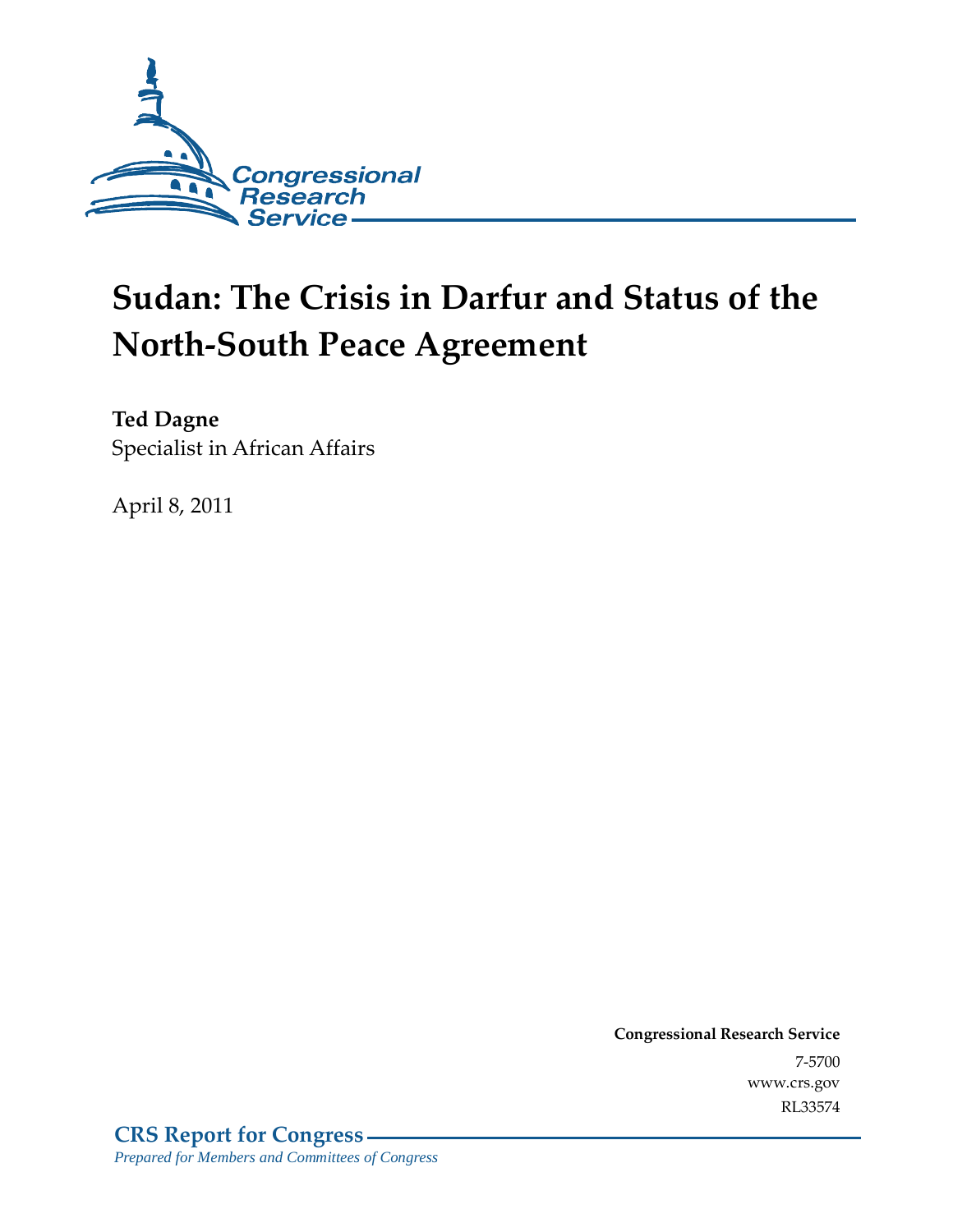## **Summary**

Sudan, geographically the largest country in Africa, has been ravaged by civil war intermittently for four decades. More than 2 million people have died in Southern Sudan over the past two decades due to war-related causes and famine, and millions have been displaced from their homes. There were many failed attempts to end the civil war in Southern Sudan. In July 2002, the Sudan government and the Sudan People's Liberation Movement (SPLM) signed a peace framework agreement in Kenya. On May 26, 2004, the government of Sudan and the SPLM signed three protocols on Power Sharing, on the Nuba Mountains and Southern Blue Nile, and on the long disputed Abyei area. The signing of these protocols resolved all outstanding issues between the parties. On June 5, 2004, the parties signed "the Nairobi Declaration on the Final Phase of Peace in the Sudan." On January 9, 2005, the government of Sudan and the SPLM signed the final peace agreement at a ceremony held in Nairobi, Kenya. In April 2010, Sudan held national and regional elections. In January 2011, South Sudan held a referendum to decide on unity or independence. Abyei was also expected to hold a referendum in January 2011 to decide whether to retain the current special administrative status or to be part of South Sudan. The Abyei referendum did not take place. In the Southern referendum, 98.8% voted for independence and 1.17% for unity.

The crisis in Darfur began in February 2003, when two rebel groups emerged to challenge the National Congress Party (NCP) government in Darfur. The crisis in Darfur in western Sudan has led to a major humanitarian disaster, with an estimated 1.9 million people displaced, more than 240,000 people forced into neighboring Chad, and an estimated 450,000 people killed. In July 2004, the House and Senate declared the atrocities in Darfur genocide, and the Bush Administration reached the same conclusion in September 2004. On May 4, 2006, the Government of National Unity and the Sudan Liberation Movement/Army (SLM/A) signed the Darfur Peace Agreement (DPA) after almost two years of negotiations. In December 2010, the government of Sudan began a major military offensive against the SLM.

In July 2007, the U.N. Security Council passed Resolution 1769, authorizing the deployment of a robust peacekeeping force to Darfur. The resolution calls for the deployment of 26,000 peacekeeping troops to Darfur. The resolution authorizes the United Nations African Union Mission in Darfur (UNAMID) to take all necessary measures to protect its personnel and humanitarian workers. As of August 2010, UNAMID deployed a total of 22,007 peacekeeping personnel. As of August 2010, 73 peacekeeping personnel have been killed in Darfur. In July 2008, International Criminal Court (ICC) Chief Prosecutor Luis Moreno-Ocampo accused President Omar Bashir of Sudan of genocide, crimes against humanity, and war crimes and asked ICC judges to issue an arrest warrant for President Bashir. On March 4, 2009, the ICC Pre-Trial Chamber issued a warrant of arrest for President Bashir for war crimes and crimes against humanity.

In late October 2009, the Obama Administration announced a new Sudan policy. The new Sudan policy focuses on three policy priorities: the crisis in Darfur, the implementation of the North-South peace agreement, and counter-terrorism. The new policy links the lifting of sanctions and incentives to verifiable progress on the ground. In mid-September, the Obama Administration announced new policy initiatives on Sudan. The new policy update focuses on the Administration's active and expanded diplomatic engagement and relaxation of sanctions and restrictions. On March 31, 2011, President Obama appointed Ambassador Princeton Lyman as Special Envoy for Sudan.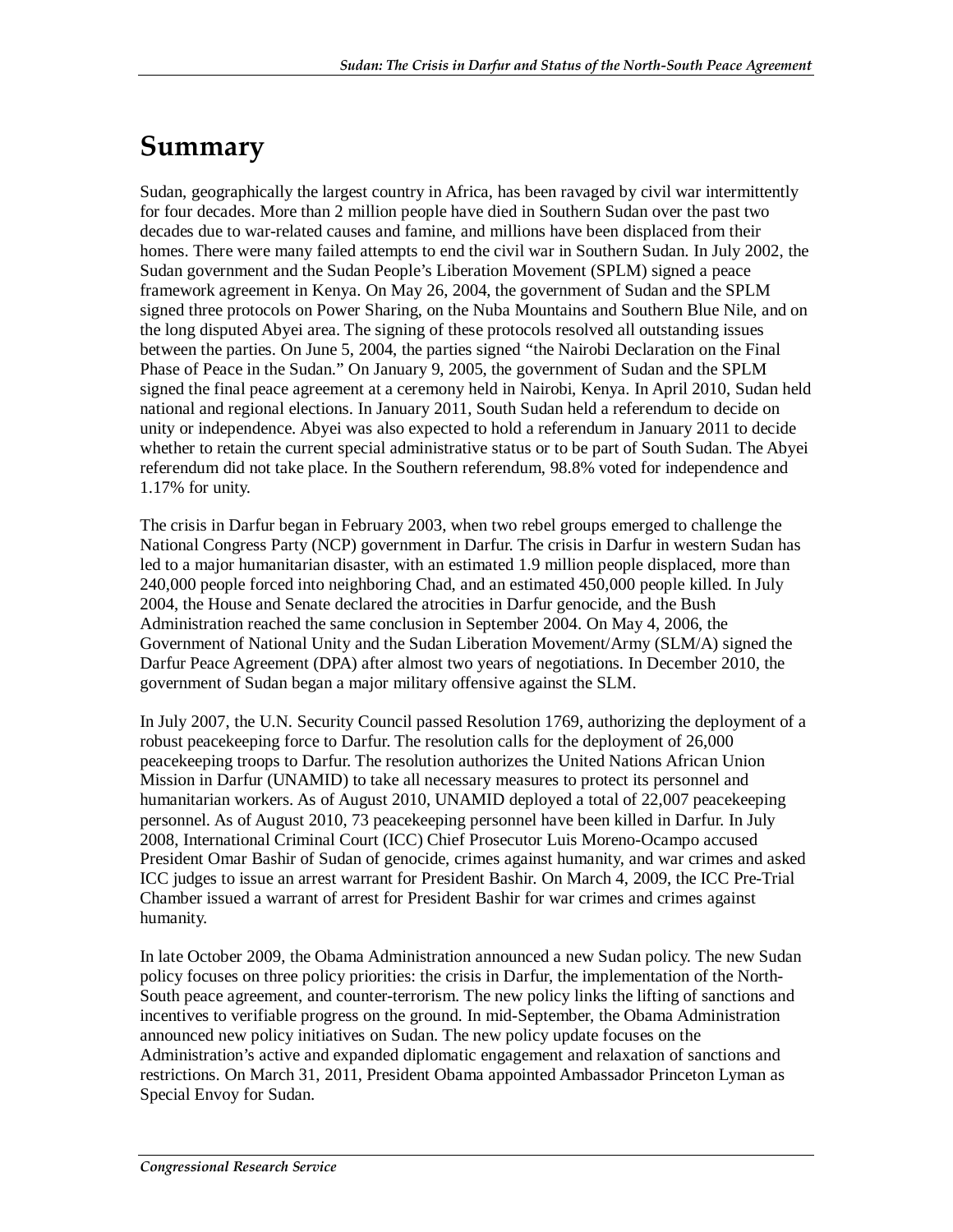## Contents

## Figures

|--|--|--|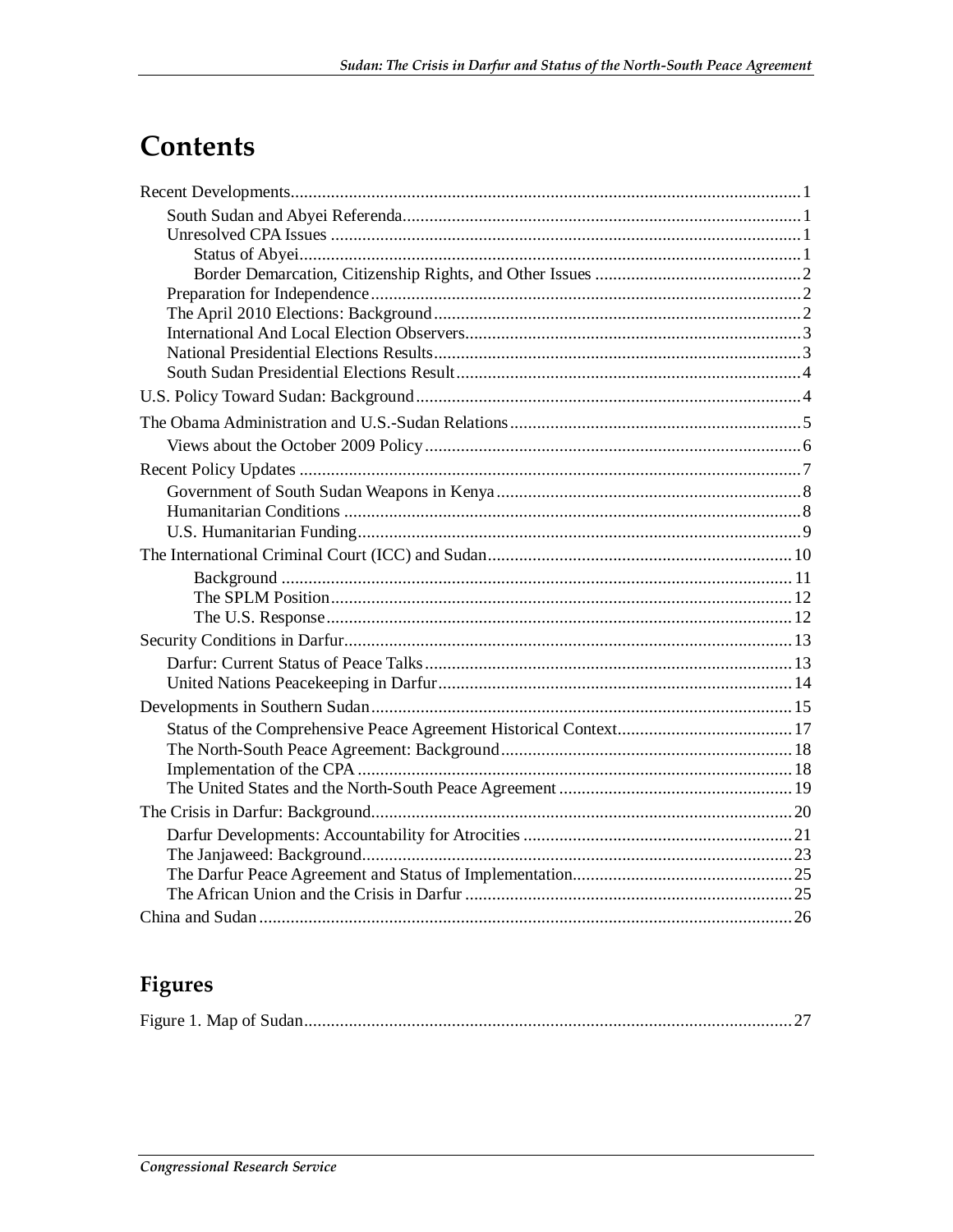## **Tables**

## **Appendixes**

| Appendix A. Executive Order: Blocking Property of and Prohibiting Transactions with |  |
|-------------------------------------------------------------------------------------|--|
| Appendix B. Executive Order: Blocking Property of Persons in Connection with the    |  |

## **Contacts**

|--|--|--|--|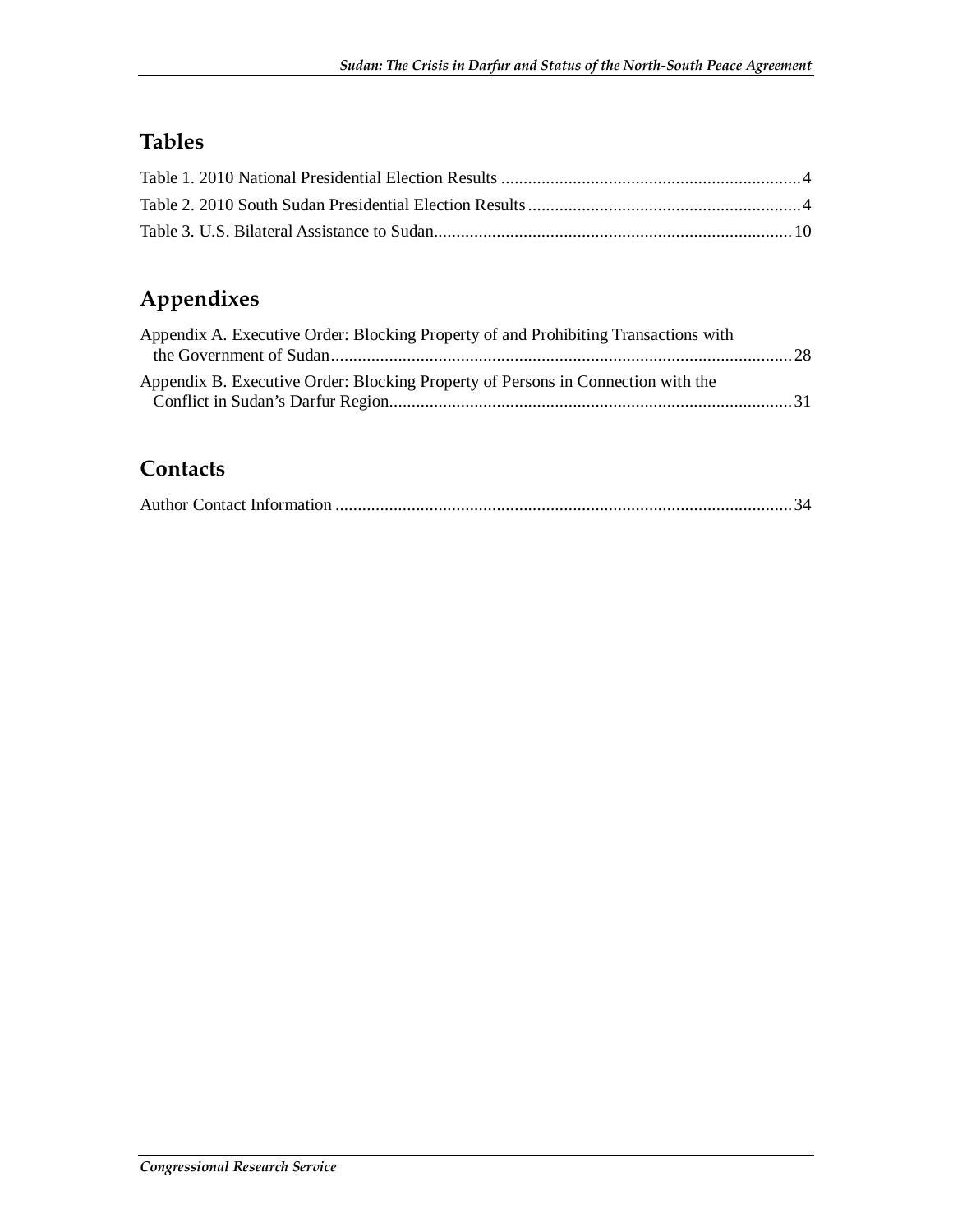## **Recent Developments**

## **South Sudan and Abyei Referenda**

In January 2011, South Sudan held a peaceful and transparent referendum on Southern secession or unity, as called for in the Comprehensive Peace Agreement (CPA).<sup>1</sup> An estimated 3.9 million people were registered to vote, including those residing in other countries. An estimated 3.8 million people, or 97.5%, came out to vote in the referendum. According to the South Sudan Referendum Commission (SSRC), 98.8% voted for secession, while 1.17% voted for unity. In early February, Sudanese President Omar al-Bashir officially accepted the result of the referendum. The United States, the African Union, the European Union, the United Nations and others endorsed the result. On July 9, 2011, South Sudan will officially declare independence and the new country reportedly will be named the Republic of Southern Sudan.

Abyei was also expected to hold a referendum, on January 9, 2011, to decide whether to retain its current special administrative status or to be part of Southern Sudan. However, the referendum did not take place, in large part due to the government of Sudan's rejection of agreements on Abyei. In late December 2009, the Sudan National Assembly passed the South Sudan and Abyei Referendum Act. However, the Abyei Commission was never established and residents of Abyei were not registered to vote. In February and early March 2011, government forces and their allies attacked several villages around Abyei and many residents fled the town of Abyei in early March 2011. On March 3, 2011, the State Department, in a press release, condemned the violence in Abyei.

## **Unresolved CPA Issues**

#### **Status of Abyei**

Over the past several months the African Union High Level Implementation Panel, chaired by former South African president Thabo Mbeki, has been mediating on Abyei and other postreferendum issues. In early December 2010, the Panel presented the parties six options to consider on Abyei. Several of the options were seen by the parties as unacceptable. The Bashir government favors the option that divides Abyei into two. The SPLM rejected that option, arguing that the South has made several territorial concessions over the past two years. Another proposed option was the return of Abyei to South Sudan and to provide a number of concessions to the north, including 30% representation in parliament and in the executive.

Is an all-out war between the North and South over Abyei possible? Although some of the senior political leaders and military commanders in the South come from the Abyei region, it does not appear that war over Abyei is inevitable. It is possible, however, that the Southern army may be dragged into a limited conflict over Abyei. The ruling party in Khartoum has accepted the referendum results but has hardened its position on Abyei. The South is inclined to find a solution Abyei short of war. $^{2}$  Another potential trigger for a conflict is if proxies of the government begin

<sup>&</sup>lt;sup>1</sup> The author spent one week in Southern Sudan during the referendum.

 $2$  Author interview with President Salva Kiir and other senior officials and military officers, January 2011.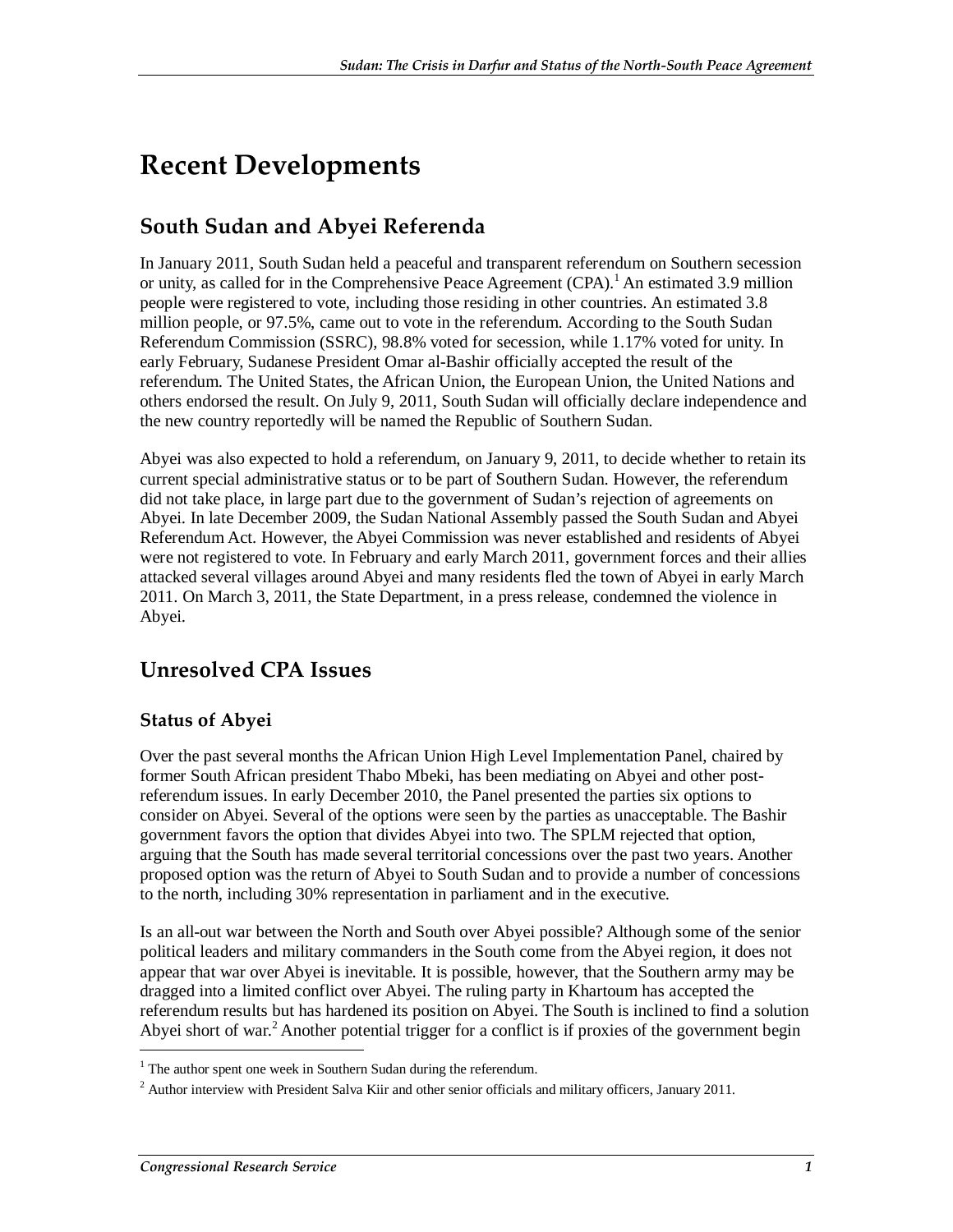to target southerners in the North and Abyei. The government of South Sudan and its army may not be able to control some units and the population in such scenario.

#### **Border Demarcation, Citizenship Rights, and Other Issues**

While important progress has been made, the North-South border demarcation is not fully resolved. The parties have made some progress on citizenship rights, although there is no formal agreement on this issue as of March 2011. The government of South Sudan (GOSS) has called for debt forgiveness for Sudan, but the parties have not reached agreement on what percentage, if any, of the debt the GOSS will be responsible for. Other unresolved issues include currency, security arrangements, and use of Sudanese ports and the Sudan pipeline for the export of oil. The parties are scheduled to meet in March to discuss these issues.

## **Preparation for Independence**

The government of South Sudan (GOSS) has been actively engaged on a wide range of issues in preparation for independence. The GOSS is expected to declare independence on July 9, 2011. The ruling Sudan People's Liberation Movement (SPLM) Political Bureau decided in February 2011 that the new country will be named the Republic of Southern Sudan, created a Constitutional Review Commission, and announced that an inclusive new government will be established in July 2011. New elections are not expected to take place, as Southern Sudan held presidential, parliamentary, and regional elections in April 2010. As part of the government's reconciliation efforts, the SPLM invited opposition and armed groups to talks and reached agreement with most of those present. However, it is likely that political infighting with the ruling party may develop after independence. The GOSS is also assisting returning refugees and internally displaced persons, and in January 2011, President Salva Kiir assured Sudanese nationals from the north that they can stay in Southern Sudan as long as they wish.

## **The April 2010 Elections: Background**

In April 2010, Sudan held national and regional elections as called for in the CPA. In January 2010, the Sudan People's Liberation Movement (SPLM) nominated Yasir Arman as its presidential candidate to run against President Omar Bashir, the ruling National Congress Party (NCP) candidate. Former Prime Minister Sadiq al-Mahdi was also declared a candidate for president by his Umma party, despite reservations expressed about the fairness of the electoral process. There were a total of 12 presidential candidates. The NCP endorsed First Vice President Salva Kiir for South Sudan presidency.

The United States provided more than \$100 million in support of the elections. In a joint statement, Secretary of State Clinton, Norwegian Foreign Minster Jonas Store, and United Kingdom Foreign Secretary David Miliband stated that "irrespective of the outcome of elections, it is essential that work continues and is accelerated to meet remaining CPA deadlines."

In South Sudan, President Salva Kiir was challenged in the presidential elections by former foreign minister Lam Akol. In the governor races, several candidates from different political parties competed in each state. Members of the ruling SPLM, who disagreed with the candidate selection process, ran as independents. South Sudanese also voted for the State and South Sudan Assemblies.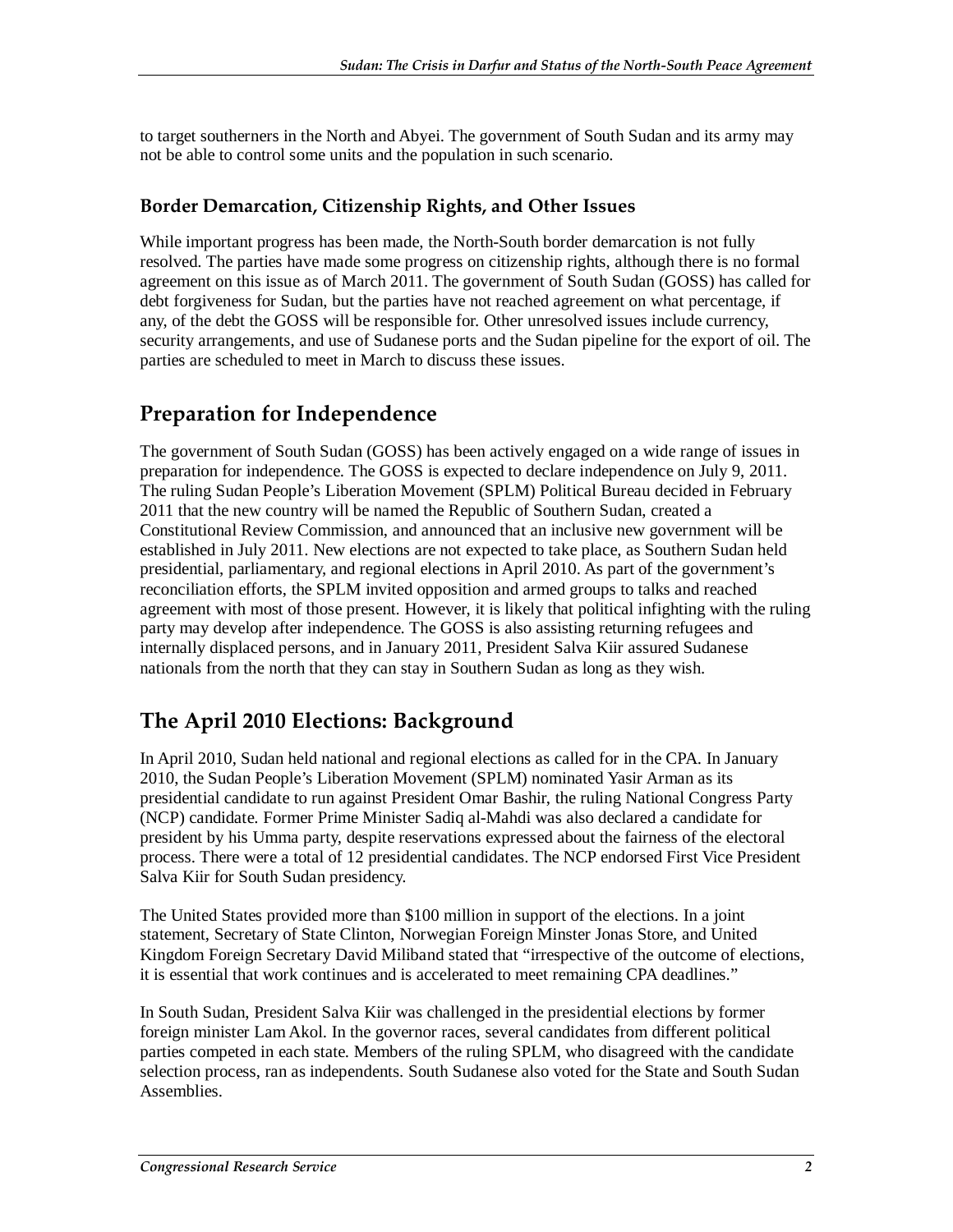In late March 2010, the SPLM withdrew its candidate from the presidential elections and rejected participation in elections in Darfur. Following the announcement by the SPLM, almost all of the other presidential candidates decided to boycott the presidential election as well as participation in regional and national elections. These parties asserted that the elections were rigged. According to Sudanese electoral law, candidates must withdraw from the elections 45 days before the election date. Since the parties withdrew less than two weeks before the elections, the candidates' names were on the ballots and people reportedly voted for these candidates.

There were 72 political parties registered to compete in the elections, although a majority of these parties are fairly new. There were an estimated 16,502 polling stations, including 5,764 in Southern Sudan. The ruling National Congress Party had candidates competing in all 10 Southern Sudan states, while the elections were largely peaceful, there were several violent incidents, some unrelated to the elections. In one particular case, a number civilians and an NCP member were reportedly killed by an SPLA soldier. According to South Sudan government officials, "a member of the NCP committed adultery with the wife of a soldier." The solider reportedly killed the NCP member and his wife, and later killed himself.

### **International And Local Election Observers**

The elections were monitored by many local and international observers, including the Carter Center, the African Union, the European Union, and many local observers. In a preliminary statement, the Carter Center observer team stated that "the elections will fall short of meeting international standards and Sudan's obligations for genuine elections in many respects. Nonetheless, the elections are important as a key benchmark in the CPA and because of the increased political and civic participation that has occurred over the last months. Ultimately, the success of the elections will depend on whether Sudanese leaders take Action to promote lasting democratic transformation." The EU expressed similar concerns.

The elections in South Sudan were largely peaceful and transparent, although there were a number of problems, including delays, missing names, and the delivery of ballots to the wrong polling stations. The elections, however, were competitive. In a number of governor races, there were several parties challenging SPLM candidates.

### **National Presidential Elections Results3**

An estimated 10.1 million people voted in the national presidential elections. The results, despite the withdrawal of almost all of the presidential candidates, with the exception of President Bashir, suggest that if some of these candidates had stayed in the race, the overall results would have been different.

<sup>3</sup> Sudan National Electoral Commission.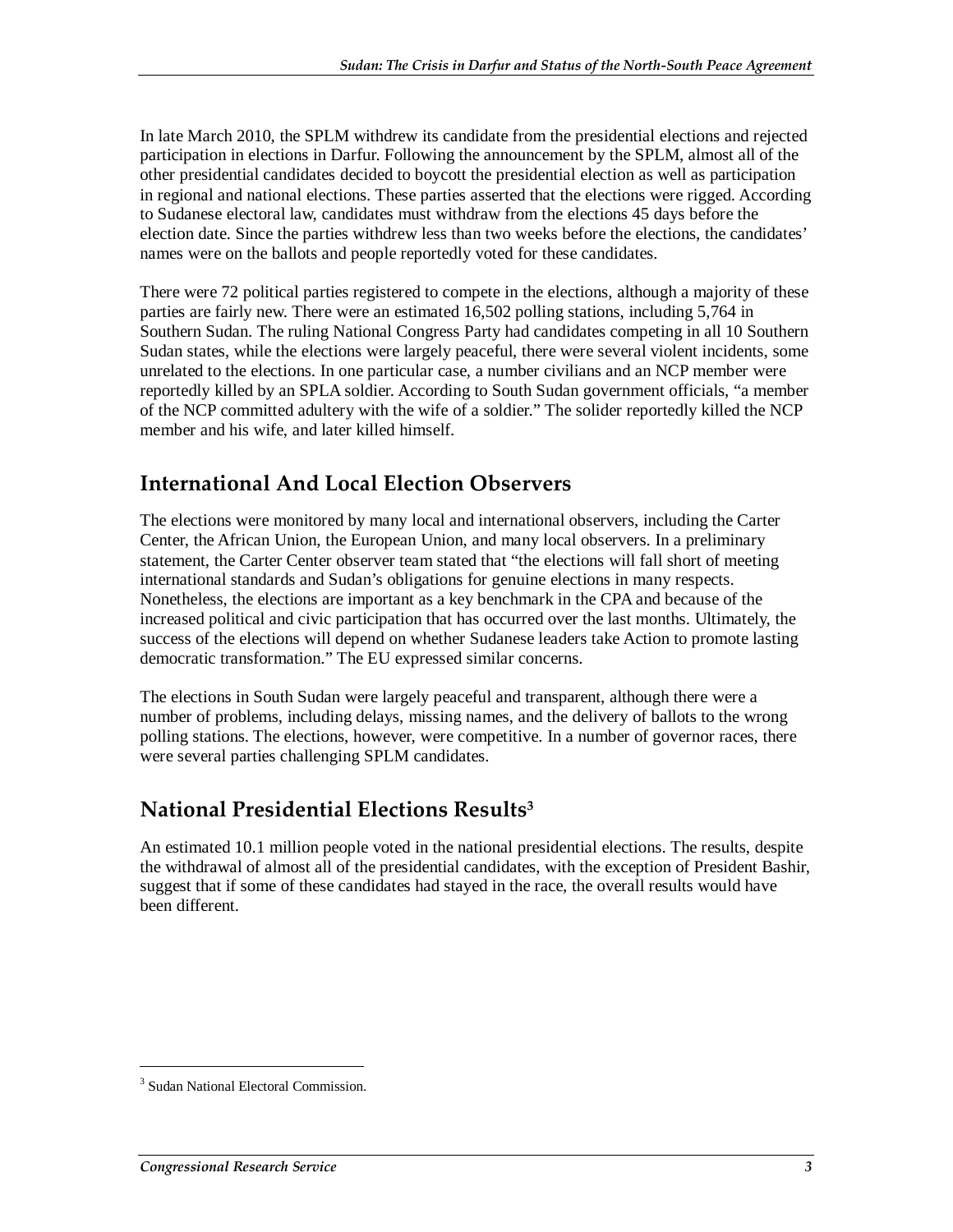| Candidate<br><b>Party Affiliation</b> |                                     | <b>Vote Results</b> |
|---------------------------------------|-------------------------------------|---------------------|
| Omar Hassan Al-Bashir                 | <b>National Congress Party</b>      | 68.2% (6.9 million) |
| Yasir Arman                           | Sudan People's Liberation Movement  | 21.6% (2.1 million) |
| Abdullah Deng Nhial                   | Popular Congress Party              | 3.9% (396,139)      |
| Hatim Al-Sir                          | Democratic Unionist Party           | I.9% (195,668)      |
| Al-Sadig Al-Mahdi                     | Umma Party                          | .96% (96,868)       |
| Kamil Idriss                          | Independent                         | .76% (77,132)       |
| Mahmood Ahmed Jeha                    | Independent                         | .71% (71,708)       |
| Mubarak Al-Fadil                      | Umma Reform and Renewal Party       | .49% (49,402)       |
| Munir Sheikh El-Din Jallab            | New National Democratic Party       | .40% (40,277)       |
| Abdel Aziz Khalid                     | Sudanese National Alliance          | .34% (34,592)       |
| Fatima Abdel-Mahmood                  | Sudanese Socialist Democratic Union | .30% (30,562)       |
| Mohamed Ibrahim Nugud                 | Communist Party                     | .26% (26,442)       |

**Table 1. 2010 National Presidential Election Results** 

#### **South Sudan Presidential Elections Result**

An estimated 2.8 million valid votes were cast in the South Sudan presidential elections.

| Candidate  | <b>Party Affiliation</b>                     | <b>Vote Results</b> |  |  |
|------------|----------------------------------------------|---------------------|--|--|
| Salva Kiir | Sudan People's Liberation Movement<br>(SPLM) | 92.9% (2.6 million) |  |  |
| Lam Akol   | SPLM for Democratic Change                   | 7% (197,217)        |  |  |

**Table 2. 2010 South Sudan Presidential Election Results** 

## **U.S. Policy Toward Sudan: Background4**

U.S.-Sudanese relations have been turbulent over the past several decades. In 1967, Sudan broke diplomatic relations with the United States because of American support for Israel in the Arab-Israeli War. In 1973, the U.S. Ambassador and Deputy Chief of Mission were assassinated in Khartoum by members of the Palestinian Black September group, who were tried and sentenced to life imprisonment, although then-President Gaffer Nimeri commuted the sentences and the United States recalled its ambassador. In the mid-1970s, relations began to improve between Sudan and the United States. However, relations were again strained when the democratically elected civilian government was ousted from power in 1989 by a military junta led by current

<sup>4</sup> For more on a wide range of issues on Sudan, please see CRS Report RL33574, *Sudan: The Crisis in Darfur and Status of the North-South Peace Agreement*, by Ted Dagne.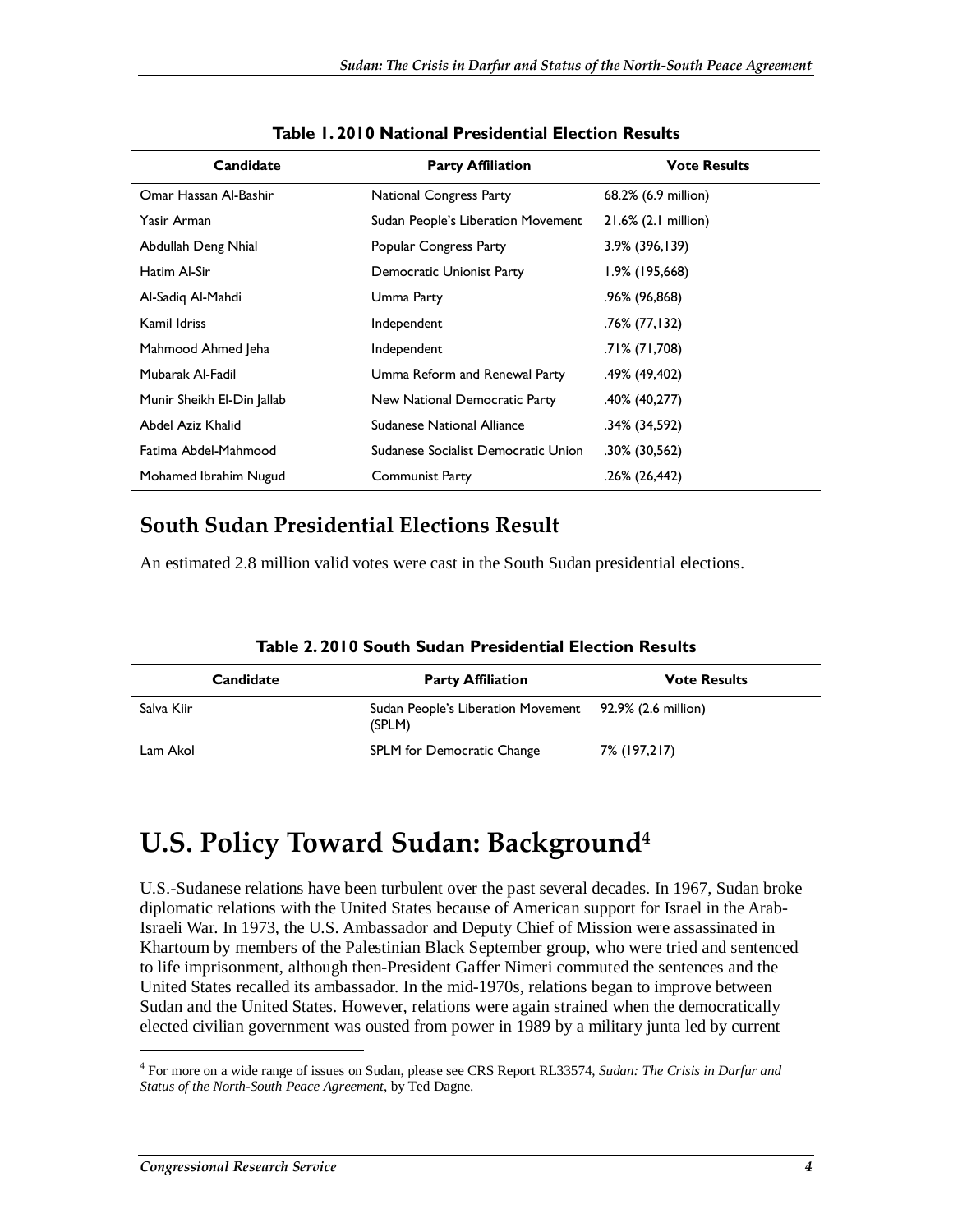President Omar Al Bashir. Since 1989, the United States has maintained multiple sanctions against the Bashir government because of human rights concerns and Sudan's support for international terrorism.

In the late 1990s, the United States became actively engaged in efforts to bring an end to Sudan's North-South conflict. Successive U.S. Administrations played key roles in the North-South peace process, while pressing for a resolution of the Darfur crisis in Western Sudan. Throughout the Inter-Governmental Authority for Development (IGAD)-sponsored talks, the Bush Administration engaged the parties at the highest levels, reportedly including calls by President Bush to the principals at critical times during the negotiations, and frequent visits by senior State Department officials to Kenya, where the talks were being conducted. President Bush's former Special Envoy, John Danforth, also made several trips to the region to encourage the parties to finalize an agreement. Former Secretary of State Colin Powell was actively engaged in the peace process and traveled to Kenya to encourage the parties, according to U.S. officials and Sudanese sources. U.S. financial support for the peace process and technical assistance during the talks were considered by the parties and the mediators as critical, according to U.S. officials. American interventions at critical times during the negotiations helped break a number of stalemates, including during security arrangement talks and the three disputed areas of Nuba, Southern Blue Nile, and Abyei. Sustained U.S. pressure on the government of Sudan was a factor in securing the 2005 Comprehensive Peace Agreement (CPA). The Bush Administration, while maintaining U.S. bilateral sanctions, also engaged the government in critical dialogue and offered the normalization of bilateral relations as an incentive for the resolution of the Darfur crisis and settlement of the North-South conflict, according to U.S. officials and Sudanese sources.

## **The Obama Administration and U.S.-Sudan Relations**

On March 31, 2011, President Obama appointed Ambassador Princeton Lyman as Special Envoy for Sudan. In late October 2009, the Obama Administration announced a new policy toward Sudan. The policy focuses on three priorities: an end to the conflict in Darfur; implementation of the Comprehensive Peace Agreement (CPA); and ensuring Sudan does not become a safe haven for international terrorist groups. Strategic Objective I calls for the protection of civilians, a negotiated settlement to the conflict in Darfur, improving humanitarian conditions, accountability and justice, and an end to violent conflicts inside Sudan and with its neighbors. Strategic Objective II focuses on implementation of the CPA; U.S. assistance to promote governance and transparency in South Sudan; strengthening international engagement; defusing tension and providing assistance to Abyei, Southern Blue Nile, and Nuba; and assisting the parties in developing plans to deal with the post-2011 political, economic, and other emerging issues. Strategic Objective III seeks to prevent terrorists from having a safe haven in Sudan and ensure cooperation on counter-terrorism.

The policy clarifies a number of issues and affirms the conflict in Darfur as genocide. In June 2009, then-Special Envoy Scott Gration characterized conditions in Darfur as "the remnants of genocide." According to press reports, he further stated that "the level of violence that we're seeing right now is primarily between rebel groups, the Sudanese government and some violence between Chad and Sudan." The new policy states that the United States' primary objective in Darfur is "a definitive end to conflict, gross human rights abuses, and genocide in Darfur." The policy also asserts that cooperation on counter-terrorism without verifiable progress on other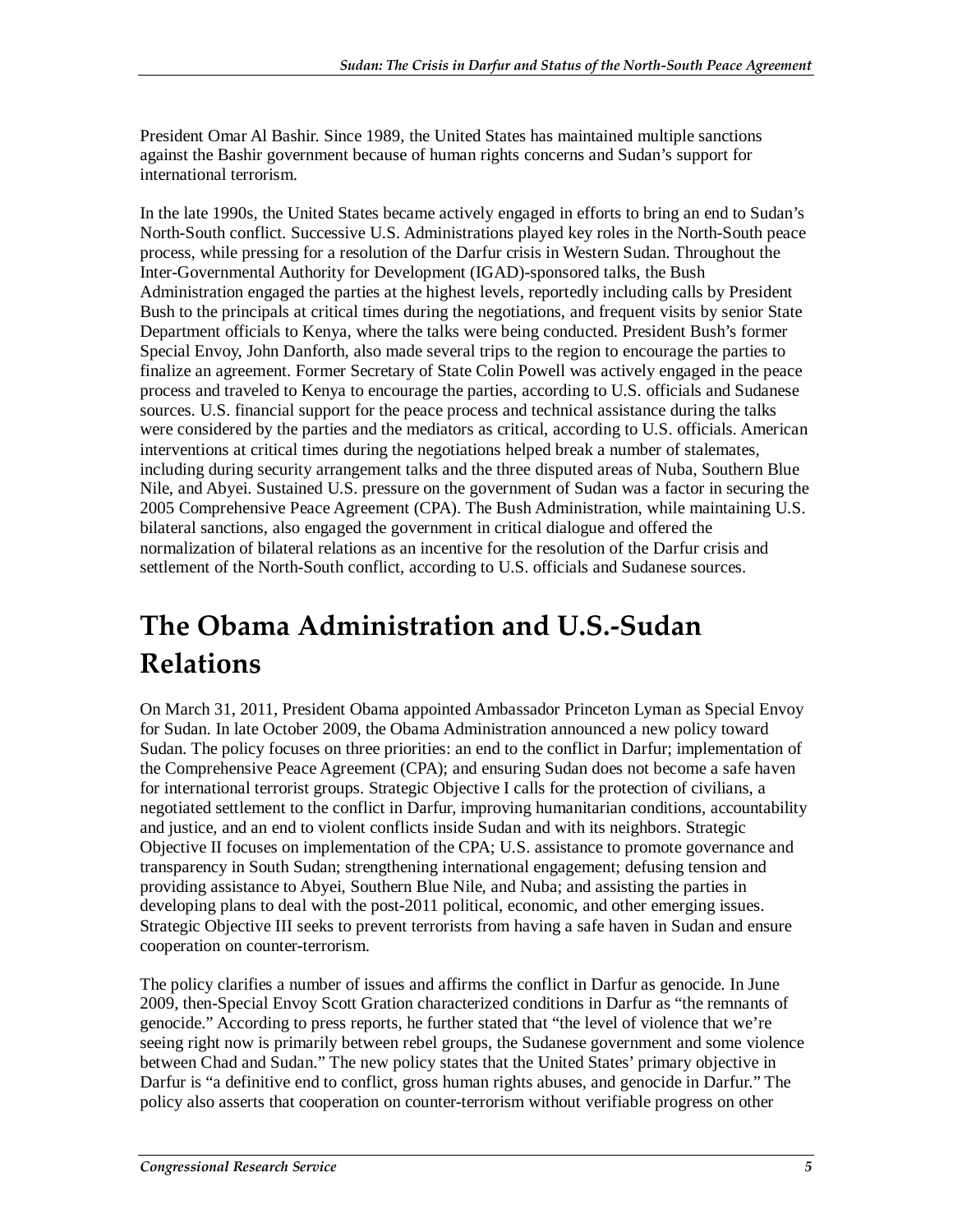issues will not lead to a normalization of relations. The policy document states that "Sudanese support for counterterrorism objectives is valued, but cannot be used as a bargaining chip to evade responsibilities in Darfur or in implementing the CPA."<sup>5</sup> The Obama Administration, according to the policy document, will enhance U.S. assistance to South Sudan and help prepare the country for a possible two-state outcome should the Southern Sudanese decide to vote for independence in the 2011 referendum.

The policy seeks to deal with a wide range of issues, as outlined in Strategic Objective II:

The United States will work with international partners to encourage the parties to implement the necessary legislation and planning for the 2010 elections and the 2011 referendum. Among other issues, the United States will work with international partners to: (1) provide assistance for census resolution, voter registration and education, political party assistance, polling place administration, balloting mechanics, and ensuring international and local domestic election and referenda monitoring; and (2) encourage the parties to enact the necessary legal reforms to create an environment more conducive to a credible election process and referendum, including through the enactment of a credible referendum law. The United States will assist the parties in resolving census and referendum disputes in accordance with the CPA. In addition, the United States will support efforts to push for the timely and transparent demarcation of the North-South border through the provision of technical expertise and by supporting U.N. efforts to professionalize and equip the Joint Integrated Units (JIUs) responsible for policing disputed areas.

In order to strengthen governance capacity and transparency, the Obama Administration plans to provide assistance to South Sudan:

The United States will work to improve security for the southern Sudanese people by supporting DDR and conflict prevention initiatives and strengthening the capacity of the security sector and criminal justice system. The United States will also work to improve economic conditions and outcomes. The United States will provide technical advisors to vital ministries and will work to strengthen entities such as the U.N. Development Program's Local Government Reform Program (LGRP). The United States will work with international partners to implement the World Bank Multi-Donor Trust Fund South Strategy in a timely manner and to improve access to capital, particularly micro financing, for agricultural enterprises and local private sector ventures. The United States will support efforts and initiatives that assist in increasing trade between Sudan and its neighbors. Transparency in fiscal expenditures will be critical to attracting investment, and the United States will support World Bank anticorruption efforts in Southern Sudan.

### **Views about the October 2009 Policy**

In October 2009, many Sudan watchers, Members of Congress, and Sudan advocacy groups expressed support for the new policy, although some linked their support to full implementation of the new policy. Some of these initial supporters are now critical of the Administration's policy toward Sudan. In mid-February 2010, 35 Sudan advocacy groups, in a letter to President Obama, called for the firing of Special Envoy Scott Gration. These groups accused Special Envoy Gration of being too conciliatory to the ruling National Congress Party (NCP) and too critical of other groups. At the African Union Summit in Ethiopia in early 2010, President Yoweri Museveni of Uganda expressed a similar concern about Special Envoy Gration.

<sup>5</sup> *Sudan: A Critical Moment, A Comprehensive Approach*, 19 October 2009.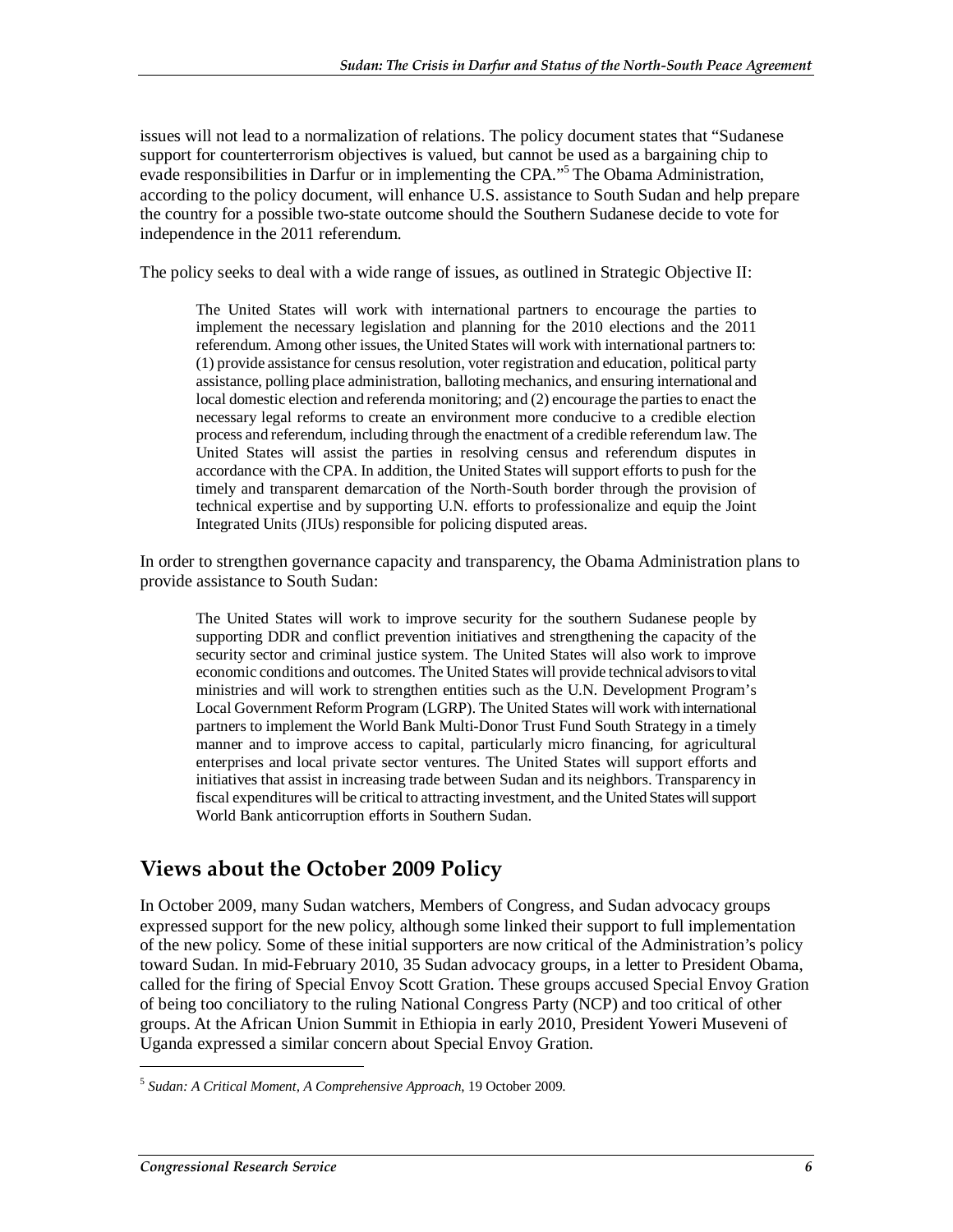Since his appointment as an Envoy, General Gration met with a wide range of people, including southerners, advocacy groups, Darfur rebel groups, and regional officials. The ruling NCP, however, has had more high-level official meetings in Washington, DC, than at any time in a decade. In late 2009 and early 2010, there were three delegations led by the NCP members to the United States. Members of the delegation had meetings at the Treasury Department to discuss U.S. sanctions issues. A Sudanese delegation that came to the United States in late January 2010 included executives from the Kenana company (sugar) and Sudan Airways. The delegation, in addition to official meetings, went to visit the P.L. Thomas company (a gum arabic company) in Morristown, NJ. The delegation also held a meeting in Washington, DC, with Valmont Irrigation company executives from Valley, NE, to discuss farm issues, according to Sudanese sources.

## **Recent Policy Updates**

In mid-September, the Obama Administration announced new policy initiatives on Sudan.<sup>6</sup> The new policy update focuses on the Administration's active and expanded diplomatic engagement and relaxation of sanctions and restrictions. The policy update states that:

During this critical period, the Obama Administration is intensifying its work to implement its strategy by: elevating diplomatic efforts; working with other nations, the United Nations, and other regional and international organizations to help prepare for the referenda; making significant investments on the ground to help prepare for what happens after the referenda, and presenting the parties concrete steps that the United States will take contingent on concrete achievements on the ground.<sup>7</sup>

The Obama Administration announced in mid-September that restrictions on licensing regulations in the agricultural sector, spare parts for trains, and technology-related restrictions have been removed. In addition, the Administration announced that the United States would normalize relations, provide assistance in debt relief, remove Sudan from the State Sponsors of Terrorism designation, support access to multilateral and bilateral assistance, and remove legislative and executive sanctions, provided that a comprehensive peace agreement in Darfur is secured, Sudan ends support to international terrorism, security is improved on the ground, and unfettered humanitarian access and "efforts to achieve accountability, justice and reconciliation" are supported by the government of Sudan. The executive branch cannot remove legislative sanctions without the support and action of Congress.

The reaction from the government of Sudan has been negative. Sudanese Presidential Adviser Ghazi Salahuddin said that "we have expressed our stance towards such offers earlier. We reject in principle the issue of incentives and pressures. This is an unacceptable matter."<sup>8</sup> Officials of the government of Southern Sudan expressed concern that to providing incentives to the Bashir government in light of their delays in the implementation of and rejections of some provisions of the CPA could be seen as a reward for intransigence. These officials argue that the NCP has rejected several efforts in setting up the Abyei Referendum Commission. Obama Administration officials insist that the removal of sanctions and normalization of relations are dependent on a

 $6$  http://www.state.gov/r/pa/prs/ps/2010/09/147103.htm.

 $^7$  http://www.state.gov/r/pa/prs/ps/2010/09/147103.htm.

 $8 \text{ http://en.ee.cn/World/Africa/201009/16/t20100916_21822444.s.html.}$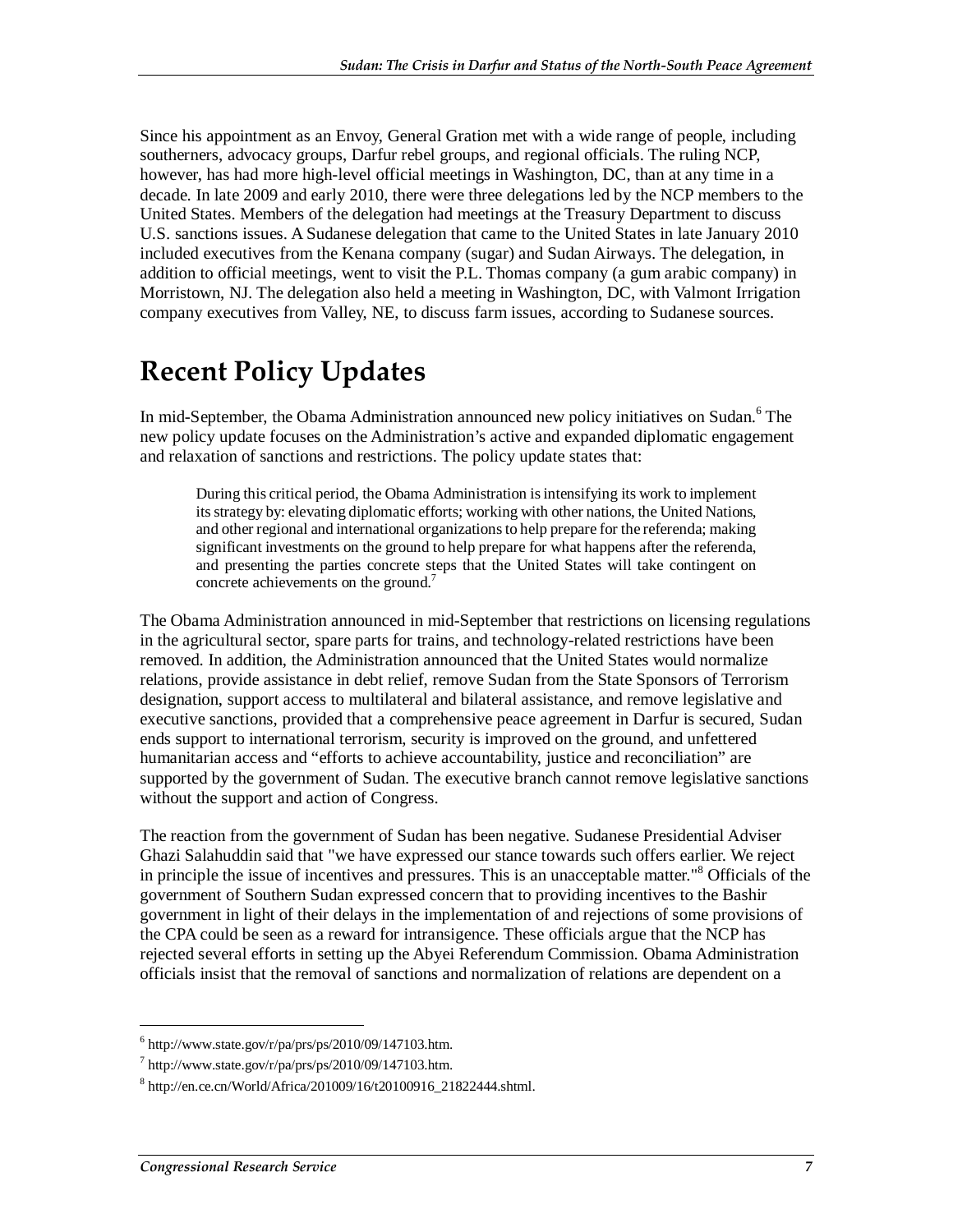number of conditions. Some Members of Congress are skeptical about the incentive package, while welcoming the active and expanded diplomatic engagement.

The Obama Administration has significantly increased the number of U.S. officials in Sudan. In Juba, South Sudan, the Administration appointed a retired ambassador at the U.S. Consulate and doubled the U.S. official presence. The Administration also appointed former Ambassador Princeton Lyman as the head of the U.S. Negotiations Support Unit in Sudan. Senior Administration officials have also intensified their engagement in the Sudan policy. In June, Vice President Joseph Biden visited Kenya and met with officials of the government of Southern Sudan. In September, Secretary of State Hillary Clinton and National Security Advisor General James Jones spoke to President Salva Kiir by phone. On September 24, President Barack Obama is expected to participate at a conference organized by U.N. Secretary General Ban Ki-moon in New York City.

### **Government of South Sudan Weapons in Kenya**

The government of South Sudan began to purchase weapon systems over two years ago to replace old tanks and other equipment. Over the past two years, there were several shipments of weapons to South Sudan. In October 2008, Somali pirates hijacked a Ukrainian ship loaded with several dozen tanks headed for Kenya, although the final destination was South Sudan. In 2009, the pirates freed the ship, and in late 2009 the governments of South Sudan and Kenya loaded the tanks on a train for South Sudan. A few days later, the State Department threatened the government of Kenya with sanctions if it delivered the tanks to South Sudan. State Department officials promised that they will find ways to resolve the issue and get the tanks to South Sudan. South Sudanese and Kenyan officials were informed by U.S. officials in June 2010 that the issue had been resolved and the tanks could be delivered. But U.S. officials reportedly told Kenyan officials that the tanks should not be delivered until July 2011.

According to the Comprehensive Peace Agreement (CPA), the SPLM has the legal right to buy weapons and receive assistance from foreign governments to rebuild its defense forces. The Bashir government uses funds from the national treasury to buy weapons from outside and also manufactures heavy weapons inside Sudan, including tanks. The United States government is providing security assistance to South Sudan. The government of South Sudan has asked the United States repeatedly for an air defense system. President Bush reportedly informed First Vice President Salva Kiir in late 2008 that he approved his request for an air defense system and that he was unaware why it has not been delivered. Bush Administration officials then said that they were hoping to first train and equip the Southern military.

### **Humanitarian Conditions9**

Humanitarian conditions in South Sudan have worsened in the past several months, according to U.S. and South Sudanese officials. According to the World Food Program, "the number of people in Southern Sudan in need of food assistance has more than quadrupled from 1 million in 2009 to 4.3 million in 2010." Since January 2009, more than 440,000 people have been displaced and an estimated 450 civilians killed due to violence in South Sudan. Meanwhile, an estimated 100,000

<sup>&</sup>lt;sup>9</sup> See U.N. maps and charts at the end of the report for more details.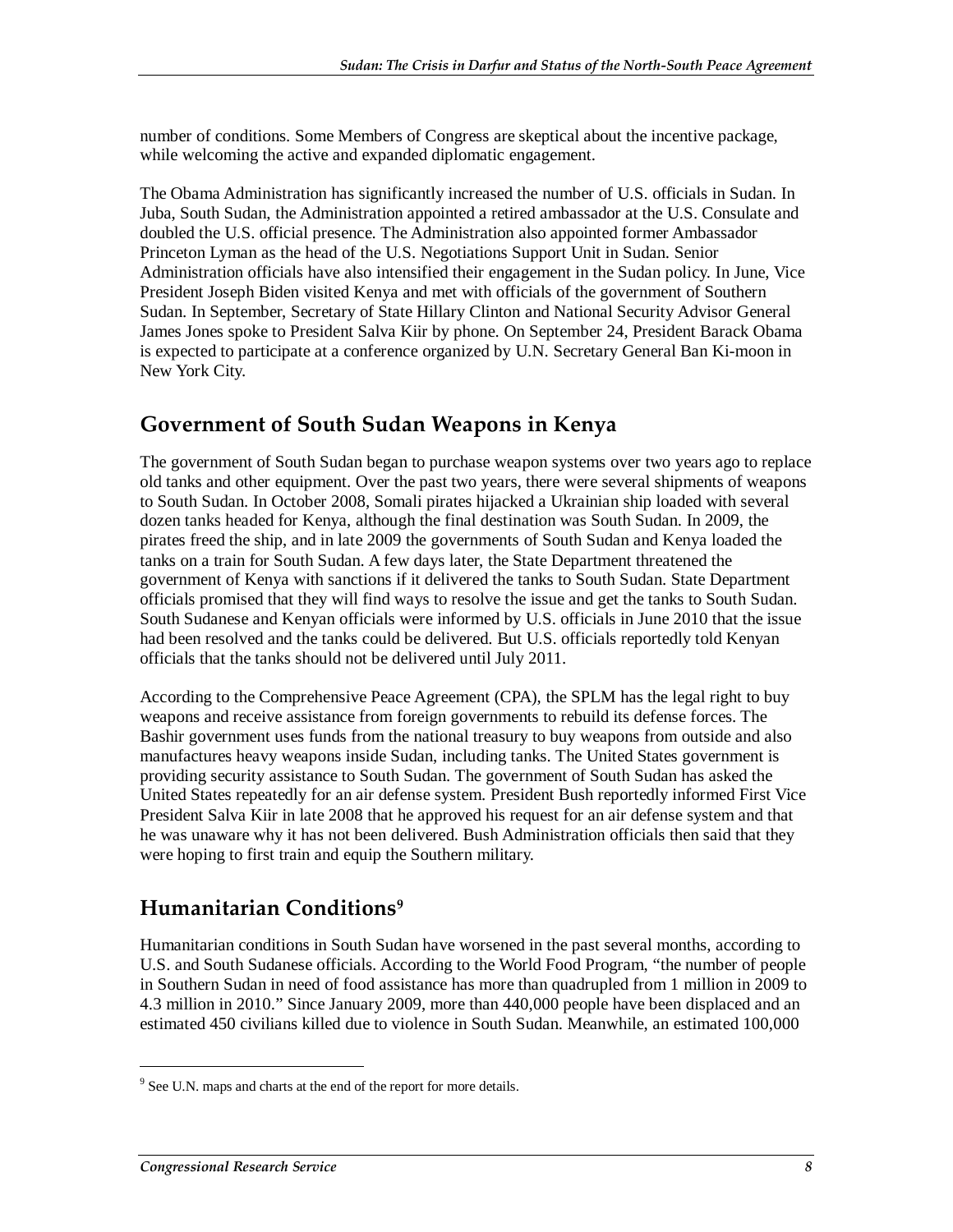displaced people and refugees have returned in the first six months of 2010, according to United Nations officials.

Humanitarian conditions in Darfur, while stable in some areas, have worsened in other areas due to renewed fighting. According to a report by the U.N. Secretary General, "humanitarian access was uneven and, in some cases, restricted owing to renewed fighting in eastern Jebel Marra and Jebel Moon."10 In some areas there are no health services available and only limited services in water and sanitation.

### **U.S. Humanitarian Funding**

The United States continues to provide significant humanitarian assistance to Darfur and to Darfur refugees in Chad. Since 2005, the United States has provided an estimated \$6 billion. In FY2009, the United States had provided \$936.9 million in humanitarian assistance to Sudan and eastern Chad.<sup>11</sup> In FY2010, the United States provided \$430.6 million in humanitarian assistance in fiscal year 2010. As of April 2011, the United States has provided \$121.9 million in FY2011.

<sup>10</sup> http://www.un.org/Docs/sc/sgrep10.htm.

<sup>11</sup> http://www.usaid.gov/our\_work/humanitarian\_assistance/disaster\_assistance/countries/sudan/template/fs\_sr/ sudan\_ce\_sr02\_12-20-2007.pdf.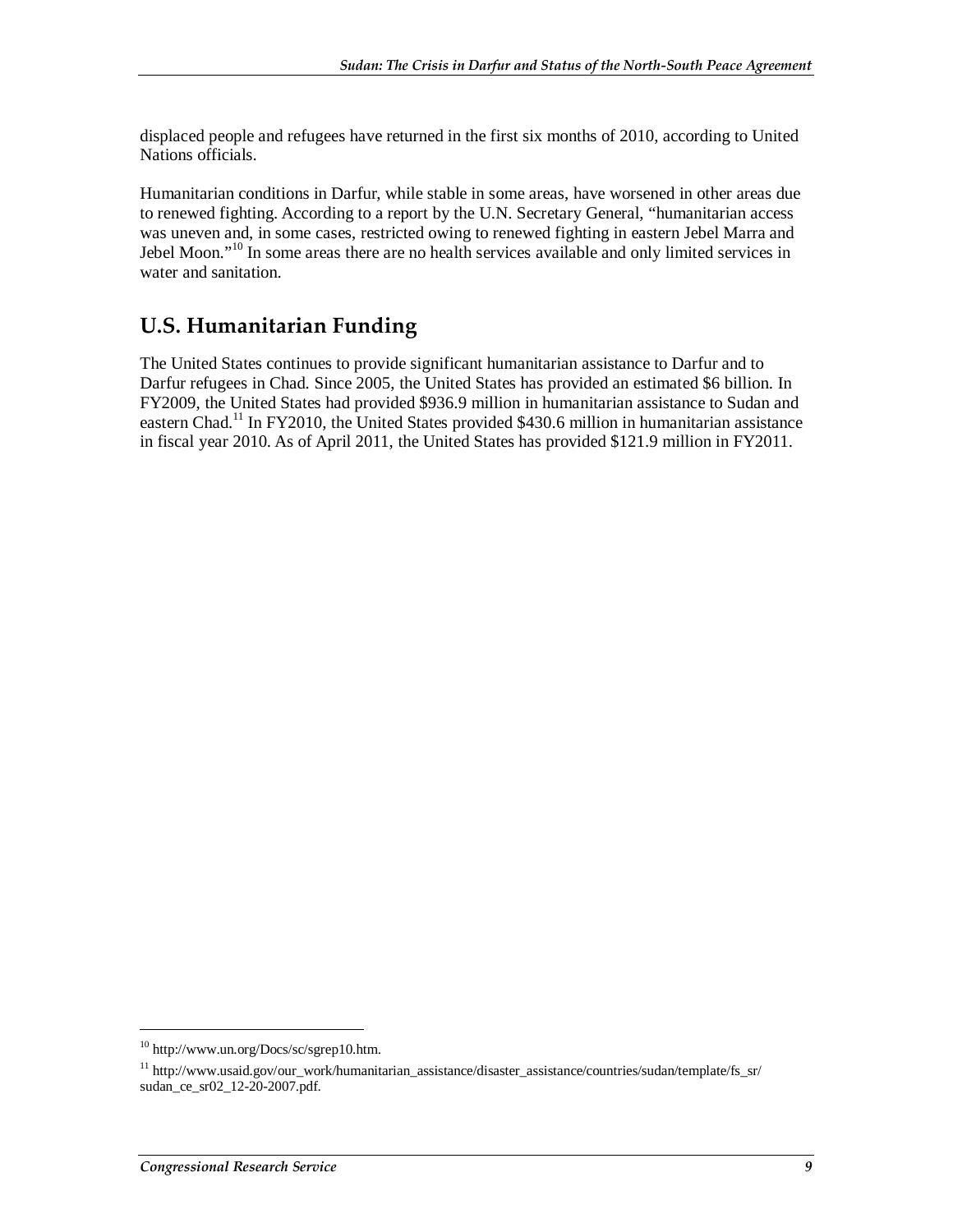| (\$ in thousands)                                                                |               |               |               |                                 |                                 |  |
|----------------------------------------------------------------------------------|---------------|---------------|---------------|---------------------------------|---------------------------------|--|
|                                                                                  | FY2008 Actual | FY2009 Actual | FY2010 Actual | <b>FY2011</b><br><b>Request</b> | <b>FY2012</b><br><b>Request</b> |  |
| Total                                                                            | 906,396       | 924,140       | 705,021       | 439,979                         | 518,257                         |  |
| Development<br>Assistance                                                        | 127,721       | 25,550        | 1,300         |                                 |                                 |  |
| Economic<br>Support Fund                                                         | 145,876       | 263,550       | 296,034       | 270,210                         | 335,650                         |  |
| Global Health<br>and Child<br>Survival (State)                                   | 3,245         | 6,327         | 7,036         | 7,036                           | 12,397                          |  |
| Global Health &<br>Childe Survival<br>(USAID)                                    | 17,488        | 23,185        | 30,010        | 32,083                          | 38,510                          |  |
| International<br><b>Military</b><br>Education and<br>Training                    | 349           | 681           | 793           | 800                             | 800                             |  |
| Int. Narcotics<br>Control and Law<br>Enforcement                                 | 23,578        | 15,400        | 16,000        | 53,950                          | 37,000                          |  |
| Non-<br>proliferation,<br>Anti-terrorism,<br>Demining and<br>Related<br>Programs | 4,400         | 4,000         | 3,900         | 3,900                           | 3,900                           |  |
| Peacekeeping<br>Operations                                                       | 70,822        | 38,000        | 44,000        | 42,000                          | 60,000                          |  |
| Food for Peace                                                                   | 512,917       | 547,447       | 305,948       | 30,000                          | 30,000                          |  |

#### **Table 3. U.S. Bilateral Assistance to Sudan**

**Source:** State Department FY2012 International Affairs Budget Request.

## **The International Criminal Court (ICC) and Sudan**

In May 2010, the ICC pre-trial chamber recommended to the United Nations Security Council to take appropriate measures against Sudan since the government of Sudan has failed to cooperate in handing over two individuals wanted by the ICC. In February 2010, the appeals judges for the ICC reversed a March 2009 ruling by the pre-trial chamber to remove the genocide charges against Bashir. This decision provides another opportunity for the Special Prosecutor to make his case for the genocide charge. The Bashir government condemned the decision by the ICC.

On March 4, 2009, the ICC Pre-Trial Chamber issued a warrant of arrest for President Bashir for war crimes and crimes against humanity. This is the first warrant of arrest issued for a sitting head of state. According to the Pre-Trial judges, President Bashir intentionally directed attacks "against an important part of the civilian population of Darfur." President Bashir is accused of five counts of crimes against humanity (murder, rape, torture, extermination, and forceful transfer of civilian population) and two counts of war crimes (killing and pillaging). The Pre-Trial Chamber stated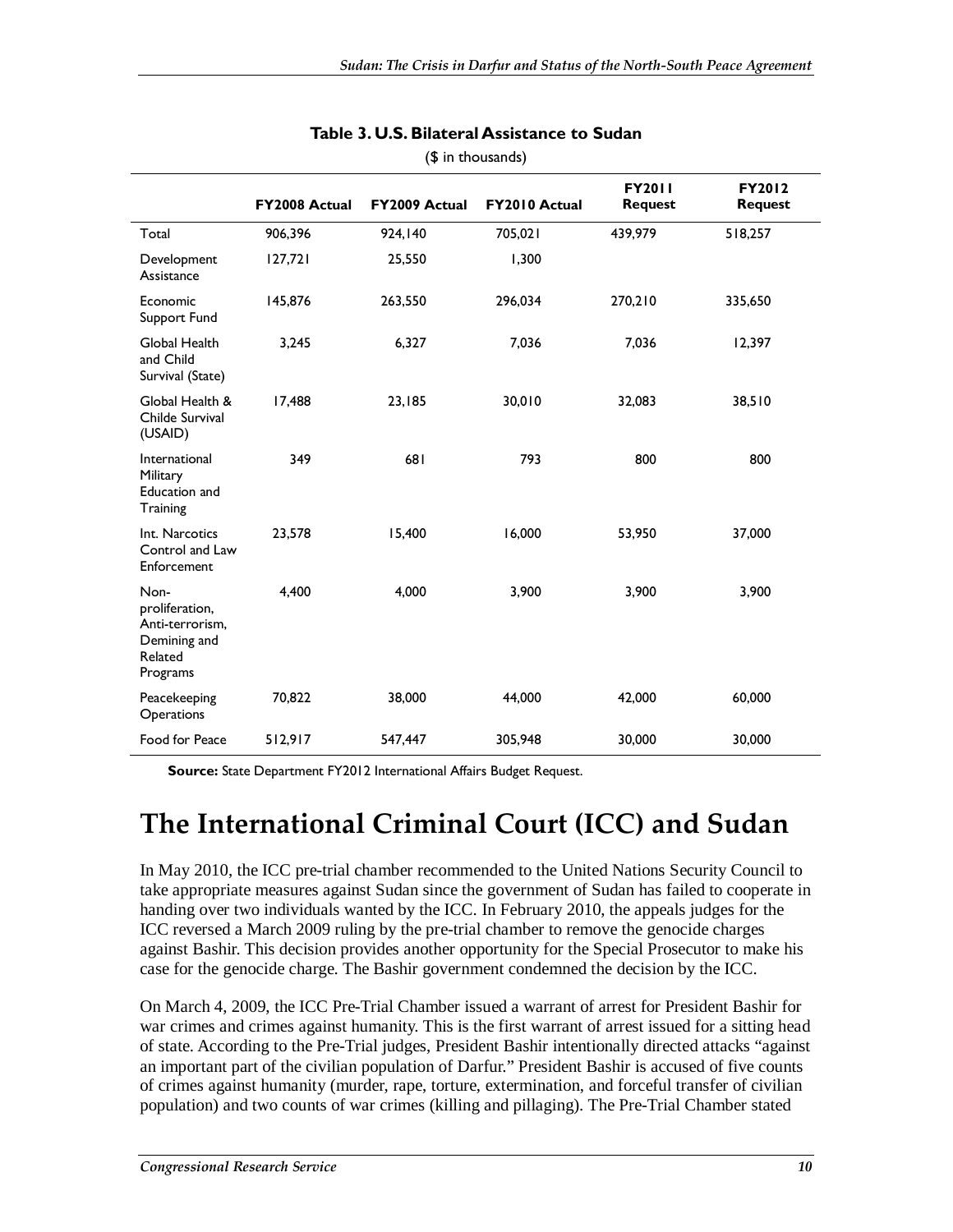that President Bashir "played a role that went beyond coordinating the implementation of the common plan and was in full control of all branches of the apparatus of the State of Sudan, including the Sudanese Armed Forces and their allied Janjaweed Militia, the Sudanese Police Force, the National Intelligence and Security Services (NISS)."<sup>12</sup>

The government of Sudan condemned the ICC decision and expelled 13 non-governmental organizations (NGOs) working in Darfur. President Bashir accused these NGOs of collaborating with the ICC. The government of Sudan and the United Nations agreed to send a Joint Technical mission to assess humanitarian conditions in Darfur. Meanwhile, the NCP and the SPLM formed a Crisis Committee to address the ICC crisis and other issues. The Obama Administration stated that "the United States is strongly committed to the pursuit of peace in Sudan and believes those who have committed atrocities should be held accountable." The Administration also condemned the expulsions of the NGOs and warned that this measure "seriously threatens the lives and wellbeing of displaced populations."<sup>13</sup> In April 2009, U.S. Special Envoy J. Scott Gration reached an agreement with the National Congress Party leaders on the expulsions of the NGOs. The agreement does not call for the return of the expelled NGOs, but provides additional authority to the government of Sudan to manage and control NGO activities.

The African Union, the Arab League, China, and a number of other countries called for a deferment of the ICC process against President Bashir. In a press statement, the African Union Peace and Security Council stated that "despite the risks posed by the ongoing ICC process to the search for lasting peace and stability in the Sudan and in the region, the United Nations Security Council has failed to consider with the required attention the request made by the AU to implement the provisions of article 16 of the ICC Statute." The African Union appointed former South African President Thabo Mbeki to chair a high-level panel to make recommendations on the most effective way to deal with impunity, accountability, and reconciliation in Sudan. In July 2009, the African Union in a resolution stated that member states will not cooperate with the ICC. In a statement, the AU stated that "the AU member states shall not co-operate relating to immunities for the arrest and surrender of Sudanese President Omar al-Bashir to the ICC."

#### **Background**

In July 2008, the ICC Chief Prosecutor accused President Bashir of Sudan of genocide, crimes against humanity, and war crimes. The Prosecutor asked ICC judges to issue an arrest warrant for President Bashir. In late September 2008, the U.N. Secretary General, Ban Ki-moon, the African Union Commission Chairman, Jean Ping, ICC Special Prosecutor, and other government officials met in New York to discuss the status of the ICC case against President Bashir. Special Prosecutor Moreno-Ocampo stated that "We presented a solid case. The evidence shows that crimes against Darfurians continue today. President al-Bashir has complete control of his forces, and they are raping women today, they are promoting conditions in the camps to destroy complete communities and they are still bombing schools." Ocampo added that "the judges will decide. Those sought by the court have to face justice. It is an immense challenge for the political leaders of the world. They have to protect the victims and ensure the respect for the court's decisions."<sup>14</sup>

<sup>12</sup> http://www.icc-cpi.int.

<sup>&</sup>lt;sup>13</sup> Department of State Press Release, March 4, 2009.

<sup>&</sup>lt;sup>14</sup> United Nations News Wire, September 22, 2008.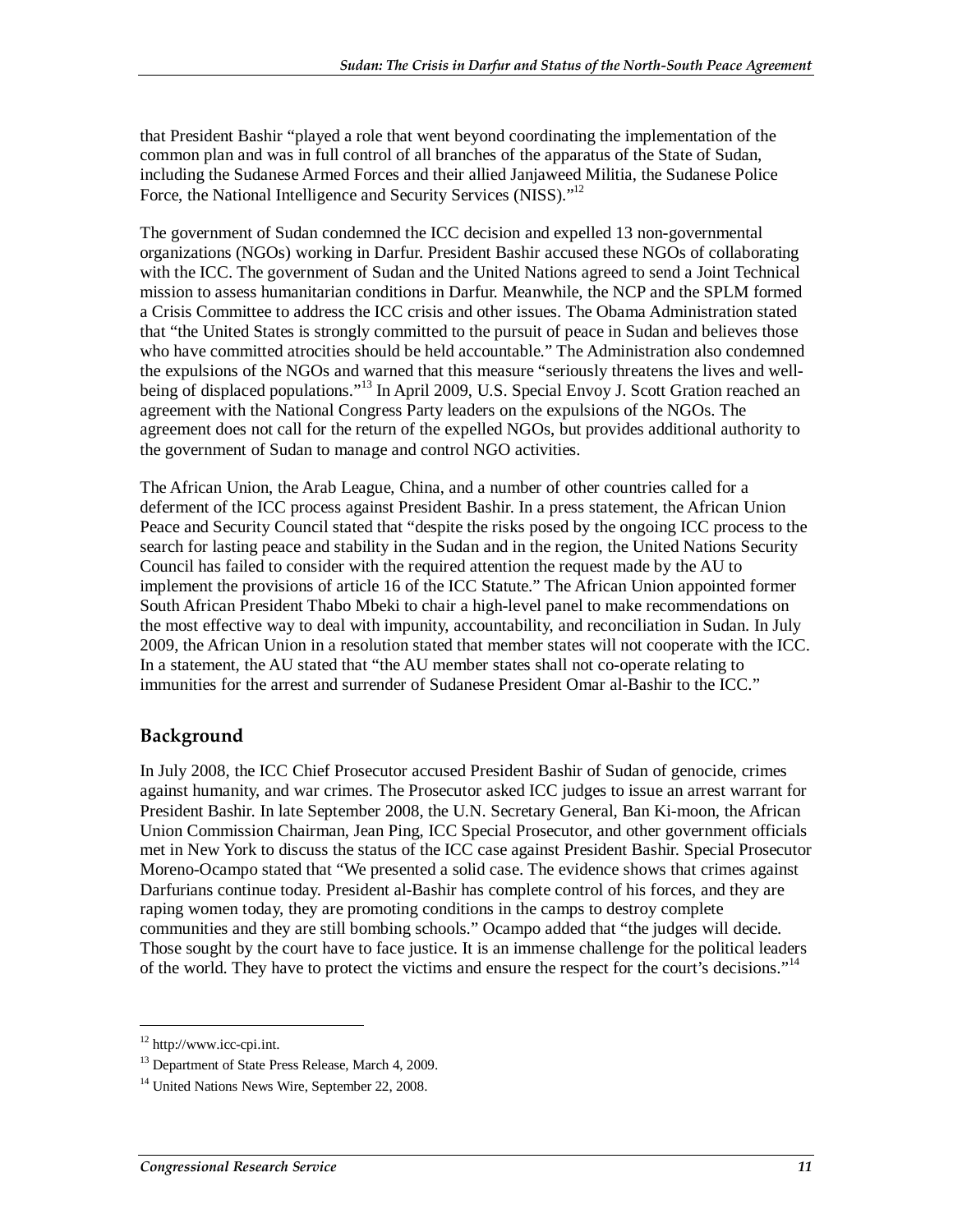The government of Sudan condemned the ICC action, while the African Union asked for a deferment of the ICC case against Bashir. However, the then-chairman of the African Union, President Jakaya Kikwete of Tanzania, stated at the United Nations in September that "when we talk about deferment, we should not in any way be perceived as condoning impunity. Justice is a matter of essence." President Museveni of Uganda stated that "you cannot stand up and say: 'Don't touch Bashir because he is a president.' Suppose he made those mistakes. If you take that position, you will be ignoring the right of the victims."15 Other African leaders also expressed similar views concerning the ICC case against Bashir.

#### **The SPLM Position**

In 2008, the SPLM issued a press release stating that "the solution to the crisis is for the Government of National Unity to forge an understanding with the international community and to co-operate with ICC on the legal processes." Vice President Salva Kiir was appointed to chair a "Crisis Committee" to deal with the ICC process and other emerging issues. Foreign Minister Deng Alore of Sudan informed President Bashir that he will not defend him at the United Nations or lobby against the ICC case. This led to a decision by Bashir to appoint Vice President Osman Ali Taha to lead a 50-person delegation to the United Nations in September 2008. The Bashir government is currently actively engaged in a lobbying campaign against the ICC. Senior government officials, who in the past ignored or harassed the international press, are now giving the international media access.

In early February 2009, the SPLM Political Bureau passed a resolution to respond to the ICC investigation. The SPLM leadership created a Committee on the ICC, whose membership include senior SPLM members, including the chairman of the SPLM, Salva Kiir, Sudan Foreign Minister Deng Alore, SPLA Affairs Minister Nhial Deng, and several other senior SPLM leaders. The committee is tasked with reaching out to relevant actors in Sudan, the region, and the international community to respond to the on-going crisis in Darfur. The committee was tasked to come up with recommendations on the ICC investigation, the crisis in Darfur, and reconciliation efforts. On the other hand, the SPLM leadership has put in place a contingency plan in case of emergency.

#### **The U.S. Response**

The Bush Administration's then-Special Envoy to Sudan, Richard Williamson, at a briefing before the U.S. Commission on Religious Freedom in late September 2008, stated that "we believe strongly that there should be no impunity for the atrocities committed in Darfur. The people of Darfur have suffered for far too long." He also stated that the United States will veto any resolution for deferment under Article 16 of the Rome Statute. Then-Secretary of State Rice reportedly informed Vice President Taha at a meeting in New York that the U.S. will veto a resolution on deferment. The Obama Administration is also opposed to a deferral of the ICC case against President Bashir. In early February 2009, U.S. Ambassador to the United Nations Susan Rice told the *Washington Post* that "it is our view that we support the ICC investigation and the prosecution of war crimes in Sudan, and we see no reason for an article 16 deferral."16 Meanwhile, the African Union at its Summit in January 2009, once again, urged deferral of the

<sup>15</sup> *The Sudan Tribune*. "Ugandan President Does Not Condemn the ICC", August 3, 2008.

*<sup>16</sup> The Washington Post. "*Sudan Retains Clout While Charges Loom", February 9, 2009.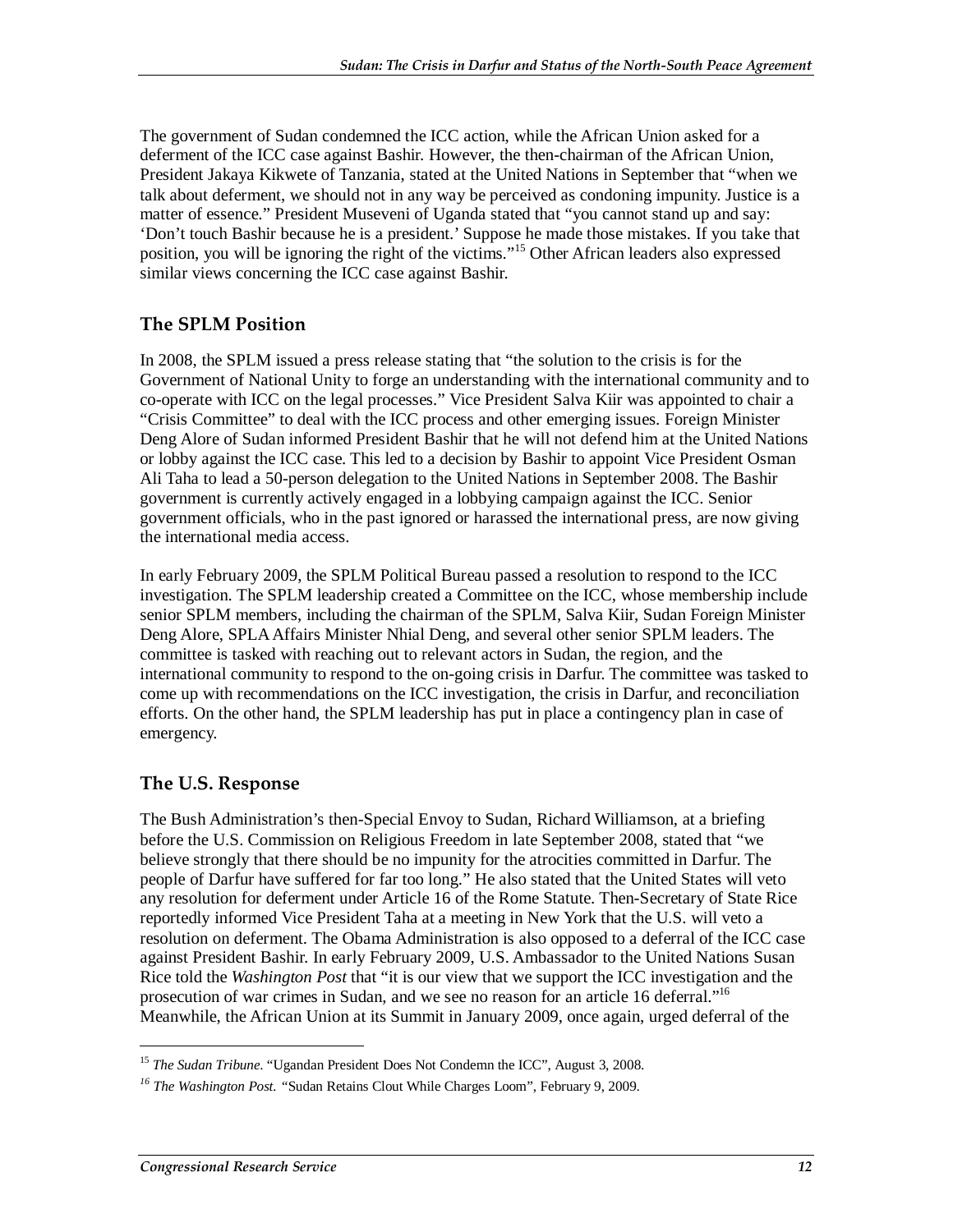ICC investigation. The current U.S. Sudan policy states that "in addition to supporting international efforts to bring those responsible for genocide and war crimes in Darfur to justice, the United States will work with Darfuri civil society to support locally owned accountability and reconciliation mechanisms that can make peace more sustainable."

## **Security Conditions in Darfur**

In early 2010, security conditions in Darfur began to deteriorate, despite some progress in negotiations between the government of Sudan and some rebel groups. In April and May, the Sudanese army attacked Jebel Marra and later captured it from JEM forces. According to an April 2010 report by the U.N. Secretary General, "UNAMID was the target of a number of deliberate attacks. On February 16, 2010, seven personnel of the Pakistani formed police unit were injured—three of them critically—during an attack on its patrol to the El Sereif camp for the displaced."17 In January 2009, the forces of the Justice and Equality Movement (JEM) reportedly attacked the town of Muhajeria in South Darfur. The town and the surrounding areas were under the control of another Darfur rebel group, the Sudan Liberation Army (SLA)-Minawi faction. JEM officials initially denied that they attacked the area, claiming that they were responding to attacks by SLA and government forces. The SLA pulled its forces out, while JEM forces took control. In late January and early February, Sudan government forces attacked JEM, forcing JEM to pull out of the town. The Obama Administration condemned the government of Sudan's actions, while United Nations officials rejected the government of Sudan's demand to pull U.N. peacekeepers out of Muhajeria.

In late August 2008, government forces entered the Kalma Internally Displaced Persons (IDP) camp in South Darfur and killed over 30 civilians and wounded many more. Government forces reportedly used heavy weapons during the attack. Civilians lost legs, arms, and other body parts, according to photographs of the wounded in the Kalma camp. During the same period, government forces intensified their ground and air attacks against rebel forces, although the casualties were largely civilians. In July 2008, seven United Nations African Union Mission in Darfur (UNAMID) peacekeepers were killed and over a dozen wounded in an attack by heavily armed pro-government militia. Another peacekeeper was killed a few days later, bringing the total casualties to 25.

### **Darfur: Current Status of Peace Talks**

In February 2010, the government of Sudan and the Justice and Equality Movement (JEM) signed a framework agreement. The parties agreed in principle to a cease-fire, the release of prisoners of war, the participation of JEM in government, and compensation to Darfur refugees and displaced people. The peace initiative was brokered by the government of Qatar, the United Nations/African Union Special Envoys, and the governments of Chad and Eritrea. A number of other Darfur factions have rejected the agreement between JEM and the government of Sudan. Several other groups are currently engaged in separate talks with the government. Meanwhile, in late February, government forces launched a major offensive against one of the major rebel groups in the Jebel Marra area of Darfur. JEM and several other Darfur groups have condemned the attack, while the United States expressed concern about the offensive. In May 2010, JEM

<sup>17</sup> http://www.un.org/Docs/sc/sgrep10.htm.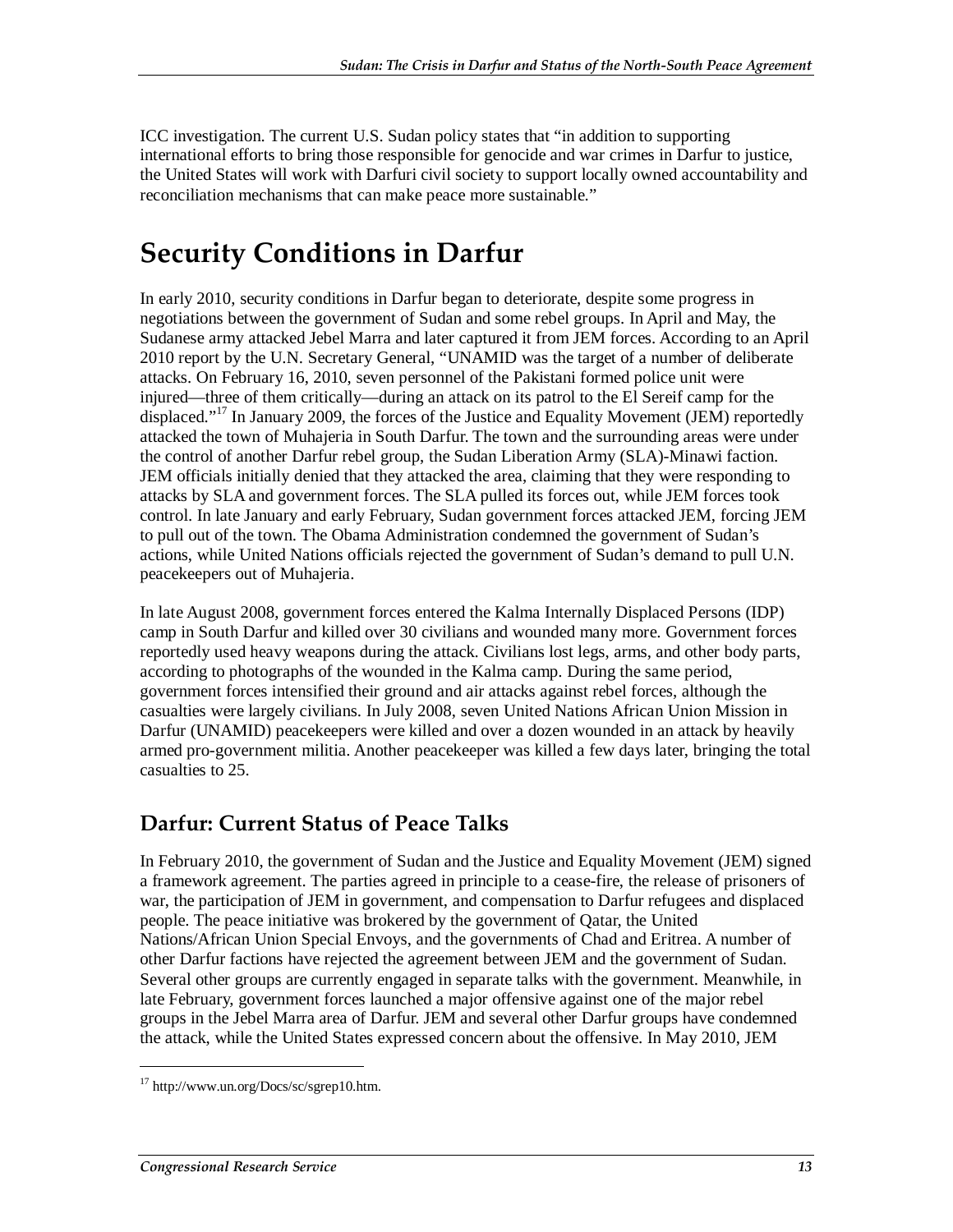withdrew from the Doha talks after the capture of Jebel Marra. In late May 2010, the leader of JEM, Khalid Ibrahim, was denied passage by Chadian authorities to go to JEM-controlled areas in Darfur. He reportedly returned to Libya.

## **United Nations Peacekeeping in Darfur**

On July 31, 2007, acting under Chapter VII of the Charter of the United Nations, the United Nations Security Council adopted Resolution 1769. The resolution called for the deployment of a hybrid United Nations-African Union force in Darfur (UNAMID). The U.N. was expected to fully deploy 26,000 peacekeeping troops to Darfur by mid-2008. As of June 30, 2010, the United Nations deployed 25,883 peacekeeping personnel to Darfur. As of August 2010, 66 peacekeeping personnel have been killed in Darfur. In March 2008, the United States pledged \$100 million to train and equip African peacekeepers for deployment under UNAMID. In late 2008, the United States helped transport equipment and personnel to Darfur. The resolution:

1. Reaffirms its commitment to stop the suffering in Darfur, and to work with the government of Sudan toward this end.

2. Commends Sudan's acceptance of a hybrid operation to be deployed in Darfur and the ongoing efforts of the African Union Mission in Sudan, AMIS.

3. Refers to the Addis Ababa Agreement that the hybrid operation be predominantly comprised of African troops.

4. Expresses concern about ongoing attacks on civilians in Darfur and the security of humanitarian aid workers in the region.

5. Welcomes the appointment of the AU-UN Joint Special Representative for Darfur, Rodolphe Adada, and Force Commander, Martin Agwai.

6. Calls on all parties to facilitate the full deployment of Light and Heavy Support Packages to AMIS and preparations for UNAMID within 30 days.

7. States that UNAMID shall establish an initial operational capability for its headquarters by October 2007, in addition to the management and control structure of the operation.

8. Decides that by October 2007, UNAMID shall assume command of all Light Support and Heavy Support personnel as may be deployed by October.

9. States that by December 31, 2007 at the latest, UNAMID will have fully implemented all of the elements of its mandate and will assume authority from AMIS.

10. Calls for a unity of command and control provided by the United Nations.

11. Demands an immediate cessation of hostilities in Darfur.

12. States that UNAMID is authorized to take the necessary actions to protect its personnel and humanitarian workers. The resolution also calls for the protection of civilians, "without prejudice to the responsibilities of the government of Sudan."

In late December 2007, UNAMID officially assumed command and control from the African Union peacekeeping force. The government signed the Status of Forces Agreement (SOFA) with the United Nations in February 2008. In January 2008, a UNAMID supply convoy was attacked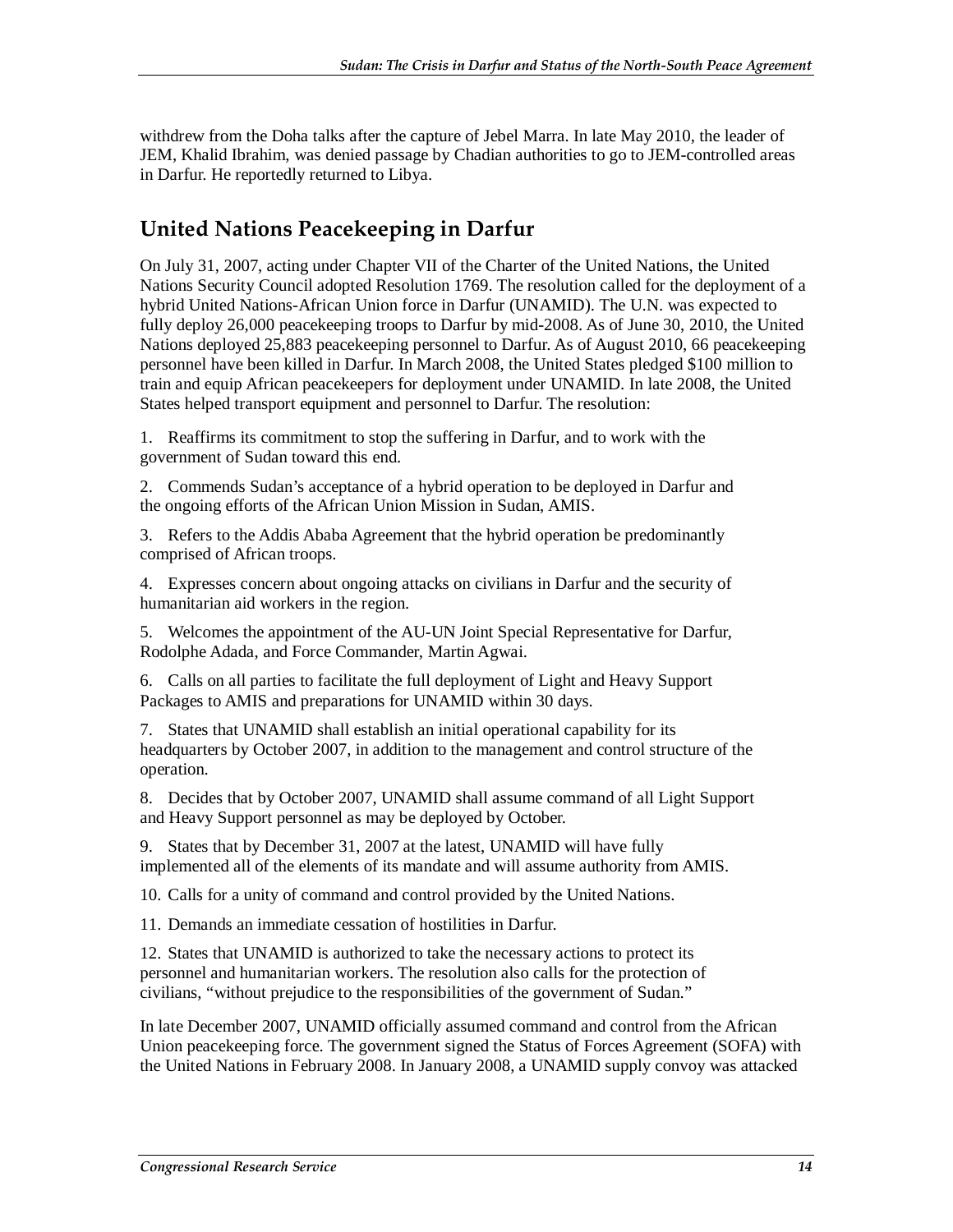by Sudanese government forces in West Darfur. The United Nations and the United States condemned the attack.<sup>18</sup> In January 2008, President Bashir appointed Musa Hilal, a leader of the Janjaweed, as advisor to the minister of federal affairs. In April 2006, the United Nations Security Council imposed a travel ban and asset freeze on Musa Hilal. Bush Administration officials criticized the appointment of Hilal.<sup>19</sup> President Bashir argued that Hilal is an influential leader in Darfur and that his government does not accept the allegation against Hilal. The appointment of Hilal is seen by observers as another obstacle to peace in the Darfur region.

## **Developments in Southern Sudan**

In May 2008, government of Sudan forces destroyed the town of Abyei, displaced over 60,000 people, and killed over a dozen. Abyei town was largely burned, according to witnesses. In June 2008, the government of Sudan and the Sudan People's Liberation Movement (SPLM) signed an agreement on "defining and demarcating" the Abyei area. The parties agreed to refer the Abyei dispute for arbitration. Many of the civilians displaced by the attacks in May remain in displaced camps and the town of Abyei was largely empty as of mid-August 2008. However, by January 2009, an estimated 10,000 displaced people had returned, according to U.N. officials. United Nations and government of South Sudan officials expect the number of returnees will increase in the coming months.

An agreement reached in 2008 between the government of South Sudan (GOSS) and the National Congress Party (NCP) on Abyei largely ended the tense situation between the two sides. The agreement established an Interim Administration for Abyei, created a Special Fund for development of the region, and provided for the redeployment of government and SPLA forces out of Abyei. The parties agreed to deploy Joint Integrated Units (JIUs) and a police force. An estimated 257 JIU forces have been deployed as of late 2008. In August 2008, the parties appointed the chairman and deputy chairman of the executive, and in October 2008 members of the Executive Committee and Abyei Council were appointed. In late 2008, the parties presented their oral arguments before the Permanent Court of Arbitration, and a final decision was made in June 2009.

In October 2007, the government of Southern Sudan suspended the participation of its ministers, state ministers, and presidential advisors from the Government of National Unity to protest measures taken by the National Congress Party and to demand full implementation of the Comprehensive Peace Agreement (CPA). The Sudan People's Liberation Movement (SPLM) has urged the Sudanese government to implement key provisions of the CPA and to consult the first vice president on key issues. They complained that President Omar Bashir has been taking important decisions with little or no consultation with the First Vice President since the signing of the peace agreement in 2005. On Darfur, President Bashir has been waging war and deliberately sidelining the SPLM on key decisions. For example, the Eastern Sudan Agreement was negotiated and signed between the National Congress Party and the Eastern rebels without serious consultation with the First Vice President. According to the CPA, "the President shall take decisions with the consent of the First Vice President on declaration and termination of state of emergency, declaration of war, appointments that the president is required to make according to the peace agreement, summoning, adjourning, or proroguing the National Assembly." A request

 $18 \text{ http://www.state.gov/r/pa/prs/ps/2008/jan/98954.htm.}$ 

<sup>&</sup>lt;sup>19</sup> http://afp.google.com/article/ALeqM5gvhevbfJOD4I9EAeZ5OxHyHtkPUw.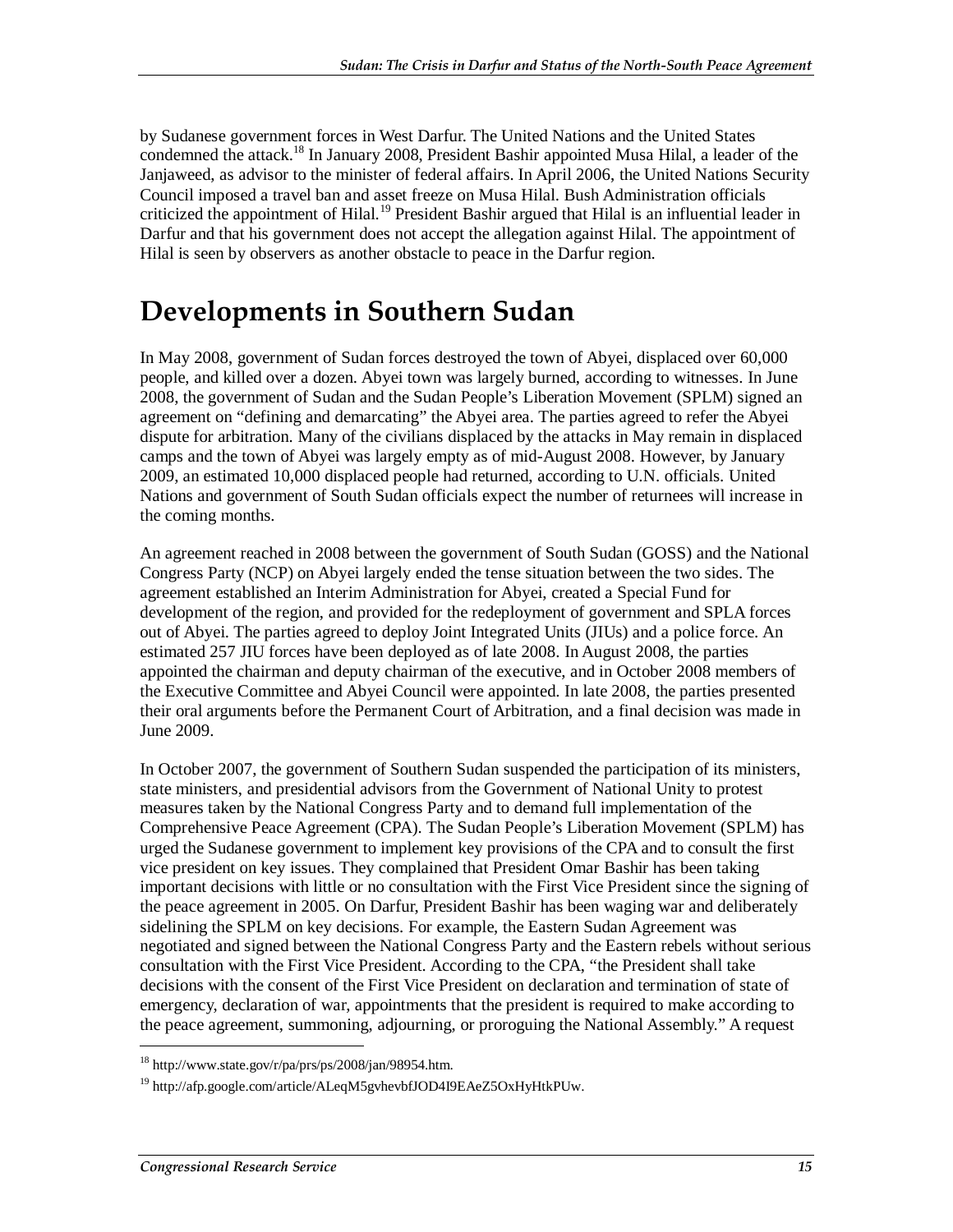by the first vice president to reshuffle southern ministers in the Government of National Unity was held up for several months by President Bashir in large part due to Bashir's opposition to the proposed change of the foreign minister.

In October 2007, the SPLM leadership submitted a number of demands to President Bashir. In a letter to President Bashir, First Vice President Salva Kiir wrote:<sup>20</sup>

At this critical juncture of the history of our country, the Sudanese people, the region and the international community at large, do follow with concern the evolving situation in our country. In particular, they follow closely with concern what both of us, and the parties we lead, are doing to enhance and consolidate peace in our country. The Comprehensive Peace Agreement (CPA) is the corner stone of that peace. It is with this spirit that I am addressing you today on behalf of the SPLM, and on my own behalf as a partner in peace.

The SPLM was encouraged by the creation of bilateral permanent mechanisms for the resolution of outstanding issues on CPA implementation as well as for the enhancement of cooperation and partnership between our two parties. Despite the progress made on several issue areas, critical flash points remain. Thereby giving rise to the impression that the mechanisms we have created were mere vehicles for public relations exercises and not meant to help the parties in resolving critical differences.

The above impression was reinforced by recent provocative actions emanating from authorities within the Government of National Unity (GONU) of which we are part, indeed the major partner to the NCP. The height of these provocations was the raids in Khartoum on SPLM premises and the Mess of SPLA senior officers in the Joint Defense Board (JDB). The JDB is the highest military organ created by the CPA and INC to oversee the smooth implementation of Security Arrangements. Those indecorous acts were compounded by the unrepentant reaction by their perpetrators to SPLM's protest. The perpetrators include NCP Ministers and officers in the law enforcement agencies who are duty-bound by the INC to steer away of politics. It became clear to us, however, that the provocations reflected a pattern of behavior intended to humiliate the SPLM. The SPLM, therefore, should not be expected to take that behavior lightly. Indeed, the situation called for a pause and a deep reflection on the way and spirit with which we are handling the implementing of CPA.

To that end, the SPLM Interim Political Bureau (IPB) met in Juba from October  $4<sup>th</sup> - 11<sup>th</sup>$ 2007 to assess and evaluate the status of CPA implementation and draw concrete actions for the way forward. In that evaluation, the IPB identified CPA violations and enumerated unacceptable deliberate actions demeaning to the SPLM and its leadership. I am enclosing herewith copy of the IPB's resolutions encompassing violations to the CPA as well as actions to which the SPLM takes serious exception. In presenting these resolutions, I am confident that you shall address, with wisdom and statesmanship, the serious issues raised therein. Truly, those violations and actions constitute a major challenge to the sustenance of peace and consolidation of unity in our country. On my part, I remain committed to the full implementation of the CPA and I do not wish for a moment to contemplate the collapse of the CPA, let alone take part in that collapse.

Furthermore, the IPB expressed deep concern with Your Excellency's inaction on the reshuffle of SPLM Ministers in GONU which, in the spirit of collegial decision-making, I proposed. In doing that, I was exercising my constitutional rights and prerogatives as the Chairman of the SPLM to effect the recommendations of my Party. In view of the perception that this inaction amounts to an encroachment on the First Vice President's constitutional

<sup>&</sup>lt;sup>20</sup> Government of Sudan source.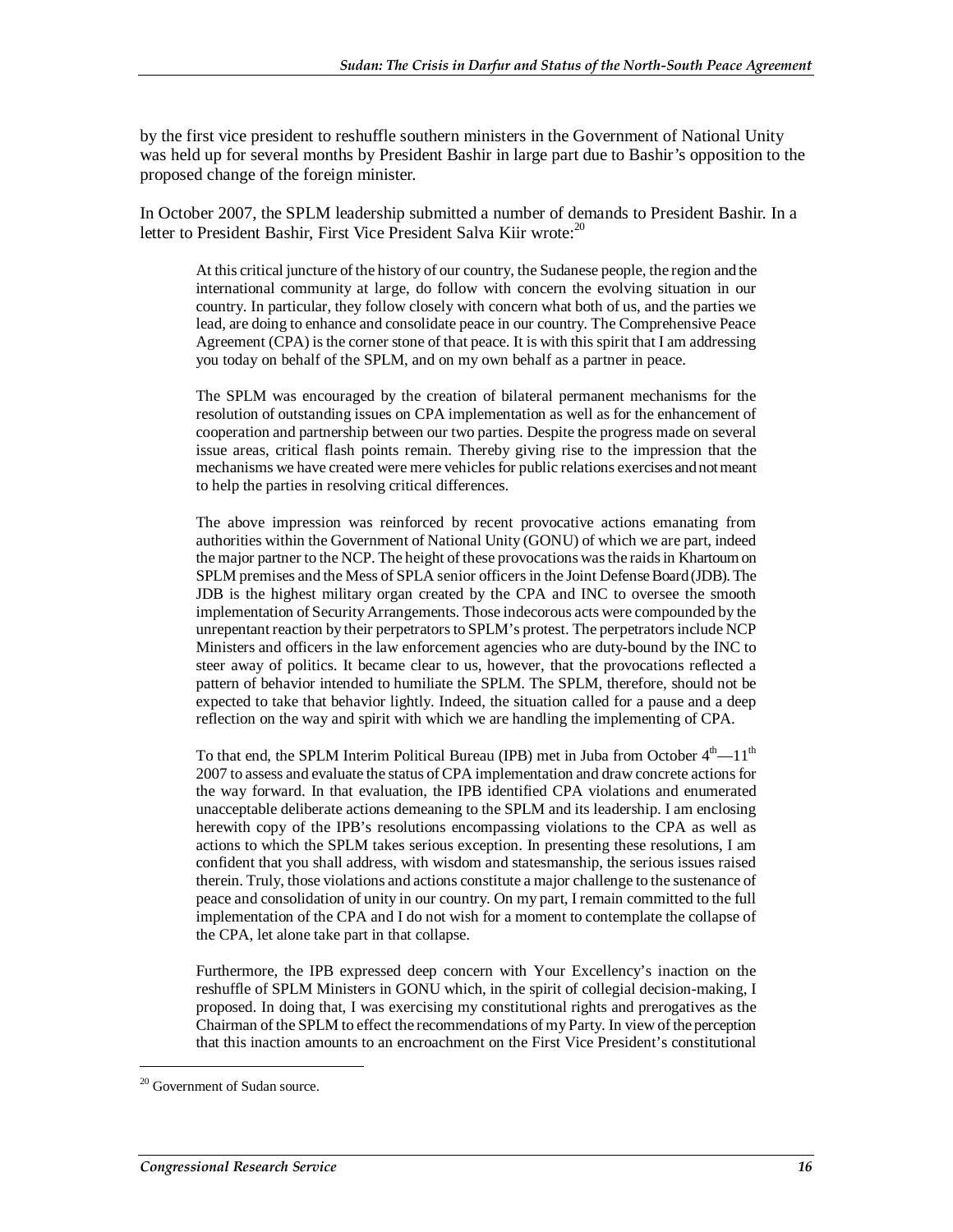powers, the IPB recalled all SPLM Presidential Advisors, Ministers and State Ministers in GONU and they have been directed to stay away from their duties till considerable progress is seen in addressing the issues raised in the attached resolutions. In order not to paralyze the work of GoNU, I am again presenting to your Excellency our new list of ministerial changes in GONU. I am confident that you shall address this matter together with other pressing issues contained in the resolutions of IPB with due regard to the risks inherent in the present stalemate. This stalemate, if left unresolved, may degenerate into a crisis which none of us wants. It is our political duty and national obligation to avert actions that might endanger the CPA. It is also our moral and constitutional responsibility to provide the necessary leadership so that our country is enabled to enjoy peace, stability, democracy and unity based on the free will of its people.

In response to these demands and unexpected developments, President Bashir reportedly accepted a number of the government of South Sudan demands in late October, except those related to the Abyei issue. According to senior SPLM officials, the acceptance of their demands by President Bashir does not resolve the crisis. They would like to see a timeline and a roadmap for implementation of their demands before they return to government. President Bashir accepted a new list of ministers submitted by the first vice president, although he deleted the name of one senior official who was appointed as a presidential adviser, according to Sudanese sources. In late December 2007, the new ministers were sworn in to office. Former Minister of Foreign Affairs Lam Akol was replaced by Deng Alore, a senior member of the SPLM.

### **Status of the Comprehensive Peace Agreement Historical Context**

In 1956, Sudan became the first independent country in sub-Saharan Africa, gaining independence from Britain and Egypt. For almost four decades, the east African country, with a population of 35 million people, has been the scene of intermittent conflict. An estimated 2 million people died over two decades from war-related causes and famine in Southern Sudan, and millions more were displaced. The sources of the conflict were deeper and more complicated than the claims of most political leaders and some observers. Religion was a major factor because of the Islamic fundamentalist agenda of the current government, dominated by the mostly Muslim/Arab north. Southerners, who are Christian and animist, reject the Islamization of the country and favor a secular arrangement. Social and economic disparities were also major contributing factors to the Sudanese conflict.

Former President Jaafer Nimeri's abrogation in 1983 of the 1972 Addis Ababa agreement, which had ended the first phase of the civil war in the south, is considered a major factor triggering the civil war. The National Islamic Front (NIF) government, which ousted the democratically elected civilian government in 1989, pursued the war in Southern Sudan with vigor. Previous governments, both civilian and military, had rejected southern demands for autonomy and equality. Northern political leaders for decades treated southerners as second-class citizens and did not see the south as an integral part of the country.

Southern political leaders argue that under successive civilian and military governments, political elites in the north have made only superficial attempts to address the grievances of the south, reluctant to compromise the north's dominant economic, political, and social status. Most political leaders in the north, now in opposition to the current government, have said that mistakes were made. But the political mood among southerners has sharply shifted in favor of separation from the north.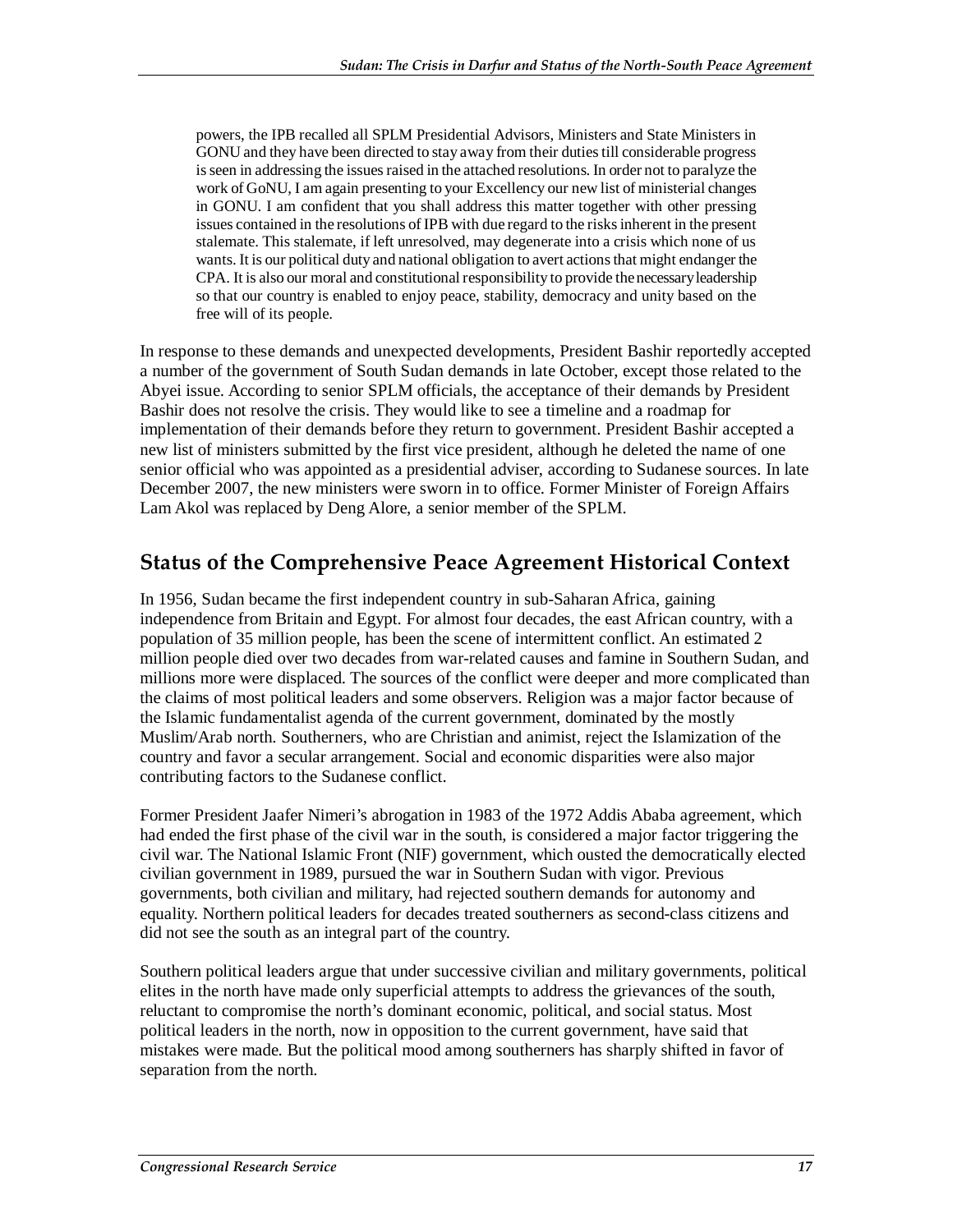### **The North-South Peace Agreement: Background**

On January 9, 2005, the government of Sudan and the Sudan People's Liberation Movement (SPLM), after two and half years of negotiations, signed the Sudan Comprehensive Peace Agreement at a ceremony in Nairobi, Kenya. More than a dozen heads of state from Africa attended the signing ceremony. Secretary of State Colin Powell, who led the U.S. delegation, reportedly urged the government of Sudan and the SPLM to end the conflict in Darfur. The signing of this agreement effectively ended the 21-year-old civil war and triggered a six-year Interim Period. At the end of the Interim Period, southerners are to hold a referendum to decide their political future. National, regional, and local elections are to take place during the second half of the Interim Period.

On July 30, 2005, First Vice President and Chairman of the SPLM Dr. John Garang was killed in a plane crash in Southern Sudan (discussed below). His death triggered violence between government security forces and southerners in Khartoum and Juba. More than 100 people were reported killed. The government of Sudan has established a committee to investigate the violence. The crash was investigated by a team from Sudan, Uganda, Russia, United Nations, and the United States. The final report was issued in April 2006. In early August 2005, the SPLM Leadership Council appointed Salva Kiir as Chairman of the SPLM and First Vice President of Sudan. Salva Kiir had served as Garang's deputy after the SPLM split in 1991. He was officially sworn in as First Vice President in the Government of National Unity (GNU) on August 11, 2005. On August 31, 2005, the National Assembly was inaugurated. According to the CPA, the National Congress Party was allocated 52% of the seats (234), 28% to the SPLM (126), and the remaining 20% for the northern and southern opposition groups.

In September 2005, after weeks of contentious negotiations, the SPLM and the National Congress Party (NCP), formerly known as the National Islamic Front (NIF), agreed on a cabinet. At the core of the dispute was the distribution of key economic ministerial portfolios. The NCP insisted on keeping the Energy and Finance ministries, while the SPLM argued that each party should be given one or the other. The SPLM ultimately gave up its demand and managed to secure eight ministries, including Foreign Affairs, Cabinet Affairs, Labor, Transportation, Health, Education, Humanitarian Affairs, and Trade. Several advisers were also appointed to the Presidency (the Presidency consists of President Bashir, First Vice President Kiir, and Vice President Osman Ali Taha), including two from the SPLM.

## **Implementation of the CPA**

Implementation of the CPA by the Government of National Unity has been selective and at times deliberately slow, according to United Nations officials and Sudan observers. President Bashir, for example, rejected implementation of the Abyei Boundary Commission (ABC) recommendations, and the formation of the Joint Integrated Units has been slow, although in 2008 important progress was made. The ABC was mandated to "define and demarcate" the area known as the nine Ngok Dinka Chiefdoms transferred in 1905 to Kordofan in North Sudan. The ABC was chaired by former U.S. Ambassador to Sudan Donald Peterson, with active international engagement. In July 2005, the ABC submitted its final report to the Presidency. According to the CPA, "upon presentation of the final report, the Presidency shall take necessary action to put the special administration status of Abyei Area into immediate effect."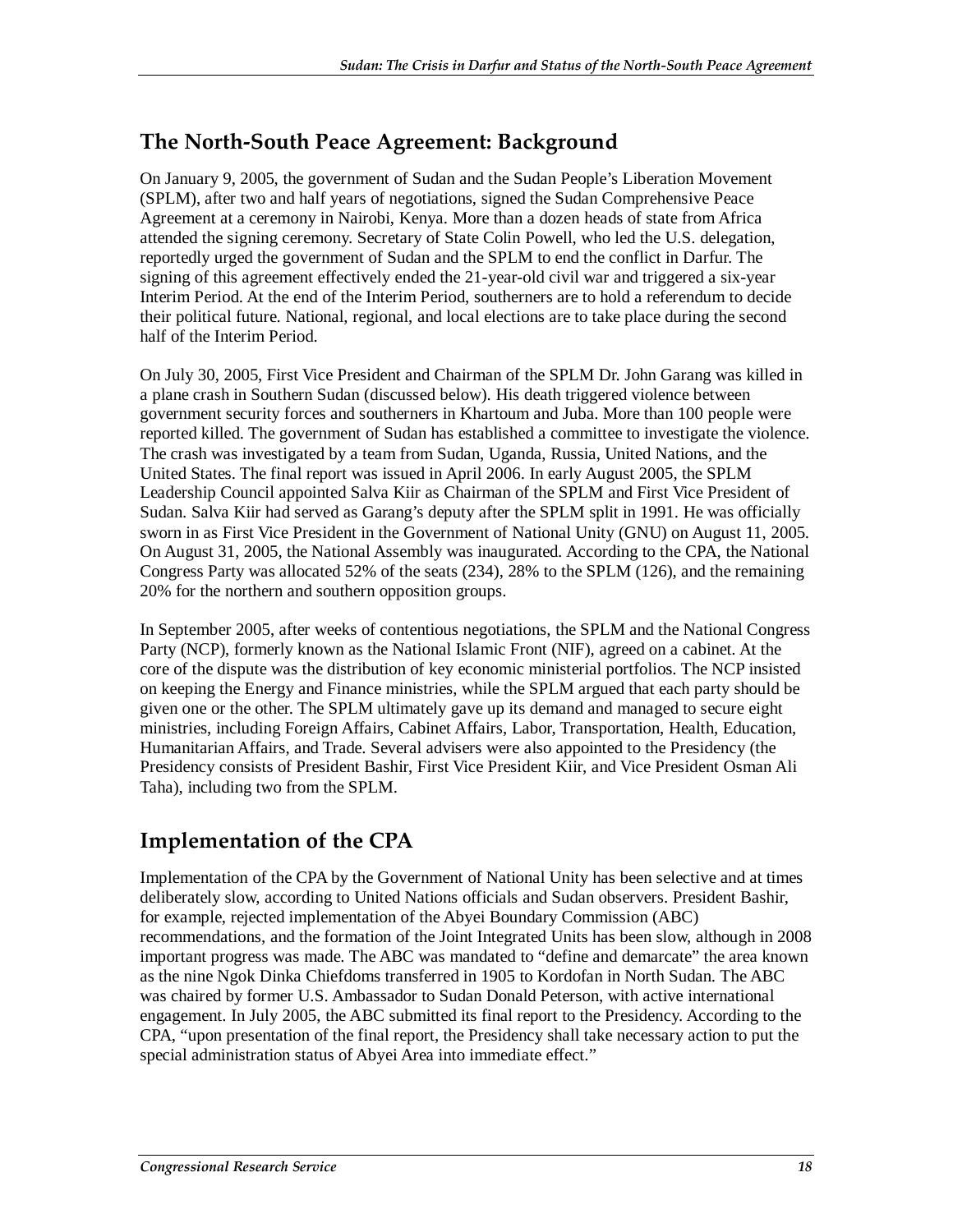The CPA faces serious challenges, despite the number of commissions created and decrees issued by the Presidency to address issues related to the agreement. Government force redeployment from Southern Sudan, as called for in the peace agreement, has been slow, especially in the oil field regions of Southern Sudan. The SPLA completed redeployment of its forces from East Sudan in 2006. The government of Sudan redeployed most of its forces as of December 2007, although thousands of Sudanese Armed Forces (SAF) remain in the oil region of South Sudan. SAF has increased its forces in the Nuba Mountains and Southern Blue Nile in violation of the CPA. According to the CPA, forces in these two states were supposed to be at a level of peace time. SPLA forces also had a presence in the Nuba and Southern Blue Nile regions. According to senior SPLM officials, the SPLA will pull out of the area once the SAF reduces its presence and the Joint Integrated Units (JIUs) are fully deployed. In early January 2008, the SPLA withdrew some of its forces from Nuba.<sup>21</sup> As of January 2009, an estimated 84.7% of the CPA authorized JIU forces have been deployed.

A number of Commissions remain dysfunctional, although many of the Commissions have been created by the government of Sudan. According to the January 2009 CPA Monitor, the National Human Rights Commission, the Electoral Commission, the Land Commission, and several other Commissions have been established. The Assessment and Evaluation Commission (AEC), which was mandated under CPA to monitor implementation of the peace agreement, has created four Working Groups to monitor implementation of the CPA, although the parties to the agreement have not been actively engaged in the process. The parties have made some progress in the implementation of the wealth-sharing and power-sharing provisions of the CPA, although work on the north-south border is behind schedule. Failure to fully resolve the border issue is likely to complicate the redeployment of forces and sharing of oil revenues, since a number of the oil fields are located along the 1956 north-south border. In December 2009, the SPLM and the National Congress Party reached agreement to resolve the north-south border issue and on oilrelated issues.<sup>22</sup>

### **The United States and the North-South Peace Agreement**

The United States played a key role in the North-South peace process, while pressing for a resolution of the Darfur crisis in Western Sudan. Throughout the Inter-Governmental Authority for Development (IGAD)-sponsored talks, the Bush Administration engaged the parties at the highest levels, reportedly including calls by President Bush to the principals at critical times during the negotiations, and frequent visits to Kenya by senior State Department officials, where the talks were being conducted. President Bush's former Special Envoy, John Danforth, also made several trips to the region to encourage the parties to finalize an agreement. Former Secretary of State Colin Powell was actively engaged in the peace process and traveled to Kenya to encourage the parties, according to U.S. officials and Sudanese sources. U.S. financial support for the peace process and technical assistance during the talks were considered by the parties and the mediators as critical, according to U.S. officials. The United States provided funding for the SPLM delegation for travel and other related expenses. American interventions at critical times during the negotiations helped break a number of stalemates, including during security arrangement talks and the three disputed areas of Nuba, Southern Blue Nile, and Abyei.

 $21$  Ted Dagne met with senior SPLA commanders in January 2008 in Juba, South Sudan.

 $22$  Ted Dagne interview of President Salva Kiir in Juba, South Sudan.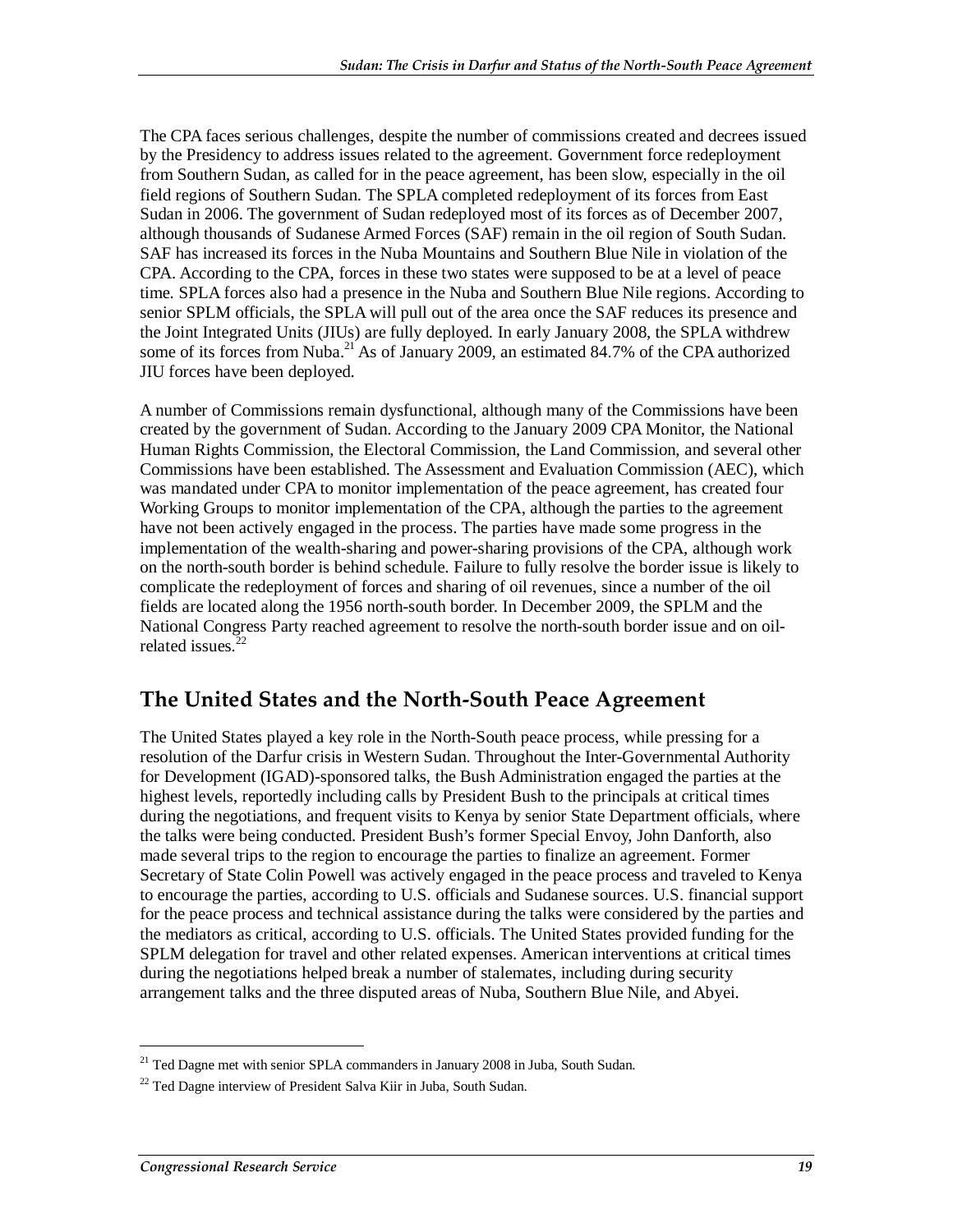Sustained U.S. pressure on the government of Sudan was a factor in securing the Comprehensive Peace Agreement. The Bush Administration, while maintaining U.S. bilateral sanctions, also engaged the government in critical dialogue and offered the normalization of bilateral relations as an incentive for the resolution of the Darfur crisis and settlement of the North-South conflict, according to U.S. officials and Sudanese sources. U.S. policy toward Sudan is complicated because the same government that signed the peace agreement with the South is also the one implicated in atrocities in Darfur, which the U.S. government has declared is genocide. This reality has led to some criticism of the Bush Administration, although many praise the Administration's sustained engagement in the North-South talks. According to some critics, the Administration did not initially consider the Darfur crisis to be a priority; instead the Administration was largely focused on the CPA negotiations between the government of Sudan and the SPLM. The first statement on Darfur by the White House, they point out, was issued in early April 2004. The Bush Administration and Congress, however, have been at the forefront in calling for an end to the crisis in Darfur and demanding accountability, especially since mid-2004.

## **The Crisis in Darfur: Background**

The crisis in Darfur began in February 2003, when two rebel groups emerged to challenge the National Congress Party (NCP) government in Darfur. The Sudan Liberation Army (SLA) and the Justice and Equality Movement (JEM) argued that the government of Sudan discriminates against Muslim African ethnic groups in Darfur and has systematically targeted these ethnic groups since the early 1990s. The government of Sudan dismisses the SLA and JEM as terrorists. The conflict primarily pits three African ethnic groups, the Fur, Zaghawa, and Massaleit, against nomadic Arab ethnic groups. Periodic tensions between the largely African-Muslim ethnic groups and the Arab inhabitants of Darfur can be traced to the 1930s and had surfaced again in the 1980s. Most observers note that successive governments in Khartoum have long neglected the African ethnic groups in Darfur and have done little to prevent or contain attacks by Arab militias against non-Arabs in Darfur. Non-Arab groups took up arms against successive central governments in Khartoum, albeit unsuccessfully. In the early 1990s, the National Islamic Front (NIF) government, which came to power in 1989, began to arm Arab militias and attempted to disarm the largely African ethnic groups.

The conflict in Darfur burgeoned when the government of Sudan and its allied militias began what is widely characterized as a campaign of terror against civilians in an effort to crush the rebellion and to punish the core constituencies of the rebels. At the heart of the current conflict is a struggle for control of political power and resources. The largely nomadic Arab ethnic groups often venture into the traditionally farming communities of Darfur for water and grazing, at times triggering armed conflict between the two groups. Darfur is home to an estimated 7 million people and has more than 30 ethnic groups, which fall into two major categories: African and Arab. Both communities are Muslim, and years of intermarriages have made racial distinctions difficult, if not impossible. Fighting over resources is one of several factors that has led to intense infighting in Darfur over the years. Many observers believe that the NIF government has systematically and deliberately pursued a policy of discrimination and marginalization of the African communities in Darfur, and has given support to Arab militias to suppress non-Arabs, whom it considers a threat to its hold on power. In 2000, after the ouster of the founder of the NIF, Hassan al-Turabi, and after a split within the Islamist Movement, the government imposed a state of emergency and used its new authority to crack down on dissidents in Darfur. By 2002, a little-known self defense force emerged as the SLA, challenging government forces in Darfur.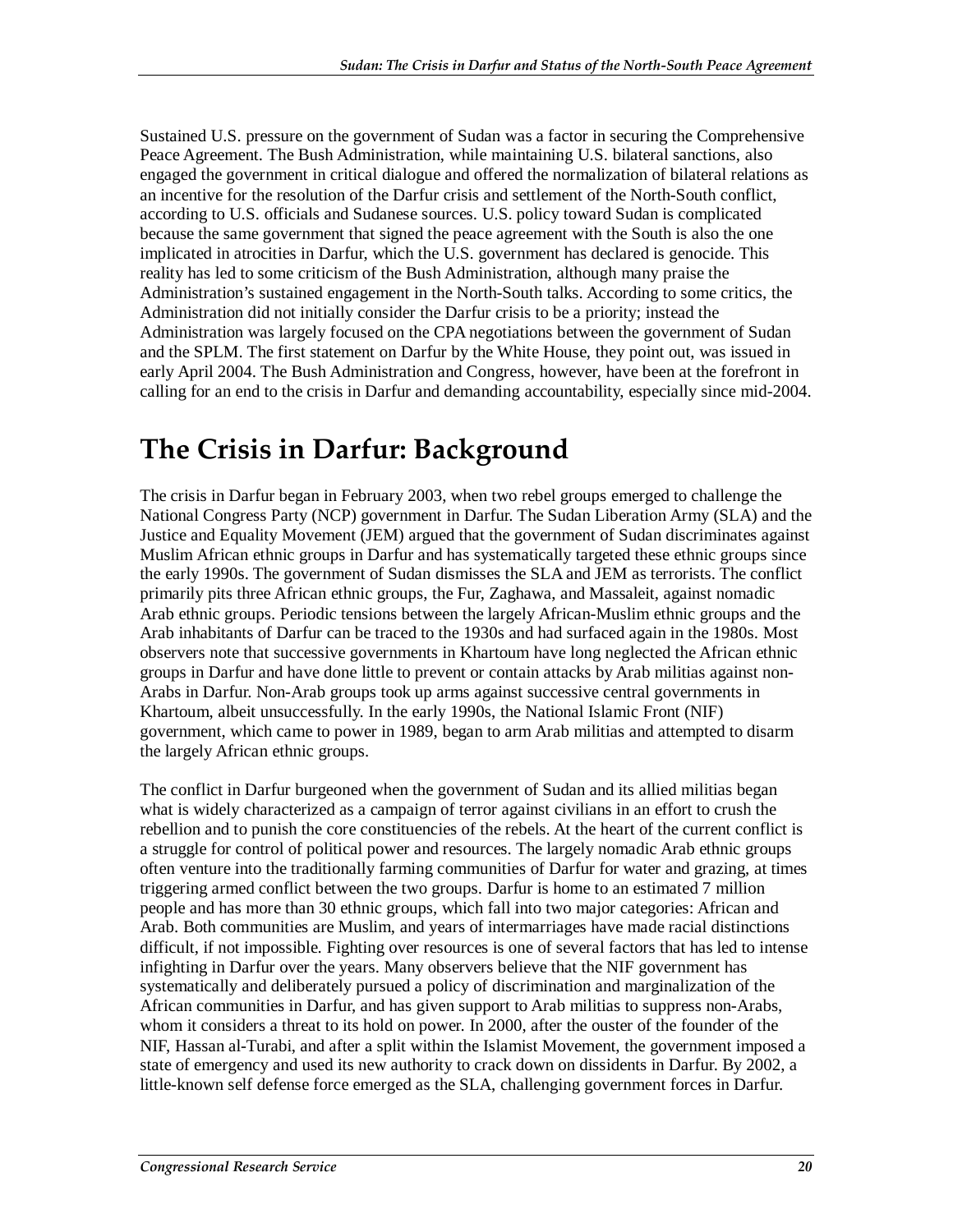With the NCP regime internally in turmoil and mounting international pressure to end Sudan's North-South conflict, the SLA and JEM were able to gain the upper hand in the initial phase of the conflict against government forces in early 2003, and appeared well armed and prepared. The rebels also enjoyed the support of the local population, as well as officers and soldiers in the Sudanese army. A significant number of senior officers and soldiers in the Sudanese armed forces come from Darfur. The SLA reportedly benefitted from outside support, including from fellow Zaghawa elements in Chad and financial support from some Darfur businessmen in the Persian Gulf region. In late 2004, another Darfur armed group, the National Movement for Reform and Development (NMRD) emerged. Initial reports suggested that the NMRD was created by the government of Sudan in order to undermine the SLA and JEM. In December 2004, the NMRD and the government of Sudan signed a ceasefire agreement in Chad and a month later agreed to cooperate in facilitating the return of refugees from Chad to Darfur. Regional officials and Sudanese opposition figures assert that the NMRD is backed by the government of Chad and that the rebels wear uniforms and carry arms similar to those of the Chadian army. Since 2005, the rebel groups have splintered into different factions and often clashed with each other. In June 2006, another rebel group was formed, the National Redemption Front (NRF), consisting of several rebel faction groups. These include splinter groups from SLM and JEM, as well as the Sudan Federal Democratic Alliance (SFDA).

### **Darfur Developments: Accountability for Atrocities**

In July 2004, the U.S. House of Representatives and the Senate unanimously passed resolutions (H.Con.Res. 467, S.Con.Res. 133) declaring the crisis in Darfur to be genocide, based on the five criteria for genocide enumerated in Article 2 of the Convention on the Prevention and Punishment of the Crime of Genocide. On September 9, 2004, then Secretary of State Colin Powell, in his testimony before the Senate Foreign Relations Committee, declared the atrocities in Darfur genocide. Secretary Powell stated that, after reviewing evidence collected by the State Department team, "genocide has been committed in Darfur and that the government of Sudan and the Jingaweit bear responsibility—and that genocide may still be occurring." Powell further stated that because the United States is a contracting party to the Geneva Convention, Washington will demand that the United Nations "initiate a full investigation." Shortly after Powell's testimony, a draft U.N. resolution (1564) was adopted.

The resolution requested the Secretary General of the United Nations to "establish an international commission of inquiry in order to immediately investigate reports of violations of international humanitarian law and human rights law in Darfur by all parties, to determine also whether or not acts of genocide have occurred, and to identify the perpetrators of such violations with a view to ensuring that those responsible are held accountable." The declaration of genocide by the Bush Administration did not lead to a major shift in U.S. policy or a threat of intervention to end genocide. Instead, Bush Administration officials continued to support a negotiated settlement between the rebels in Darfur and the government of Sudan. But continued violence in Darfur and the government's failure to disarm the Janjaweed militia further strained relations between Khartoum and Washington.

In January 2005, the International Commission of Inquiry on Darfur submitted its report to then U.N. Secretary-General Kofi Annan. The 176-page report provided a detailed accounting of atrocities committed by the government of Sudan and its Janjaweed militia allies. The Commission declared that "based on thorough analysis of the information gathered in the course of the investigations, the Commission established that the government of Sudan and the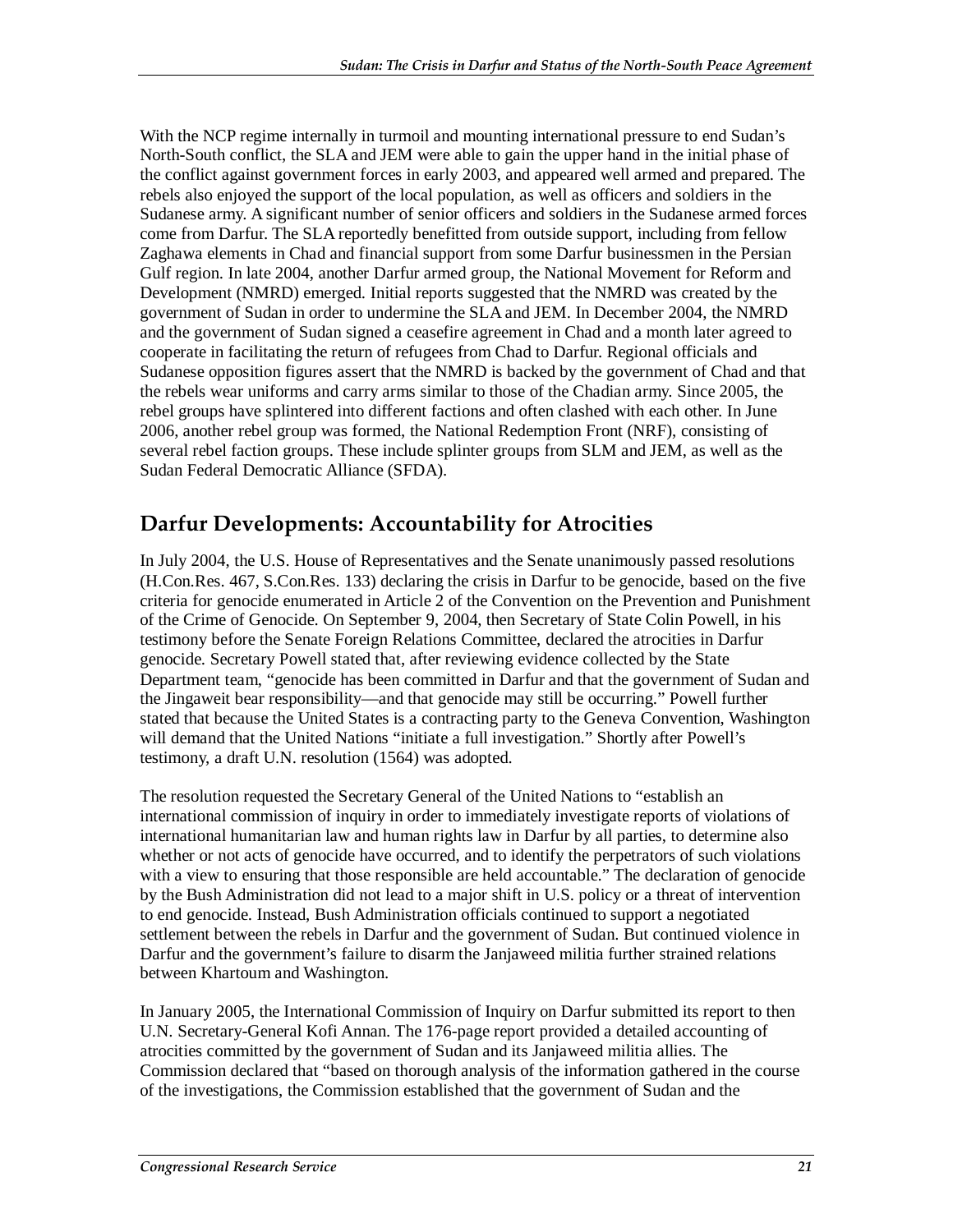Janjaweed are responsible for serious violations of international human rights and humanitarian law amounting to crimes under international law."<sup>23</sup> The Commission found, however, that "the government of Sudan has not pursued a policy of genocide." The Commission, while acknowledging that government officials and other individuals may have committed genocidal acts, stated that "the crucial element of genocidal intent appears to be missing." The Commission submitted a sealed document listing 51 suspects for prosecution by the International Criminal Court (ICC).

U.S. officials argue that the government of Sudan is responsible for genocide in Darfur, despite the Commission's conclusion of no genocidal intent. Washington initially did not support the Commission's referral of these cases to the ICC. U.S. opposition to the ICC is unrelated to the Darfur case. It is largely driven by concerns about the potential prosecution of U.S. personnel by the ICC, and owing in part to this concern, the United States is not signatory to the ICC. In March 2005, the United States abstained on Security Council Resolution 1593, paving the way for its passage. Resolution 1593 refers the situation in Darfur to the International Criminal Court (ICC). In June 2005, the Special Prosecutor of the ICC formally began an investigation. ICC spokesman Yves Sorokobi indicated that the decision to launch the investigation came after the ICC had finished its analysis of the referral by the U.N. Security Council. This analysis included, he said, consultations with experts, ensuring that the ICC had met statutory requirements before beginning the investigations. Meanwhile, ICC officials continue to gather information and pursue their investigation, although the ICC has not issued any indictments to date. In July, the ICC Chief Prosecutor charged President Bashir with genocide, crimes against humanity, and war crimes.<sup>24</sup>

Since the crisis began in 2003, sources estimate 450,000 people have been killed, more than 2 million displaced, and some 234,000 Sudanese are in refugee camps in neighboring Chad. The security situation continues to deteriorate, especially since the signing of the peace agreement in May 2006 reportedly due to recent troop deployments by the government of Sudan. According to human rights groups, over a dozen humanitarian workers have been killed in Darfur, including an International Rescue Committee nurse on September 1 and an International Committee of the Red Cross driver on August 30, 2006. In 2007, according to reports, tens of thousands of Darfuree civilians have been displaced from their homes by government and Janjaweed attacks. According to a February 2008 United Nations report, "tensions inside camps of internally displaced persons and carjacking incidents continued. One week after the transfer of authority from the African Union Mission in the Sudan (AMIS) to UNAMID, the force faced its first armed attack.<sup>225</sup>

Meanwhile, humanitarian groups have warned that they may not be able to continue to provide assistance to the civilian population because of deteriorating security conditions. In November 2006, the government of Sudan ordered the Norwegian Refugee Council to leave the country, while a German relief organization, Welthungerhilfe, announced it would pull out of Darfur for safety reasons. In October 2006, armed militia attacked a village in Jebel Moon and Seleah in West Darfur, killing over 50 people, including children and elderly. Meanwhile, security conditions inside IDP camps deteriorated, with an increasing number of armed groups in the camps. In his monthly report to the Security Council in November 2006, Secretary General Kofi

 $^{23}$  Report of the International Commission of Inquiry on Darfur to the United Nations Secretary General. January 25, 2005.

 $24$  For recent developments on the ICC and Sudan, please see the ICC and Sudan Section.

<sup>&</sup>lt;sup>25</sup> CBC News. Darfur heading for disaster unless U.N. troops are allowed: Annan, September 13, 2006, at http://www.cbc.ca/world/story/2006/09/13.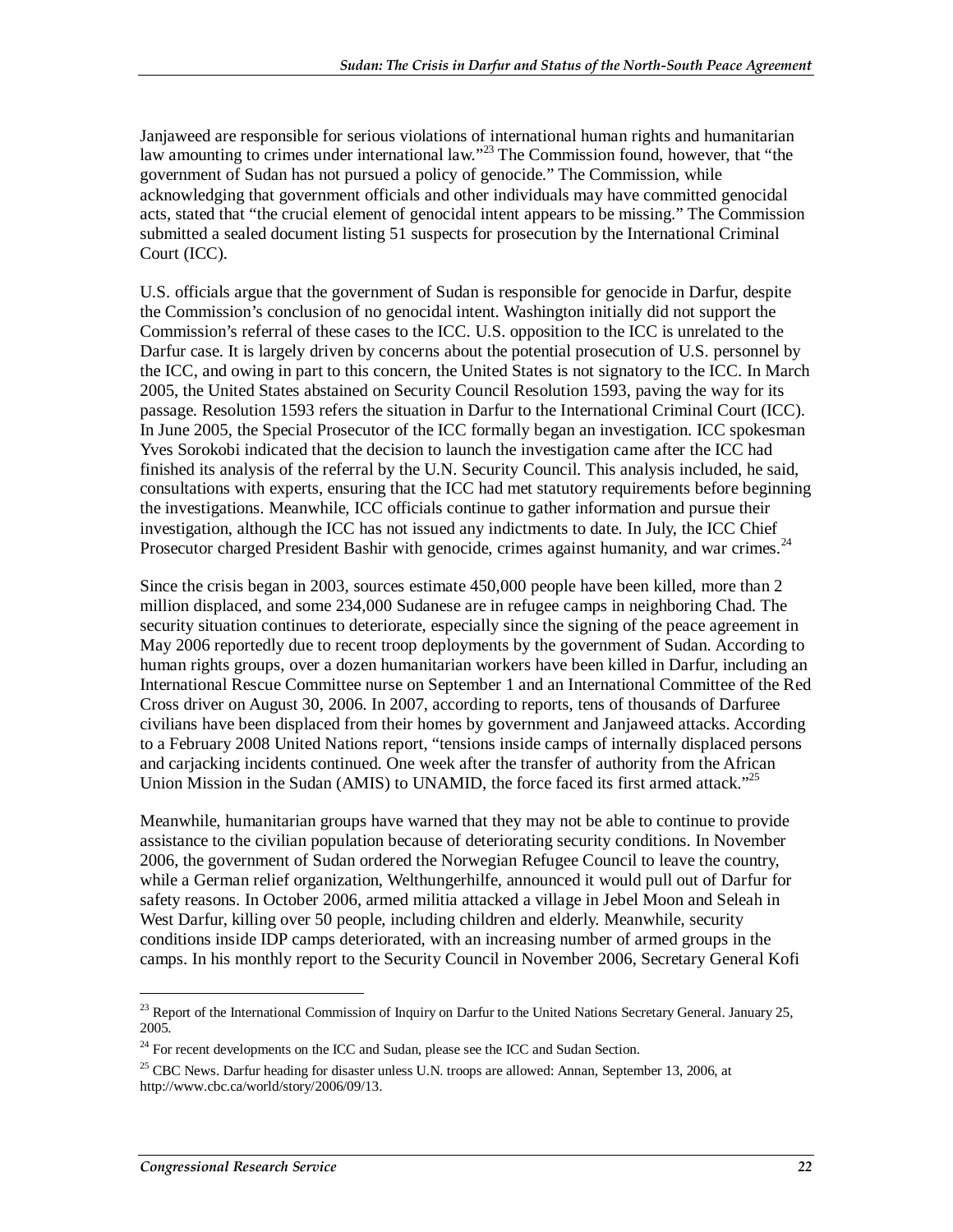Annan stated that "the insecurity, banditry and fighting which have characterized the reporting period continued to prevent access to populations in need of humanitarian assistance.<sup>"26</sup> According to the same report "in Northern Darfur alone, the World Food Program (WFP) reported that 355,000 people went without food aid during July and August."

In early August 2006, the government of Sudan submitted a letter to the United Nations Security Council outlining the government's decision to deploy significant new security forces and implement other measures in Darfur. According to the government of Sudan, "the National Plan embodies several priority themes for the restoration of normal life in Darfur." The government of Sudan began to deploy more than 26,500 troops and 7,050 police personnel in order to address "threats imposed by the non-signatories of the Darfur Peace Agreement and getting control of the security situation and restoration of peace in Darfur." Human rights groups, U.N. Secretary General Kofi Annan, and U.S. officials have criticized the deployment of these troops and stated that this action violates the peace agreement. Meanwhile, senior commanders of the SLM, the only group that signed the peace agreement, have stated that continued government attacks in Darfur and continued rejection of a U.N. force could lead to the collapse of the peace agreement.

### **The Janjaweed: Background**

Since the crisis in the Darfur region began in 2003, the name Janjaweed (also spelled as Janjawid, Janjawad, Jingaweit, Jinjaweed) has become a very familiar name to many in the international community. The Janjaweed and the government of Sudan have been accused of committing genocide against civilians in Darfur by the United States government in 2004 as well as crimes and crimes against humanity by the United Nations and other governments.

The existence of the Janjaweed goes back over a decade. In the mid-1980s, the government of Sudan began to arm Arab militias in order to prevent African Darfuris from joining the Southern Sudanese rebellion against the government. In 1983, the Sudan People's Liberation Movement/Army (SPLM/A) began its armed struggle against the government of Sudan. Attacks against Darfuri African tribes and Nubans increased in intensity for most of the 1980s.

In 1991-1992, an SPLM commander from Darfur led a force into Darfur in support of the Darfuris, who were being targeted by the government of Sudan and pro-government Arab militia. Those targeted were the Fur, Massaliet, and Zagawa peoples. More than 200 villages were attacked and later occupied by pro-government Arab militia in the Garsilla District, now know as the Wadi-Saleh Province. These attacks were carried out by a group now known as the Janjaweed.

Daoud Yahya Bolad, who was a senior member of the National Islamic Front (NIF) in Darfur before the 1989 coup, was the leading figure in the SPLM-led rebellion against the Sudanese government in Darfur in the early 1990s. In 1976, Bolad, an ethnic Fur, was Chairman of the student union of the University of Khartoum. He was sent by the NIF leadership to Darfur in the late 1970s to recruit members for the NIF. He left the NIF due to a major disagreement with the leader of the NIF, Hassan al-Turabi. Turabi and other NIF leaders recruited Arab youth to go to Libya and other places for training purposes and began other activities without consultation with Bolad and other Darfuri leaders.

 $^{26}$  Monthly report of the Secretary General on Darfur, November 8, 2006.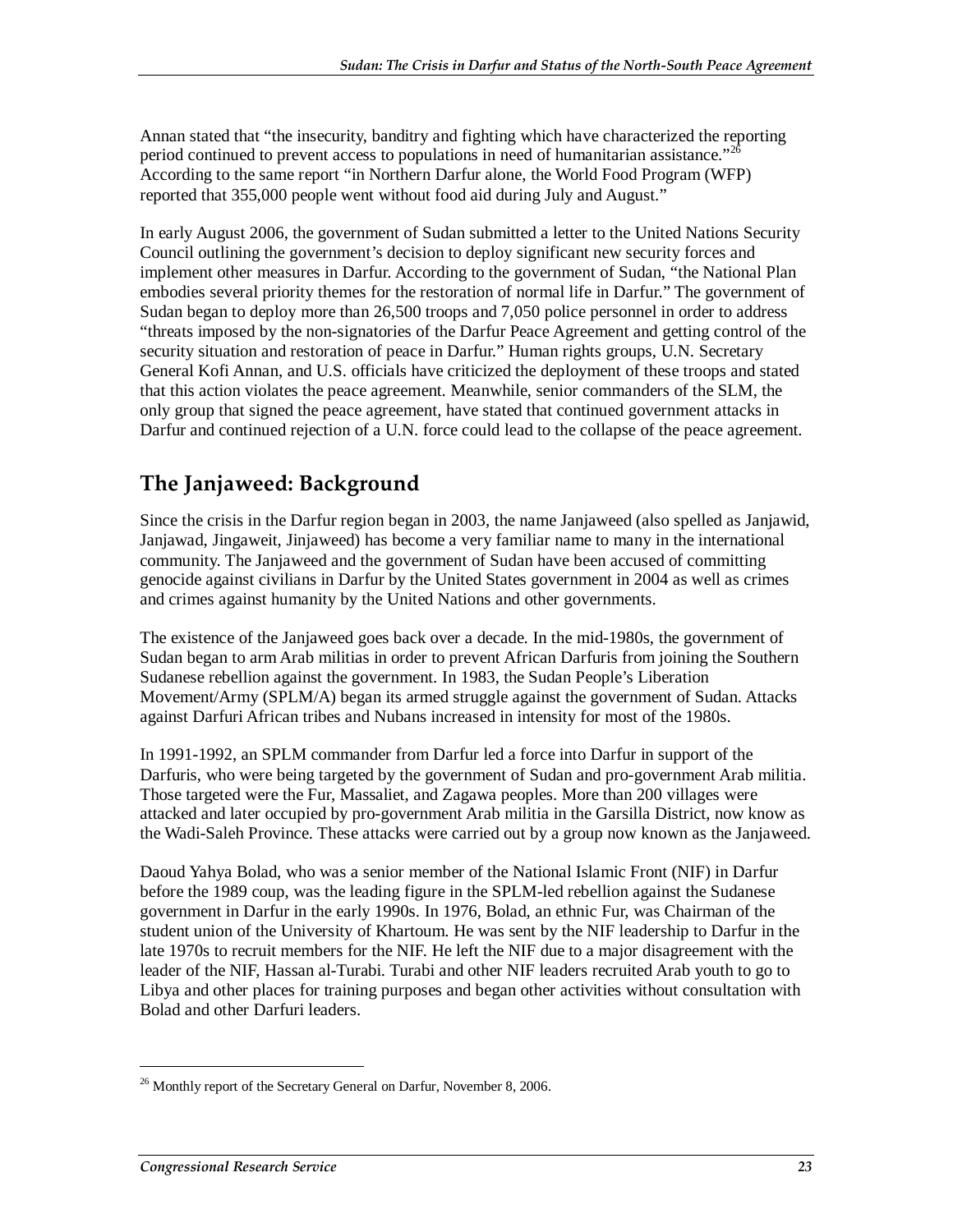The traditional leaders in Darfur described the Janjaweed then as men who own a horse and a G-3 rifle and who commit crimes against civilians. Darfuri leaders link the Janjaweed to a manifesto called the Quresh. The principal objective of the Quresh, they argued, was to create a region called Dar-el-Arab, Land of the Arabs. The architects of the manifesto and those who signed it are senior members of the National Islamic Front government, currently known as the National Congress Party.

The 1991-1992 rebellion against the NIF regime failed in large part due to lack of preparation inside Darfur and major Janjaweed and government operations against the small SPLA force in the region. The commander of the SPLA force decided to withdraw his troops after the government and Arab militia forces discovered the location of the SPLA force before final preparation for operations.

Elements within the government intensified their campaign to bring Bolad back into the NIF for talks with pledges to change policies and address the concerns of the Darfuris. Bolad decided to return to engage NIF officials against the advice of the SPLA leadership and the force commander, believing that since he knew some of the leaders in the government and the NIF he might be able to make a deal. Upon his return he was captured, tortured, and executed, according to Sudanese sources.

For many Darfuris, the war between the various groups started well before 2003. Darfuris who experienced the atrocities in the mid-1980s, in large part, are the ones currently fighting the Janjaweed and the government of Sudan. The groups that were targeted in the mid-1980s are the same ones currently being attacked by the Janjaweed and the government of Sudan: the Fur, Massaliet, and Zagawa.

In the current crisis in Darfur, the Janjaweed are armed and protected by the government, and their attacks against civilians are coordinated with the Sudan Armed Forces, the Popular Defense Force, and other government-supported militia groups. Senior Sudanese government officials and leaders of the Janjaweed admit this collaboration between the Janjaweed and the government. As was the case in the mid-1980s, one of the main objectives of the Janjaweed is to push out African Darfuris in order to take control of areas belonging to non-Arabs.

Human rights groups, foreign governments, and Sudanese groups have documented the atrocities committed by the Janjaweed against Darfur civilians, humanitarian workers, and African Union peacekeepers. Human Rights Watch in its report "Darfur Destroyed,"<sup>27</sup> provides detailed accounts of Janjaweed atrocities as well as those committed by government forces. Janjaweed leaders and government officials claim that they are fighting rebels and violent militia. But the victims of these atrocities have been reported as the civilians in Darfur, mainly the Zagawa, Fur, and Massaliet. The Janjaweed, like the Interhamwe in Rwanda and the Lord's Resistance Army in Uganda, are reported to principally target civilians and terrorize the civilian population.

<sup>27</sup> Human Rights Watch. *Darfur Destroyed: Ethnic Cleansing by Government Forces and Militia.* May 2004, at http://hrw.org/reports/2004/sudan0504/sudan0504simple.pdf.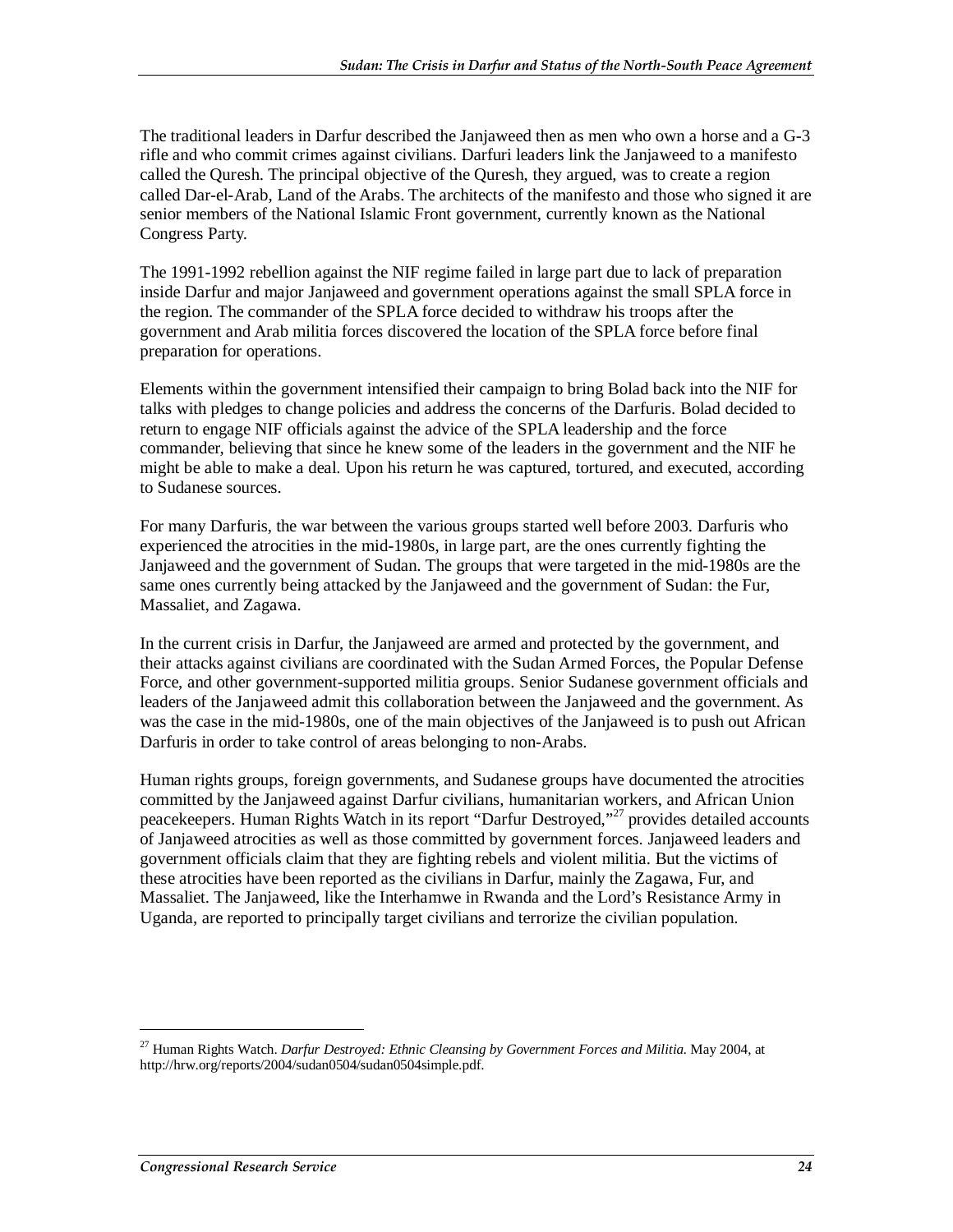### The Darfur Peace Agreement<sup>28</sup> and Status of Implementation

On May 5, 2006, the Government of National Unity and the Sudan Liberation Movement (SLM) signed the Darfur Peace Agreement (DPA) after almost two years of negotiations. The agreement was rejected by two other Darfur groups: the Justice and Equality Movement (JEM) and a splinter group from the SLM. The agreement called for the integration of 4,000 SLA troops into the Sudan Armed Forces, provided \$300 million initially and \$200 million each in 2007 and 2008 from government funds for reconstruction and development purposes for Darfur, and established the Transitional Darfur Regional Authority (TDRA), a new entity mandated under the DPA to administer Darfur. The agreement provided seats for the SLM in the national and regional parliaments and several top positions, including the chairmanship of the TDRA and Senior Assistant to the President. The agreement also called for the disarmament and demobilization of the Janjaweed.

On August 7, 2006, the leader of the SLM, Mini Minawi, was sworn in as Assistant to the President. Since the signing of the agreement, the DPA has failed to win popular support in Darfur. The faction that signed the agreement is also accusing the government of violating the agreement. In mid-May 2006, violent demonstrations in IDP camps led to a number of deaths and injuries. AMIS personnel have also been targeted, forcing African Mission in Sudan to reduce its presence in IDP camps. Meanwhile, implementation of the agreement is also moving slowly. According to the United Nations DPA Monitor report, "the parties continued to miss critical DPA implementation deadlines."<sup>29</sup> The Preparatory Committee, tasked to organize the Darfur-Darfur Dialogue, was not fully functional, although in late September a chairman was appointed to head the Committee.

## **The African Union and the Crisis in Darfur**

The African Union (AU) was slow in responding to the crisis in Darfur. The AU became actively engaged during the cease-fire negotiation in Chad in 2004 and subsequently assumed a central role in monitoring the cease-fire agreement and facilitating political dialogue between the government of Sudan and SLA/JEM. In March 2004, the AU sent a team led by Ambassador Sam Ibok, Director of the AU's Peace and Security Department, to participate in talks in Chad. In the April Cease-Fire Agreement, the AU was tasked to take the lead in the creation of a Cease-Fire Commission. The Commission was tasked to define the routes for the movement of the respective forces, assist with demining operations, and collect information about cease-fire violations. The Commission reports to a Joint Commission composed of the parties to the agreement, Chad, and members of the international community.

In January 2006, the African Union stated that transforming AMIS into a United Nations force is acceptable to the AU in principle. In March, the AU agreed to accept a United Nations peacekeeping mission for Darfur. Meanwhile, the Security Council requested that authorities in the U.N. provide options for a U.N. peacekeeping operation. On September 20, 2006, AU officials extended the AMIS peacekeeping operation until the end of December 2006, and in December the AU extended the AMIS operation for another six months. In addition to its peacekeeping responsibilities, AMIS was a key player in the implementation of key provisions of

<sup>28</sup> http://www.sd.undp.org/doc/DPA.pdf.

<sup>&</sup>lt;sup>29</sup> Report on the Implementation of the Darfur Peace Agreement, at http://www.unmis.org/english/dpaMonitor.htm.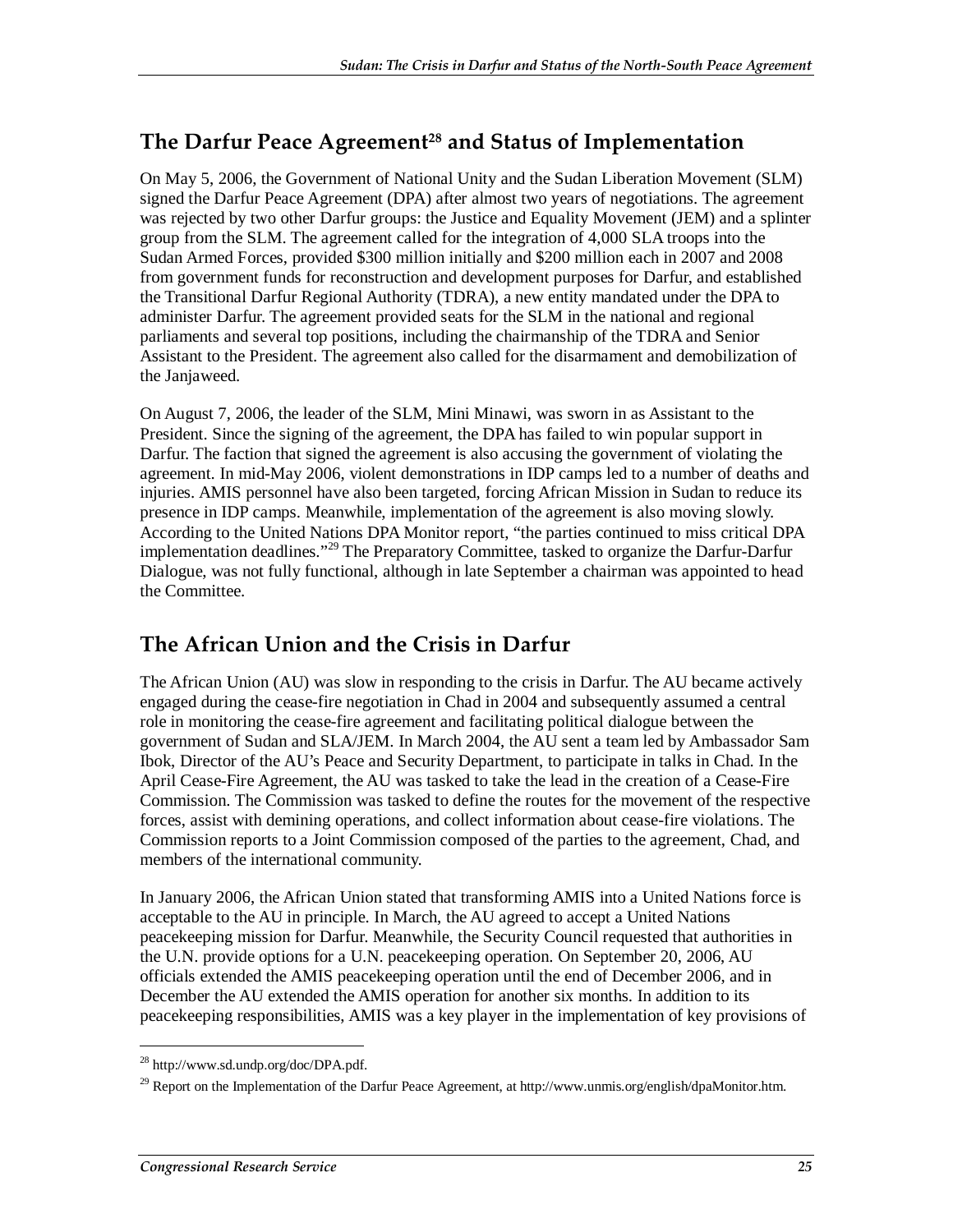the DPA. The Ceasefire Commission and the Joint Commission were chaired by AMIS, while it was also tasked to establish and play a key role in the Joint Humanitarian Facilitation and Monitoring Unit. Security in IDP camps, creation of Demilitarized Zones, verification of disengagement and demobilization were also the responsibility of AMIS. In late December 2007, UNAMID officially assumed command and control from the African Union peacekeeping force.

## **China and Sudan**

Relations between China and Sudan are warm. In the 1990s, political, economic, and military relations between Sudan and China expanded, and China became a key trading partner, investing billions of dollars in Sudan's oil sector. China reportedly imports an estimated 64% of Sudan's oil and China's National Petroleum Corporation is the largest shareholder (47%) in the two biggest oil consortiums in Sudan, Petrodar and the Greater Nile Petroleum Operating Company (GNPOC). In addition to the oil sector, China is an important player in other sectors of the Sudanese economy. In February 2007, China signed a \$1.2 billion agreement to upgrade the railway between Khartoum and Port Sudan. China is also an active participant in power generation, the arms industry, and other major infrastructure projects. China built the 1,000-mile oil pipeline used by Sudan to move its oil from the oil fields in South Sudan to Port Sudan.

China is an important supplier of weapons to the government of Sudan. Sudan also produces significant quantities of weapons itself and is the third-largest arms manufacturer in Africa, after South Africa and Egypt. Human rights groups and other observers accuse the Chinese government of being the principal supplier of weapons in violation of a U.N. weapons embargo on Sudan. In 2005, China reportedly sold Sudan \$24 million in arms and ammunition and \$57 million worth of spare parts for aircraft and helicopters.<sup>30</sup> In July 2008, a BBC Television report presented evidence of Chinese army trucks and several A5 Fantan fighter planes in Darfur. In February 2008, Fantan fighter planes were used to bomb the town of Beybey in Darfur in which a number of civilians were reportedly killed. In June 2008, the BBC acquired satellite photographs of two Fantan fighter planes at Nyala airport in South Darfur.<sup>31</sup>

China provides important political and financial support to the government of Sudan. As a Permanent Member of the Security Council, China has threatened several times to veto U.N. Security Council resolutions or has influenced the Council either to withdraw or amend statements. In July 2008, a British-drafted Presidential Statement was withdrawn because of Chinese opposition. China also has abstained on resolutions 1556, 1591, 1593, and 1706 relating to Darfur. In 2007, China forgave \$70 million in debt and provided \$13 million in interest-free loan to Sudan to build a new presidential palace.

<sup>30</sup> Amnesty International. *Sudan: Arms Continuing to Fuel Serious Human Rights Violations in Darfur*, May 2007.

<sup>31</sup> BBC News. *China is Fueling War in Darfur*, July 13, 2008. Ted Dagne spoke with the reporter on a number of occasions, in preparation for the BBC Television report, which was aired on July 14, 2008.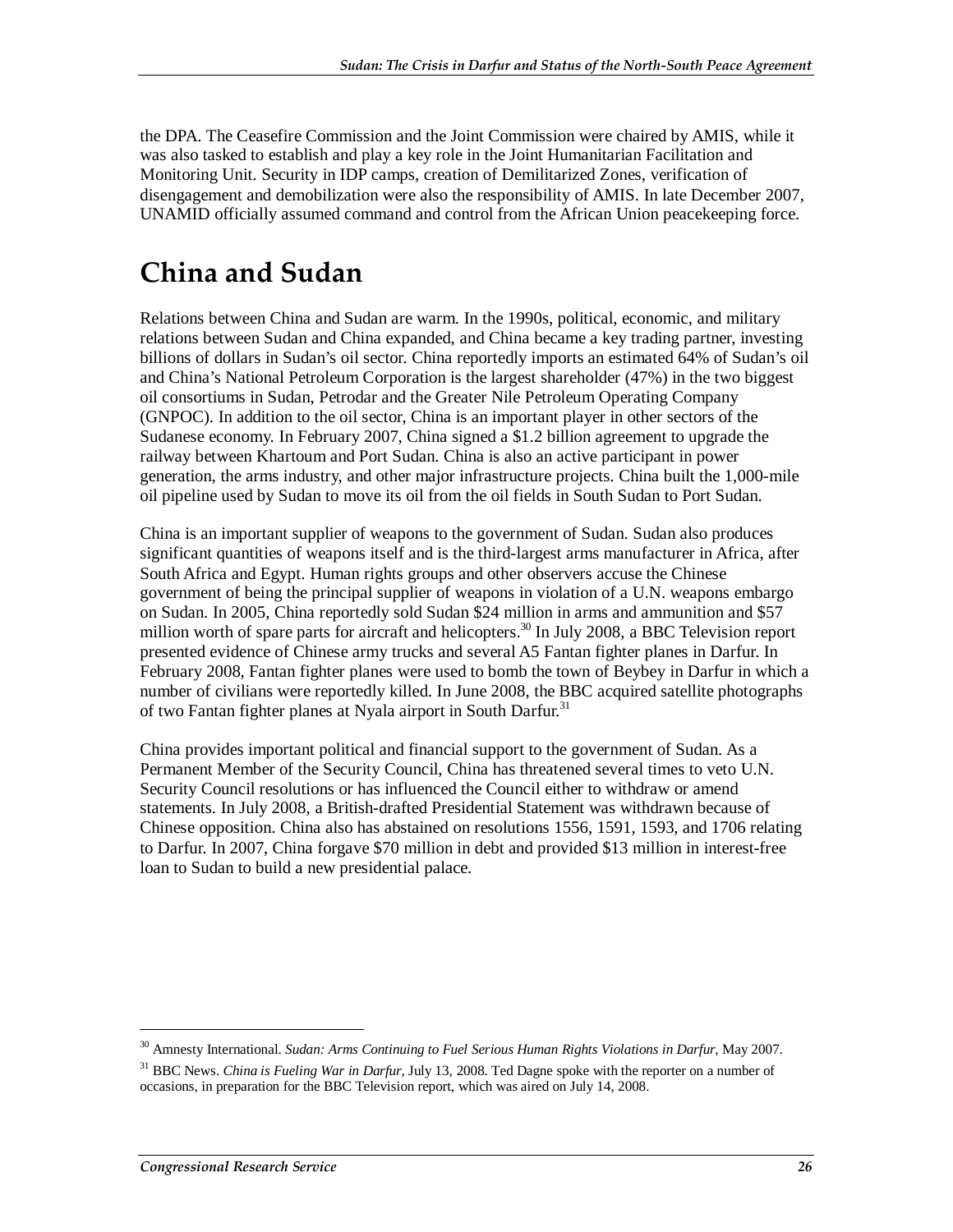

**Figure 1. Map of Sudan** 

.<br>Map No 1707 Hov 10 L.NI LD NATIONS<br>April 2007

Department of Poscessiping Operations

**Source:** United Nations, Department of Peacekeeping Operations.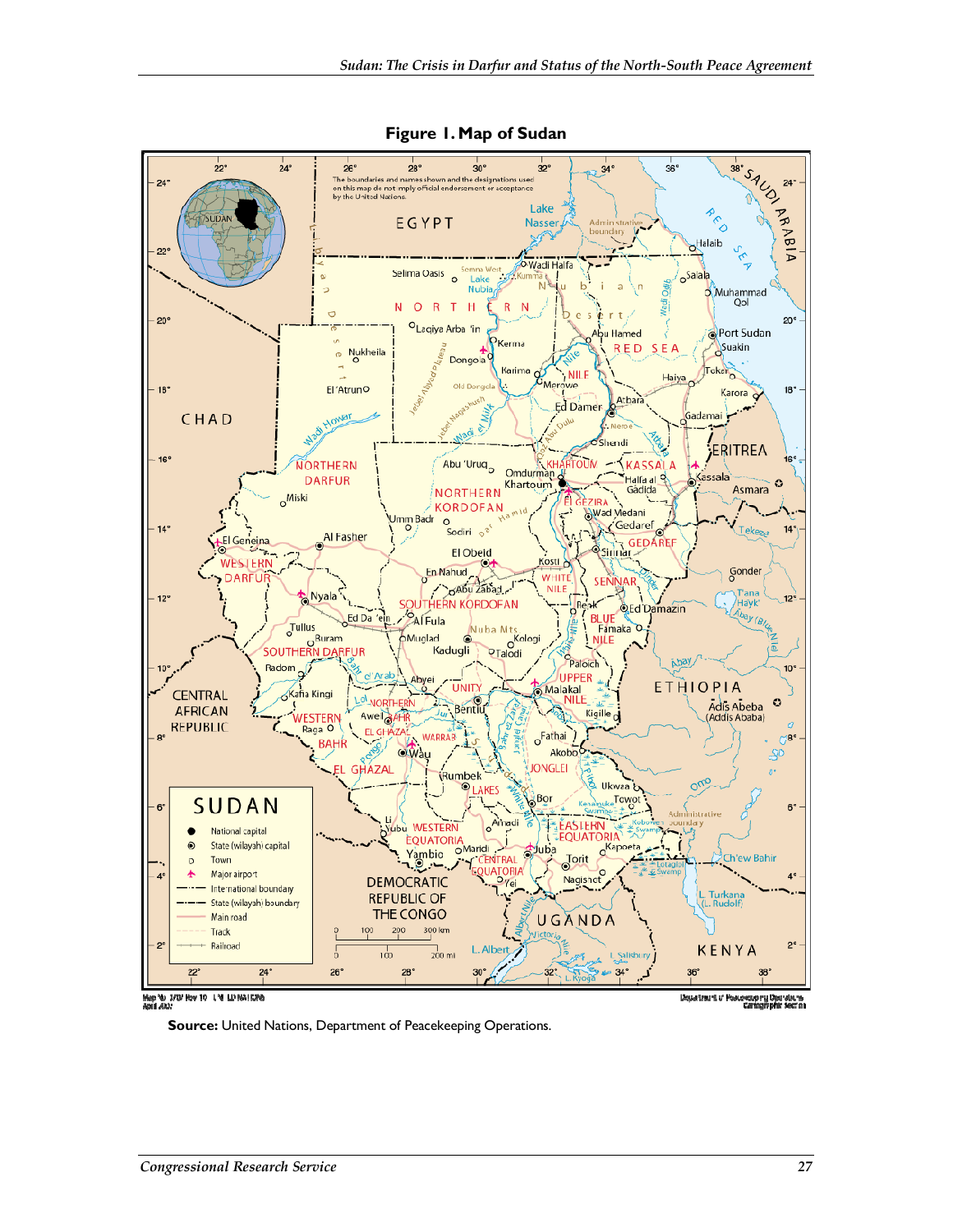## **Appendix A. Executive Order: Blocking Property of and Prohibiting Transactions with the Government of Sudan**

By the authority vested in me as President by the Constitution and the laws of the United States of America, including the International Emergency Economic Powers Act (50 U.S.C. 1701 et seq.)(IEEPA), the National Emergencies Act (50 U.S.C. 1601 et seq.)(NEA), and section 301 of title 3, United States Code, and taking appropriate account of the Darfur Peace and Accountability Act of 2006 (the "Act"),

I, GEORGE W. BUSH, President of the United States of America, find that, due to the continuation of the threat to the national security and foreign policy of the United States created by certain policies and actions of the government of Sudan that violate human rights, in particular with respect to the conflict in Darfur, where the government of Sudan exercises administrative and legal authority and pervasive practical influence, and due to the threat to the national security and foreign policy of the United States posed by the pervasive role played by the government of Sudan in the petroleum and petrochemical industries in Sudan, it is in the interests of the United States to take additional steps with respect to the national emergency declared in Executive Order 13067 of November 3, 1997. Accordingly, I hereby order:

Sec. 1. Except to the extent provided in section 203(b) of IEEPA (50 U.S.C. 1702(b)) or in regulations, orders, directives, or licenses that may be issued pursuant to this order, all property and interests in property of the government of Sudan that are in the United States, that hereafter come within the United States, or that are or hereafter come within the possession or control of United States persons, including their overseas branches, are blocked and may not be transferred, paid, exported, withdrawn, or otherwise dealt in.

Sec. 2. Except to the extent provided in section 203(b) of IEEPA (50 U.S.C. 1702(b)) or in regulations, orders, directives, or licenses that may be issued pursuant to this order, and notwithstanding any contract entered into or any license or permit granted prior to the effective date of this order, all transactions by United States persons relating to the petroleum or petrochemical industries in Sudan, including, but not limited to, oilfield services and oil or gas pipelines, are prohibited.

Sec. 3. (a) Any transaction by a United States person or within the United States that evades or avoids, has the purpose of evading or avoiding, or attempts to violate any of the prohibitions set forth in this order is prohibited.

(b) Any conspiracy formed to violate any of the prohibitions set forth in this order is prohibited.

Sec. 4. (a) Subject to paragraph (b) of this section, restrictions imposed by this order shall be in addition to, and do not derogate from, restrictions imposed in and under Executive Order 13067.

(b)(I) None of the prohibitions in section 2 of Executive Order 13067 shall apply to activities or related transactions with respect to Southern Sudan, Southern Kordofan/Nuba Mountains State, Blue Nile State, Abyei, Darfur, or marginalized areas in and around Khartoum, provided that the activities or transactions do not involve any property or interests in property of the government of Sudan.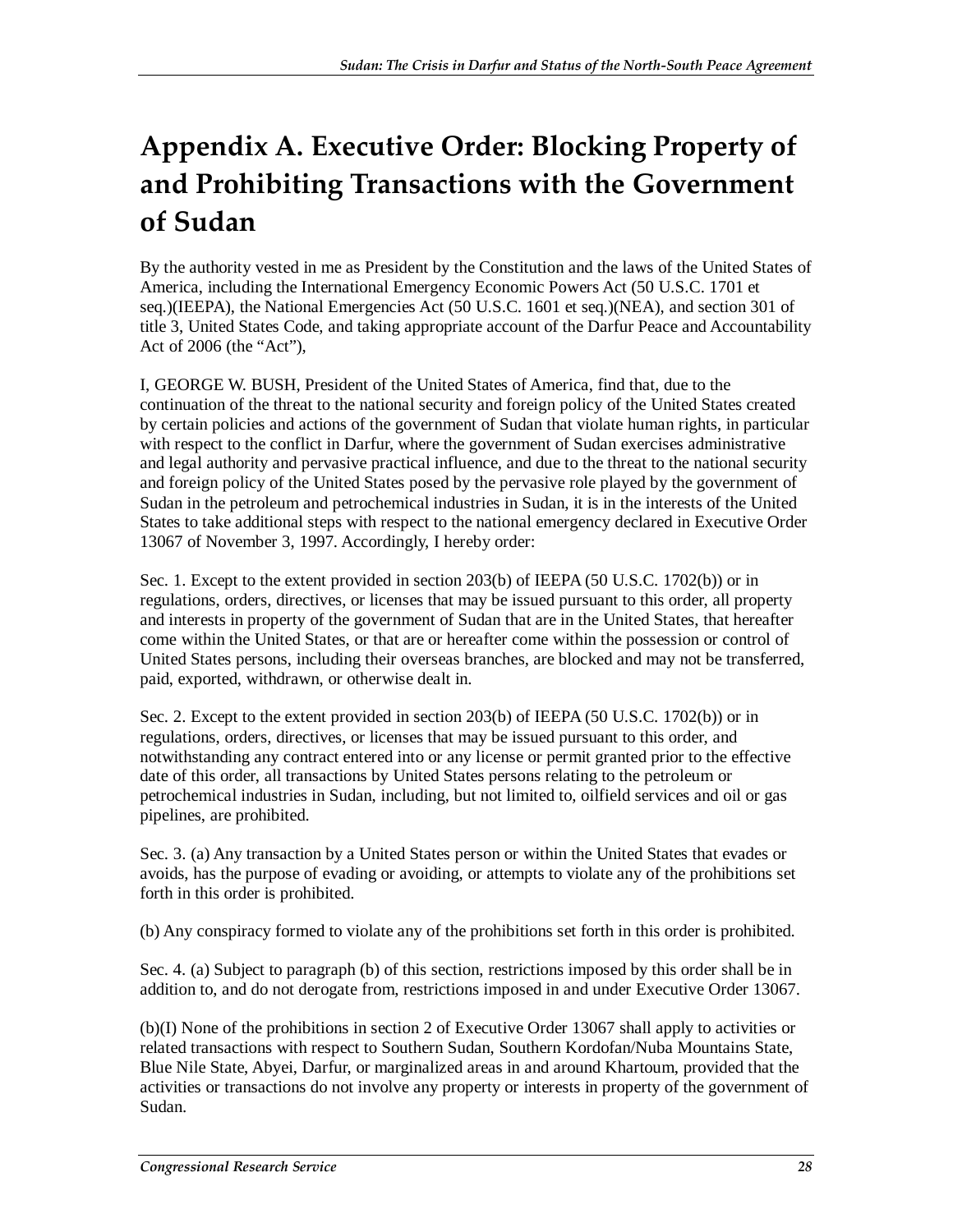(ii) The Secretary of State, after consultation with the Secretary of the Treasury, may define the term "Southern Sudan, Southern Kordofan/Nuba Mountains State, Blue Nile State, Abyei, Darfur, or marginalized areas in and around Khartoum" for the purposes of this order.

(c) The function of the President under subsection  $6(c)(1)$  of the Comprehensive Peace in Sudan Act of 2004 (P.L. 108-497), as amended by section  $5(a)(3)$  of the act, is assigned to the Secretary of the Treasury as appropriate in the performance of such function.

(d) The functions of the President under subsection  $6(c)(2)$  and the last sentence of  $6(d)$  of the Comprehensive Peace in Sudan Act of 2004 (P.L. 108-497), as amended by subsections  $5(a)(3)$ and (b), respectively, of the act, are assigned to the Secretary of State, except that the function of denial of entry is assigned to the Secretary of Homeland Security.

(e) The functions of the President under sections 7 and 8 of the act are assigned to the Secretary of State.

Sec. 5. Nothing in this order shall prohibit:

(a) transactions for the conduct of the official business of the Federal Government or the United Nations by employees thereof; or

(b) transactions in Sudan for journalistic activity by persons regularly employed in such capacity by a news gathering organization.

Sec. 6. For the purposes of this order:

(a) the term "person" means an individual or entity;

(b) the term "entity" means a partnership, association, trust, joint venture, corporation, group, subgroup, or other organization;

(c) the term "United States person" means any United States citizen, permanent resident alien, entity organized under the laws of the United States or any jurisdiction within the United States (including foreign branches), or any person in the United States; and

(d) the term "government of Sudan" includes the government of Sudan, its agencies, instrumentalities, and controlled entities, and the Central Bank of Sudan, but does not include the regional government of Southern Sudan.

Sec. 7. For those persons whose property and interests in property are blocked pursuant to section 1 of this order who might have a constitutional presence in the United States, I find that, because of the ability to transfer funds or other assets instantaneously, prior notice to such persons of measures to be taken pursuant to this order would render these measures ineffectual. I therefore determine that for these measures to be effective in addressing the national emergency declared in Executive Order 13067 there need be no prior notice of a determination made pursuant to section 1 of this order.

Sec. 8. The Secretary of the Treasury, after consultation with the Secretary of State, is hereby authorized to take such actions, including the promulgation of rules and regulations, and to employ all powers granted to the President by IEEPA as may be necessary to carry out the purposes of this order. The Secretary of the Treasury may delegate any of these functions to other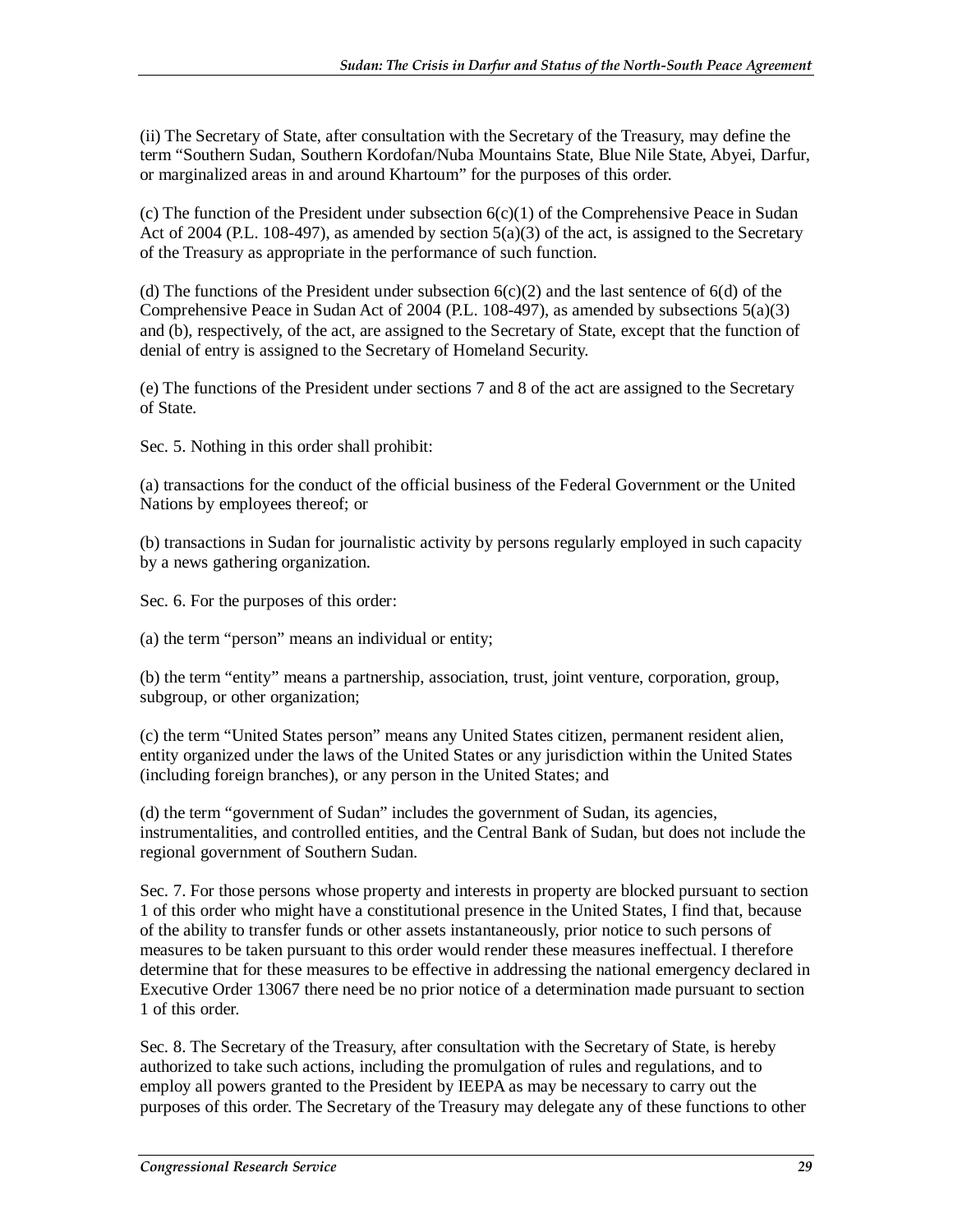officers and agencies of the United States Government, consistent with applicable law. All executive agencies of the United States Government are hereby directed to take all appropriate measures within their authority to carry out the provisions of this order and, where appropriate, to advise the Secretary of the Treasury in a timely manner of the measures taken. The Secretary of the Treasury shall ensure compliance with those provisions of section 401 of the NEA (50 U.S.C. 1641) applicable to the Department of the Treasury in relation to this order.

Sec. 9. This order is not intended to, and does not, create any right, benefit, or privilege, substantive or procedural, enforceable at law or in equity by any party against the United States, its departments, agencies, instrumentalities, or entities, its officers or employees, or any other person.

Sec. 10. This order shall take effect upon the enactment of the Darfur Peace and Accountability Act of 2006.

#### GEORGE W. BUSH

#### THE WHITE HOUSE,

October 13, 2006.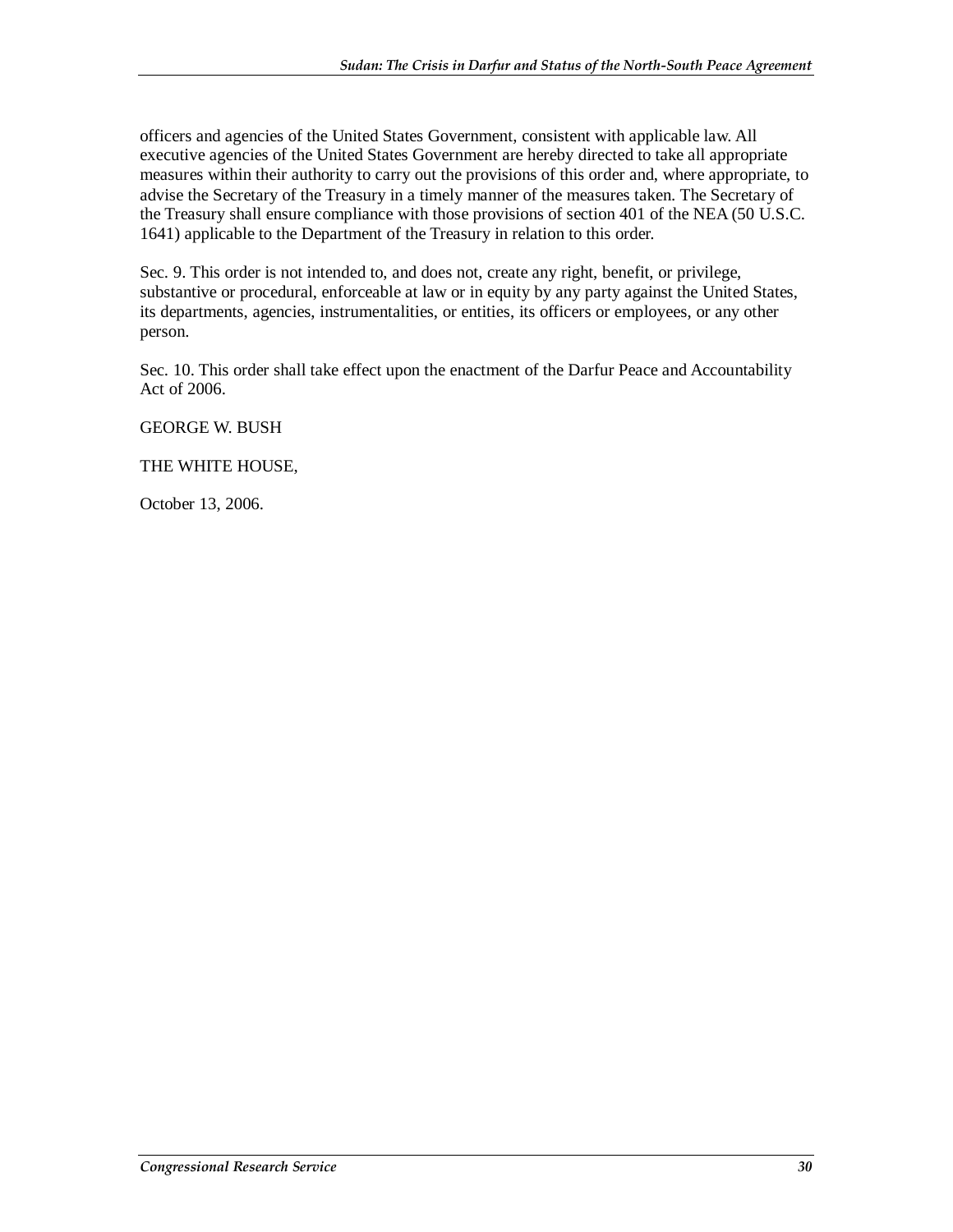## **Appendix B. Executive Order: Blocking Property of Persons in Connection with the Conflict in Sudan's Darfur Region**

By the authority vested in me as President by the Constitution and the laws of the United States of America, including the International Emergency Economic Powers Act (50 U.S.C. 1701 et seq.)(IEEPA), the National Emergencies Act (50 U.S.C. 1601 et seq.)(NEA), section 5 of the United Nations Participation Act, as amended (22 U.S.C. 287c)(UNPA), and section 301 of title 3, United States Code,

I, GEORGE W. BUSH, President of the United States of America, find that an unusual and extraordinary threat to the national security and foreign policy of the United States is posed by the persistence of violence in Sudan's Darfur region, particularly against civilians and including sexual violence against women and girls, and by the deterioration of the security situation and its negative impact on humanitarian assistance efforts, as noted by the United Nations Security Council in Resolution 1591 of March 29, 2005, and, to deal with that threat, hereby expand the scope of the national emergency declared in Executive Order 13067 of November 3, 1997, with respect to the policies and actions of the government of Sudan, and hereby order:

Sec. 1. (a) Except to the extent that sections  $203(b)$  (1), (3), and (4) of IEEPA (50 U.S.C. 1702(b)(1), (3), and (4)) may apply, or to the extent provided in regulations, orders, directives, or licenses that may be issued pursuant to this order, and notwithstanding any contract entered into or any license or permit granted prior to the effective date of this order, all property and interests in property of the following persons, that are in the United States, that hereafter come within the United States, or that are or hereafter come within the possession or control of any United States person, including any overseas branch, are blocked and may not be transferred, paid, exported, withdrawn, or otherwise dealt in:

(I) the persons listed in the Annex to this order; and

(ii) any person determined by the Secretary of the Treasury, after consultation with the Secretary of State:

- (A) to have constituted a threat to the peace process in Darfur;
- (B) to have constituted a threat to stability in Darfur and the region;
- (C) to be responsible for conduct related to the conflict in Darfur that violates international law;

(D) to be responsible for heinous conduct with respect to human life or limb related to the conflict in Darfur;

(E) to have directly or indirectly supplied, sold, or transferred arms or any related materiel, or any assistance, advice, or training related to military activities to:

- (1) the government of Sudan;
- (2) the Sudan Liberation Movement/Army;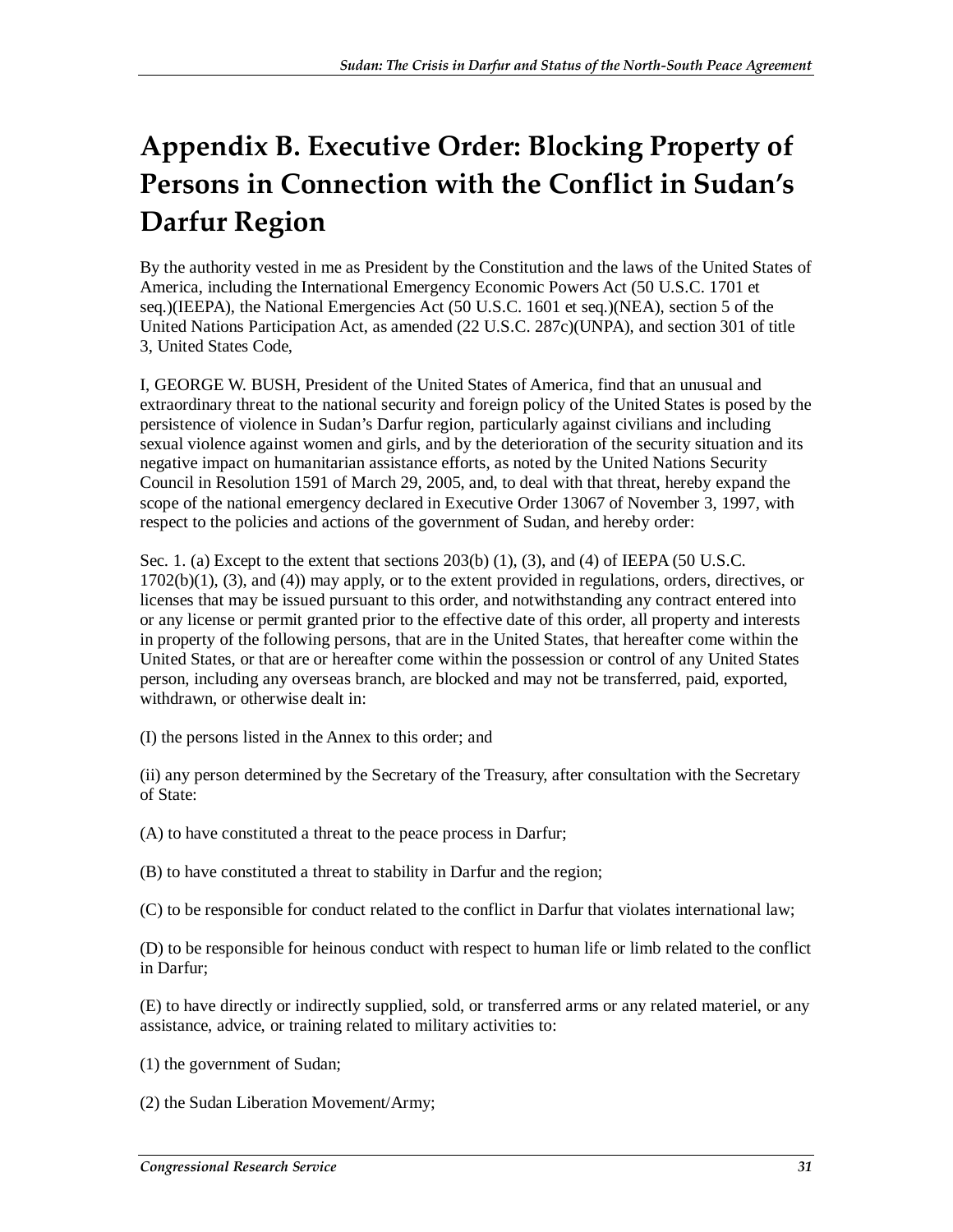(3) the Justice and Equality Movement;

(4) the Janjaweed; or

(5) any person (other than a person listed in subparagraph  $(E)(1)$  through  $(E)(4)$  above) operating in the states of North Darfur, South Darfur, or West Darfur that is a belligerent, a nongovernmental entity, or an individual;

(F) to be responsible for offensive military over flights in and over the Darfur region;

(G) to have materially assisted, sponsored, or provided financial, materiel, or technological support for, or goods or services in support of, the activities described in paragraph  $(a)(ii)(A)$ through (F) of this section or any person listed in or designated pursuant to this order; or

(H) to be owned or controlled by, or acting or purporting to act for or on behalf of, directly or indirectly, any person listed in or designated pursuant to this order.

(b) I hereby determine that, to the extent section  $203(b)(2)$  of IEEPA (50 U.S.C. 1702(b)(2)) may apply, the making of donations of the type of articles specified in such section by, to, or for the benefit of any person listed in or designated pursuant to this order would seriously impair my ability to deal with the national emergency declared in Executive Order 13067 and expanded in this order, and I hereby prohibit such donations as provided by paragraph (a) of this section.

(c) The prohibitions of paragraph (a) of this section include, but are not limited to, (I) the making of any contribution or provision of funds, goods, or services by, to, or for the benefit of any person listed in or designated pursuant to this order, and (ii) the receipt of any contribution or provision of funds, goods, or services from any such person.

Sec. 2. (a) Any transaction by a United States person or within the United States that evades or avoids, has the purpose of evading or avoiding, or attempts to violate any of the prohibitions set forth in this order is prohibited.

(b) Any conspiracy formed to violate any of the prohibitions set forth in this order is prohibited.

Sec. 3. For the purposes of this order:

(a) the term "person" means an individual or entity;

(b) the term "entity" means a partnership, association, trust, joint venture, corporation, group, subgroup, or other organization;

(c) the term "United States person" means any United States citizen, permanent resident alien, entity organized under the laws of the United States or any jurisdiction within the United States (including foreign branches), or any person in the United States; and

(d) the term "arms or any related materiel" means arms or related materiel of all types, military aircraft, and equipment, but excludes:

(I) supplies and technical assistance, including training, intended solely for use in authorized monitoring, verification, or peace support operations, including such operations led by regional organizations;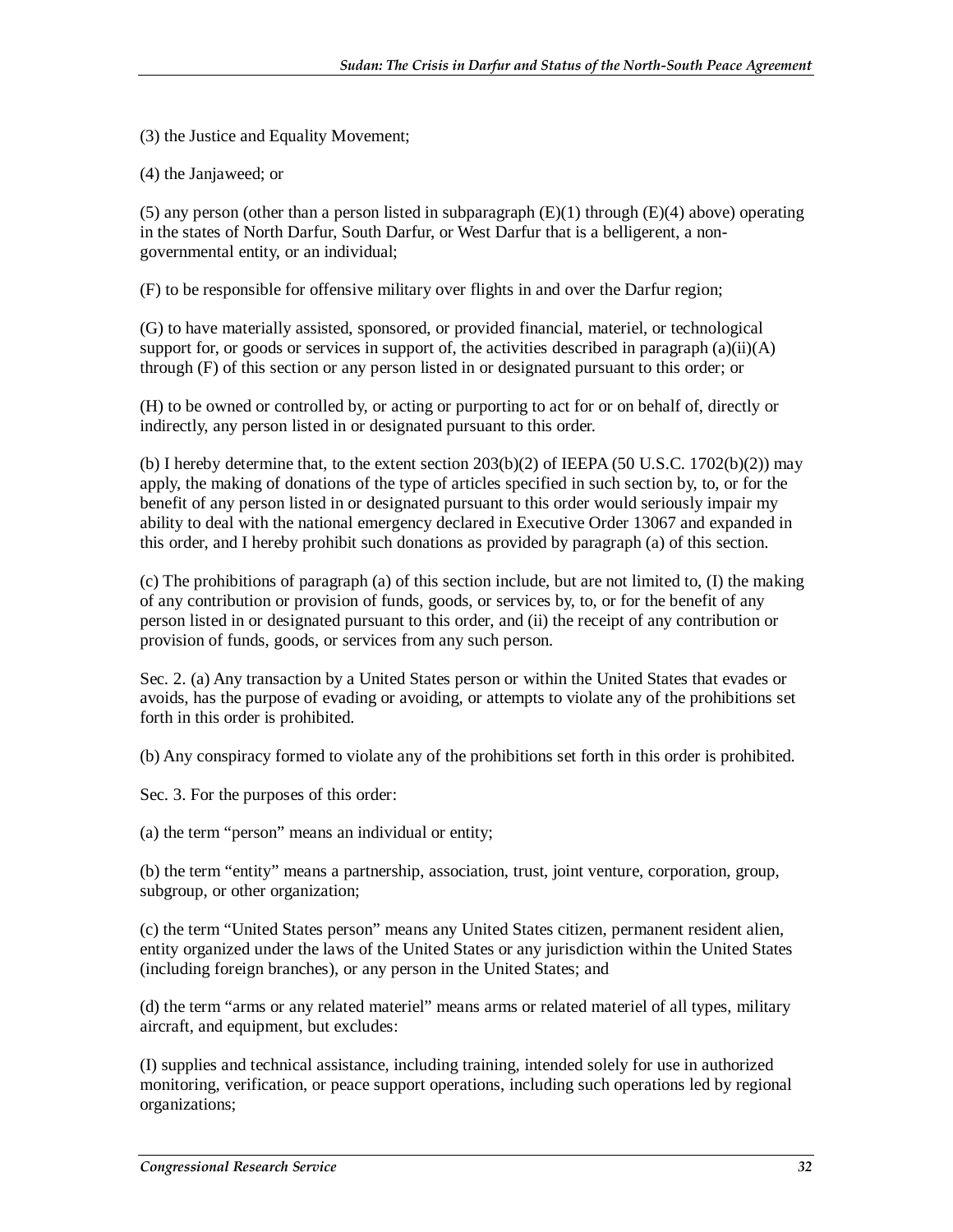(ii) supplies of non-lethal military equipment intended solely for humanitarian use, human rights monitoring use, or protective use, and related technical assistance, including training;

(iii) supplies of protective clothing, including flak jackets and military helmets, for use by United Nations personnel, representatives of the media, and humanitarian and development workers and associated personnel, for their personal use only;

(iv) assistance and supplies provided in support of implementation of the Comprehensive Peace Agreement signed January 9, 2005, by the government of Sudan and the People's Liberation Movement/Army; and

(v) other movements of military equipment and supplies into the Darfur region by the United States or that are permitted by a rule or decision of the Secretary of State, after consultation with the Secretary of the Treasury.

Sec. 4. For those persons listed in or designated pursuant to this order who might have a constitutional presence in the United States, I find that because of the ability to transfer funds or other assets instantaneously, prior notice to such persons of measures to be taken pursuant to this order would render these measures ineffectual. I therefore determine that, for these measures to be effective in addressing the national emergency declared in Executive Order 13067 and expanded by this order, there need be no prior notice of a listing or determination made pursuant to section 1 of this order.

Sec. 5. The Secretary of the Treasury, after consultation with the Secretary of State, is hereby authorized to take such actions, including the promulgation of rules and regulations, and to employ all powers granted to the President by IEEPA and UNPA as may be necessary to carry out the purposes of this order. The Secretary of the Treasury may delegate any of these functions to other officers and agencies of the United States Government, consistent with applicable law. All agencies of the United States Government are hereby directed to take all appropriate measures within their authority to carry out the provisions of this order and, where appropriate, to advise the Secretary of the Treasury in a timely manner of the measures taken. The Secretary of the Treasury shall ensure compliance with those provisions of section 401 of the NEA (50 U.S.C. 1641) applicable to the Department of the Treasury in relation to this order.

Sec. 6. The Secretary of the Treasury, after consultation with the Secretary of State, is hereby authorized to submit the recurring and final reports to the Congress on the national emergency expanded by this order, consistent with section  $401(c)$  of the NEA (50 U.S.C. 1641(c)) and section 204(c) of the IEEPA (50 U.S.C. 1703(c)).

Sec. 7. The Secretary of the Treasury, after consultation with the Secretary of State, is hereby authorized to determine, subsequent to the issuance of this order, that circumstances no longer warrant the inclusion of a person in the Annex to this order and that the property and interests in property of that person are therefore no longer blocked pursuant to section 1 of this order.

Sec. 8. This order is not intended to, and does not, create any right, benefit, or privilege, substantive or procedural, enforceable at law or in equity by any party against the United States, its departments, agencies, instrumentalities, or entities, its officers or employees, or any other person.

Sec. 9. This order is effective at 12:01 a.m. eastern daylight time on April 27, 2006.